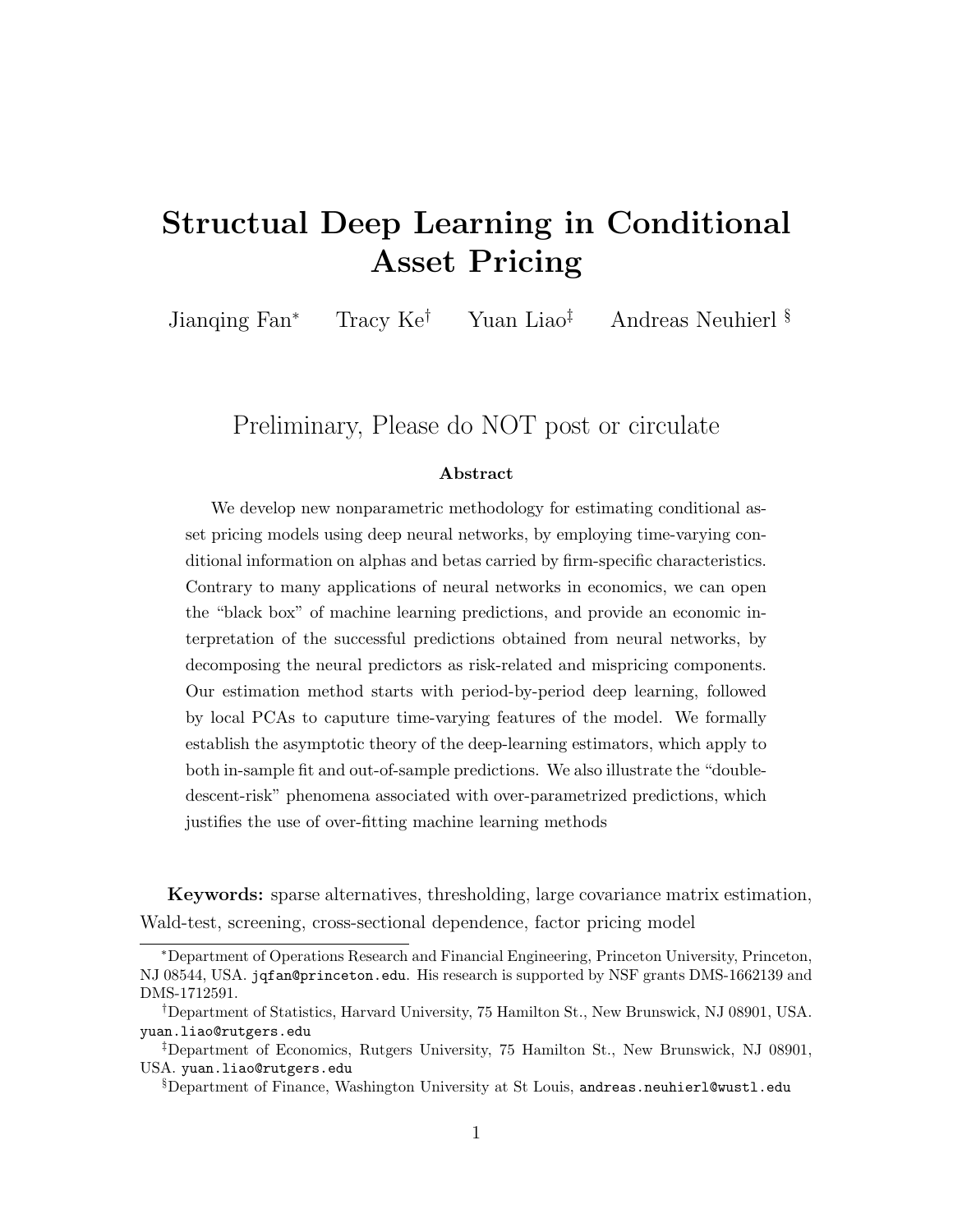# 1 Introduction

In this paper, we develop new nonparametric methodology to obtain structural, economic interpretations of predictions obtained from deep neural networks. We use mild economic structure of asset pricing models and develop econometric theories for interpreting each of the components for predicting asset returns. Deep learning methods have proven to be the most successful approaches to prediction for high dimensional and unstructured prediction problems. In the analysis of financial market data, while deep learning approaches have lead to increased explanatory power in predicting asset returns, they are often criticized as black boxes, i.e. we see the inputs and the outputs, but we do not know enough about the structure of the underlying problem. Neither do we know the source of the improved predictive power (mispricing v.s. risk prize), nor it is clear to us whether there have nontrivial portions of unpredictable noises inside the black box.

We take the success of deep learning methods as given, i.e. we do not aim to produce better predictions than the successful deep learning models in asset pricing. Our primary contribution is to open the black box and obtain economic understanding for why deep learning models have been shown to produce successful prediction in financial economics. More concretely, our framework admits a structural decomposition of the predictions obtained from deep neural networks into compensation for risk and possible mispricing. In addition, we also characterize the temporal evolution of these components. In order to obtain these results, we only need to impose mild economic restrictions on the data generating process - in particular we merely assume that returns follow a factor model and and that some of features are informative about factor loadings or mispricing.

Our approach features dynamics for the risk related components as well as the mispricing component. We use the rich information in a large set of time-varying characteristics to estimate mispricing and factor exposures more efficiently. The dynamics can be driven by two sources. First, we allow the time-variation in characteristics to map directly into the time-variation of alphas and betas. Second, we allow the functions that map characteristics into alpha and betas to be varying over time. As the characteristic information is purely cross-sectional, i.e. only the cross-sectional ranking rather than the raw value matters, featuring a time-varying mapping from characteristics to alphas and betas is crucial to capture important empirical facts such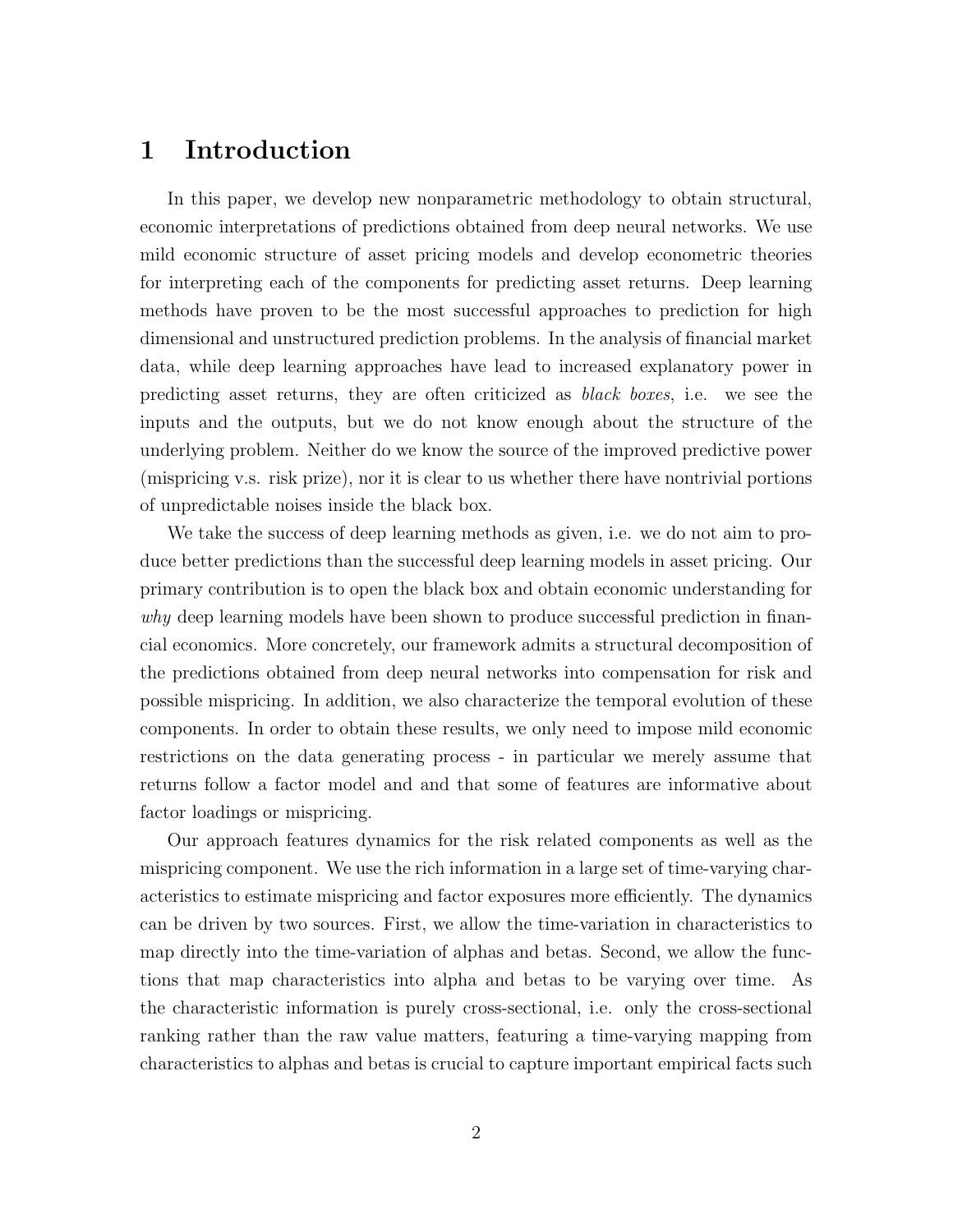as the alpha decay (McLean and Pontiff (2016)). The alpha decay will arise naturally in a setting in which investors learn about predictors and take advantage of arbitrage opportunities to (eventually) eliminate them.

We also contribute to the econometric literature by rigorously deriving the rate of convergence for deep learning estimations of predicted returns, alphas and compensation for risk. A novel theoretical result is that out-of-sample rates of convergence is also derived for predicted alphas and risk-related return components using deep neural networks. To our best knowledge, this is the first time such results are established, as existing literature mostly concentrates on in-sample convergence. The derived rates of convergence depends on three key ingredients, (1) the approximation error for the unknown functions using DNN, (2) the complexity of the neural network in which the model is being trained, and (3) the degree of time-series dynamics of nonparametric functions that measures the transition from in-sample to out-of-sample periods. Our theory shows that the predictive error naturally pins down these three sources of learning errors. In particular, while the first two components are common in the deep learning theory, the third component also appears naturally when we apply kernel smoothing for the time-varying principal components analysis (PCA).

We apply our structural decomposition to the standard CRSP/Compustat panel. For the in-sample decomposition, we find that about 95% of the explained variation can be attributed to risk. Within this 95% the bulk of the explanatory power is driven by the factor realization ( $\approx 80\%$ ) and roughly 20% by the long-term risk premium. About 5% of the explained in-sample return can be attributed to mispricing. Meanwhile, our analysis provides new insights for the out-of-sample prediction of returns in the cross-section: while the component of factor realization plays the major role inside the usual deep learning predictor, it has little predictive power. For out-ofsample predictions, we find the predictive success is driven almost exclusively by the risk premium component and the mispricing part. The factor realization is essentially not predictable as the factor returns are themselves excess returns, which are known to have very low persistence in the time series. This results has implications for the forecasting practice. The standard approach of taking the parameters of an estimated model and plugging in new data, will lead to a suboptimal prediction which is "noised up" by the past factor realization. Our results show that we can obtain better predictions, by focusing only on the risk premium and mispricing component.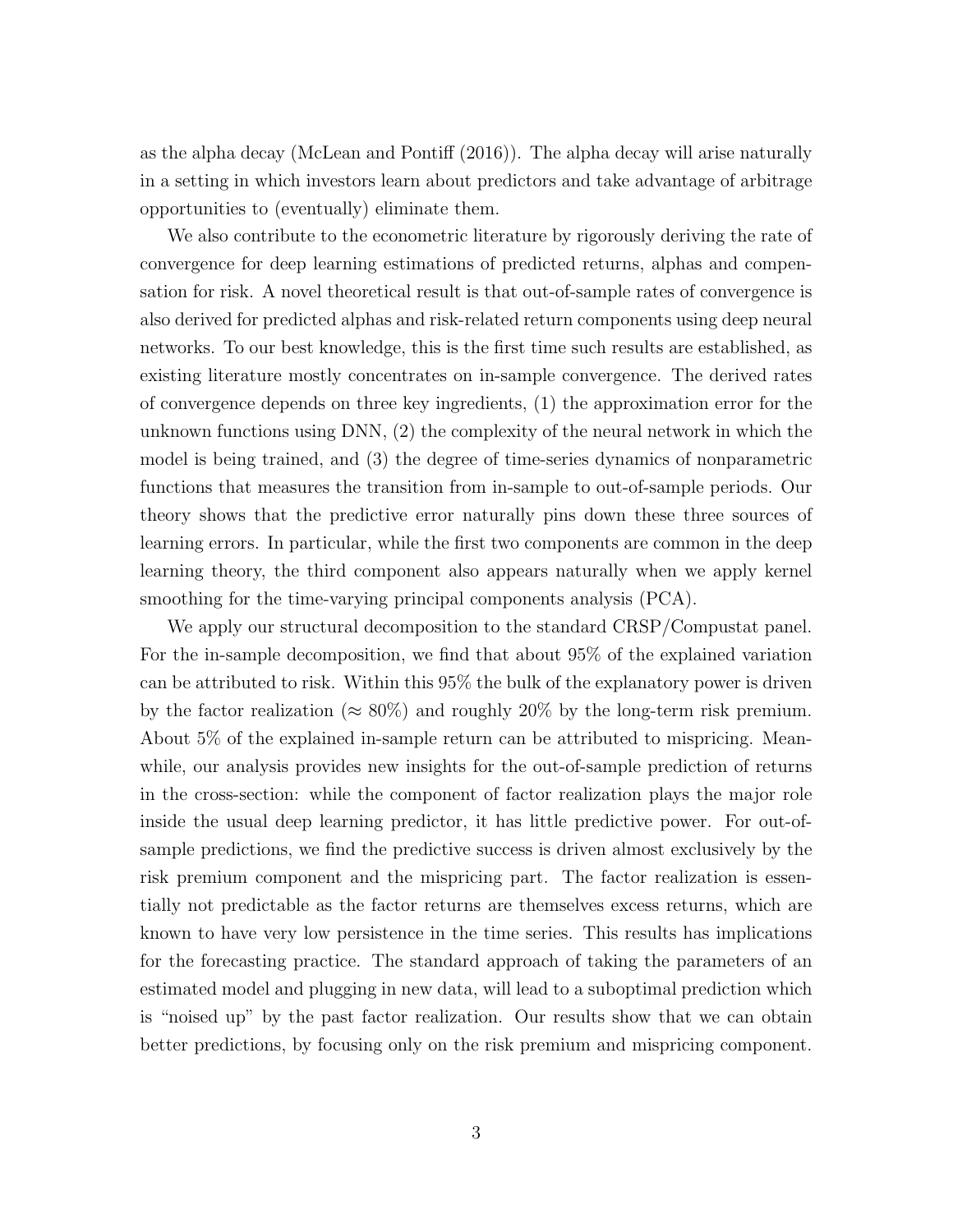## Related Literature

Deep learning models have achieved remarkable success in science and engineering. Theoretically, deep learning have been shown to be able to approximate a broad class of highly nonlinear functions, see, e.g. Mhaskar et al. (2016); Rolnick and Tegmark (2017); Lin et al. (2017); Shen et al. (2021). Statistically, Bauer and Kohler (2019) and Schmidt-Hieber (2020) demonstrate the advantage of using deep neural network for being able to circumvent the curse of dimensionality arising from highdimensional predictors in nonparametric regression. In asset pricing, deep learning methods have shown great promise. Freyberger et al. (2020), Gu et al. (2020), Bianchi et al. (2021) and Chen et al. (2020) show that equity and bond return predictions are increased significantly via the application of neural networks relative to linear (or other parametric) models.

There has been an extensive literature on factor pricing models, with both timeinvariant and time-varying factor betas. In the most recent literature, Giglio and Xiu (2021); Giglio et al. (2021); Kim et al. (2021) have studied the unconditional model in the presence of latent factors, where they focused on inferences about risk premium and alphas from a large dimensional cross-sectional assets. Meanwhile, conditional linear factor models have been popularly used to capture time-varying effects of financial variables and firm-specific characteristics, e.g., (Shanken, 1990; Ferson and Harvey, 1999; Lettau and Ludvigson, 2001; Ghysels, 1998; Gagliardini et al., 2016). To account for dynamic factor betas, Kelly et al. (2019, 2020) proposed the "instrumental PCA" method (IPCA), which assumes the mappings from characteristics to alphas and betas are linear. Gu et al. (2019) accounts for more general nonlinear characteristics effects. Both IPC and autoencoder models assume that the mappings from the characteristics are time-invariant. Theoretical properties of IPCA have been recently studied by Kelly et al. (2020), and by (Bai, 2009; Chernozhukov et al., 2019) for similar problems in the panel data literature. See Gagliardinia et al. (2020) for an excellent survey for econometric methodologies for large-dimensional conditional factor models. Besides, there has been an extensive literature on econometrics and statistics for estimating latent factor models, including, e.g., Connor and Korajczyk (1986); Bai (2003); Stock and Watson (2002); Connor et al. (2012); Fan et al. (2016) among many others.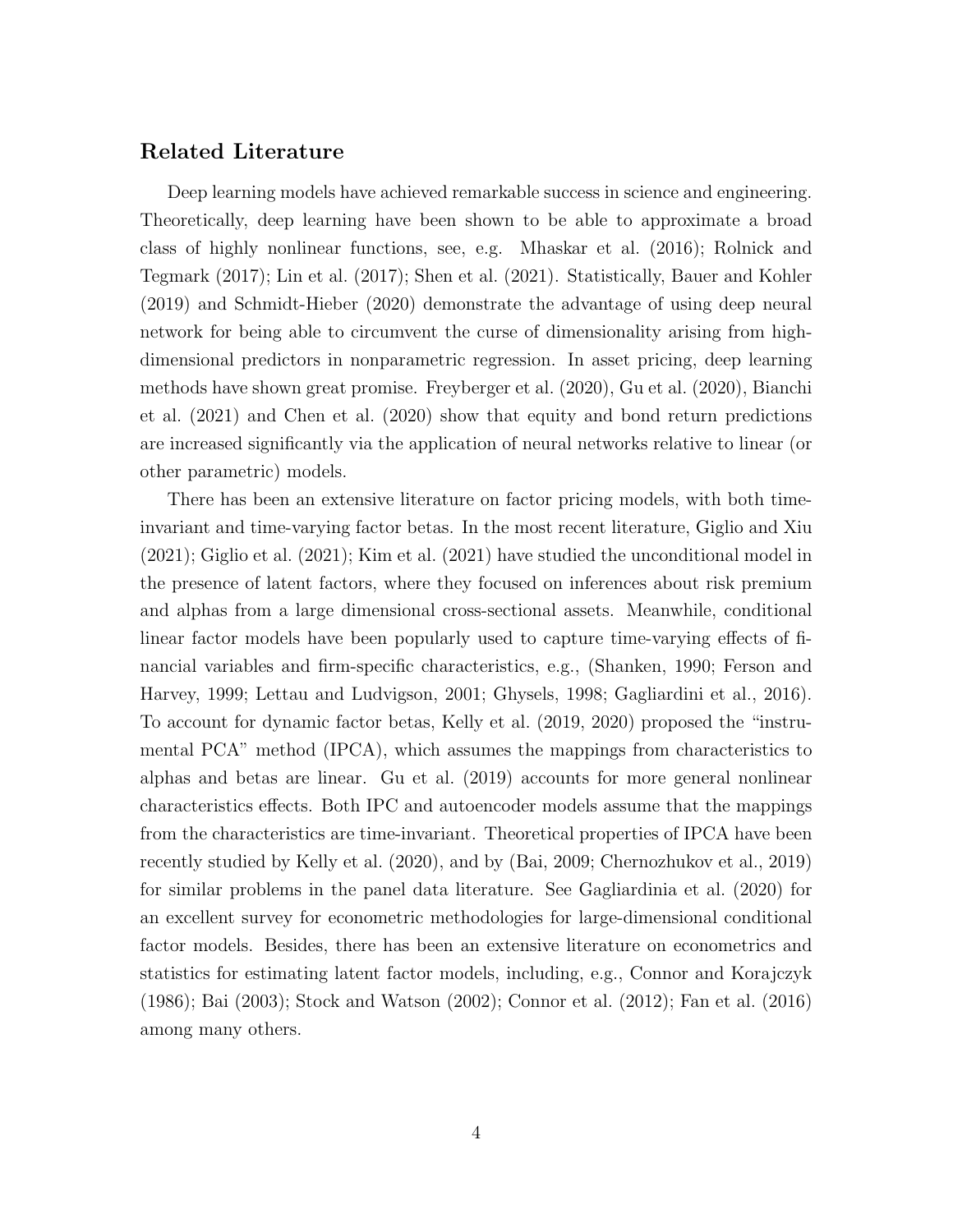## 2 The Model

### 2.1 The conditional factor pricing model

We consider the following time-varying factor model with intercepts:

$$
y_{it} = \alpha_{i,t-1} + \beta'_{i,t-1}\lambda_t + \beta'_{i,t-1}(\mathbf{f}_t - \mathbb{E}\mathbf{f}_t) + u_{it}, \quad i \leq N, t \leq T,
$$
\n(2.1)

where  $y_{it}$  is the excess return of asset i at time t;  $\mathbf{f}_t$  is a  $K \times 1$  vector of latent factors;  $\alpha_{i,t-1}$  and  $\beta_{i,t-1}$  respectively denote the (possibly) time-varying alpha and beta of the factor model;  $\lambda_t$  is the vector of factor risk premium.  $u_{it}$  is the idiosyncratic component.

We consider the scenario where alphas and betas can be (partially) observed by a set of individual-specific characteristics. Let  $\mathbf{x}_{i,t-1}$  be a d-dimensional vector of observed characteristics associated with stock i. We model

$$
\alpha_{i,t-1} = g_{\alpha,t}(\mathbf{x}_{i,t-1}) + \gamma_{\alpha,i,t-1}, \quad \mathbb{E}(\gamma_{\alpha,i,t-1}|\mathbf{x}_{i,t-1}, \mathbf{f}_t) = 0
$$
  

$$
\beta_{i,t-1} = g_{\beta,t}(\mathbf{x}_{i,t-1}) + \gamma_{\beta,i,t-1}, \quad \mathbb{E}(\gamma_{\beta,i,t-1}|\mathbf{x}_{i,t-1}, \mathbf{f}_t) = 0.
$$
 (2.2)

Here  $g_{\alpha,t}(\cdot)$  and  $g_{\beta,t}(\cdot)$  are time-varying non-parametric functions of characteristics;  $\gamma_{\alpha, it}$  and  $\gamma_{\beta, it}$  represent the source of alphas and betas that cannot be explained by the characteristics.

This model extends the arbitrage model of Kim et al. (2021) and Li and Linton (2020) to conditional models where not only characteristic effects should be dynamic but their effects  $g_{\alpha,t}$  and  $g_{\beta,t}$  might be nonlinear and also time-varying. An important feature of this model is that,  $\mathbf{x}_{i,t}$  and  $\boldsymbol{\gamma}_{it} := (\gamma_{\alpha, it}, \boldsymbol{\gamma}_{\beta, it})$  may vary in different frequencies. So both  $\alpha_{i,t}$  and  $\beta_{i,t}$  may vary fast over time due to the high-frequency change of  $\gamma_{\alpha,i,t}$  and  $\gamma_{\beta,i,t}$ .

Machine learning methods, in particular deep learning, has been successfully employed to predict asset returns using large amount of conditional information in the characteristics (e.g., Chen et al. (2020); Gu et al. (2020); Bali et al. (2021)). For ease of interpretation, let us consider a framework of period-by-period prediction. Suppose at period t, researchers obtain a prediction function  $\widehat{m}_t(\cdot)$  by applying deep neural networks on the data  $\{(y_{i,t}, \mathbf{x}_{i,t-1}) : i = 1, ..., N\}$ . They then predict  $y_{i,t+1}$  by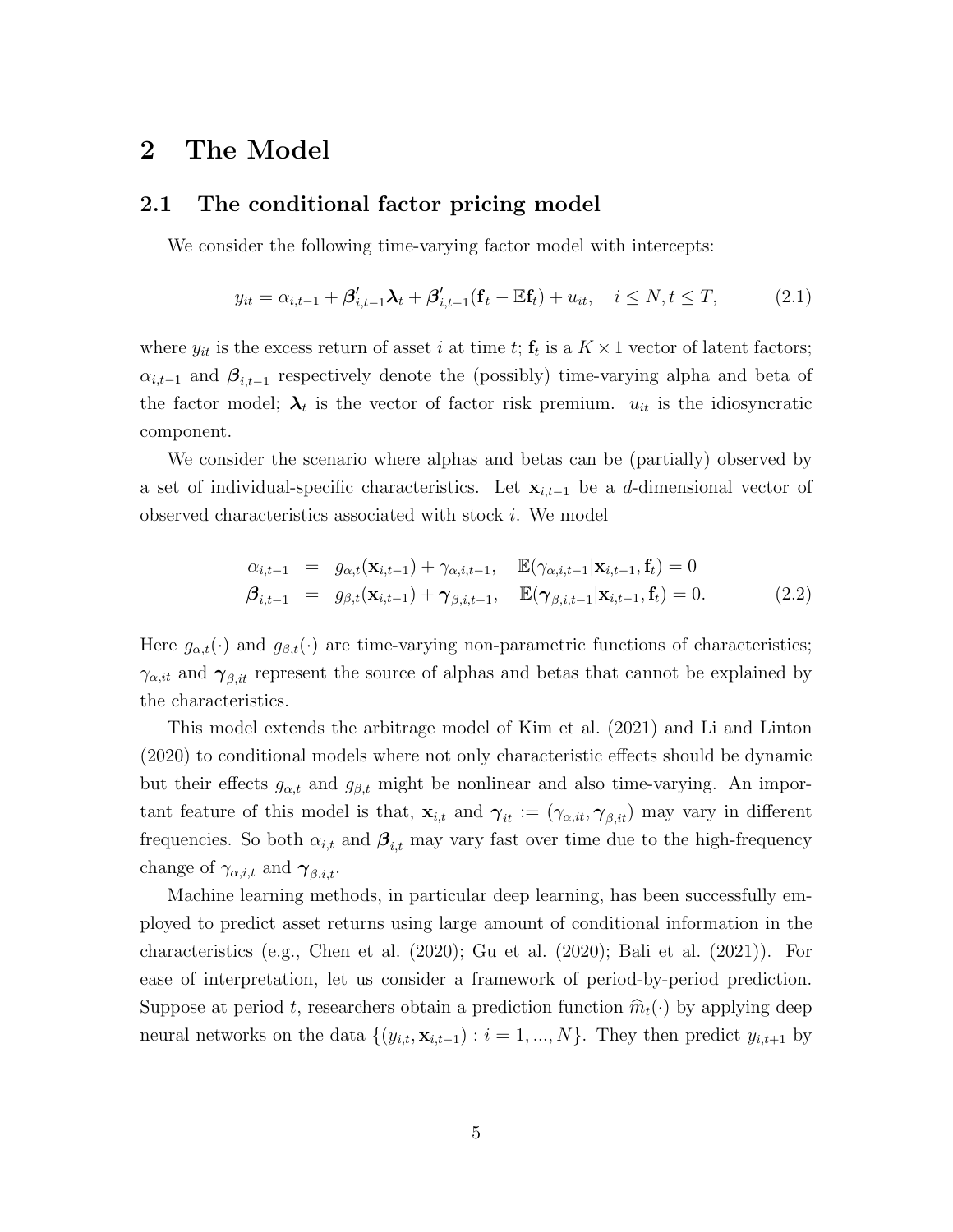substituting  $\mathbf{x}_{i,t}$  to obtain:

$$
\widehat{y}_{i,t+1|t} := \widehat{m}_t(\mathbf{x}_{i,t}).
$$

The learned function  $\hat{m}_t(\cdot)$  is essentially an estimate of the conditional mean function  $m_t^0(\mathbf{x}) = \mathbb{E}(y_{it}|\mathbf{x}_{i,t-1} = \mathbf{x}, \mathbf{f}_t)$  in the regression model:

$$
y_{it} = m_t^0(\mathbf{x}_{i,t-1}) + e_{it}
$$
\n(2.3)

where  $e_{it}$  is the regression noise.

However, little interpretations have been given regarding the source of predictability for such models. In this paper, we aim to open the "black box" of the machine learning prediction model (2.3) and provide an economically insightful interpretation of the successful prediction obtained using machine learning methods.

## 2.2 Structural machine learning predictions

To start, the mean function  $m_t^0(\mathbf{x})$  can be presented as:

$$
m_t^0(\mathbf{x}) = g_{\alpha,t}(\mathbf{x}) + g_{\text{riskP},t}(\mathbf{x}) + g_{\text{factor},t}(\mathbf{x}),
$$
  
\n
$$
g_{\text{riskP},t}(\mathbf{x}) = g_{\beta,t}(\mathbf{x})' \lambda_t
$$
  
\n
$$
g_{\text{factor},t}(\mathbf{x}) = g_{\beta,t}(\mathbf{x})' (\mathbf{f}_t - \mathbb{E} \mathbf{f}_t).
$$
\n(2.4)

Let  $\hat{g}_{\alpha,t}$ ,  $\hat{r}_{\text{riskP},t}$  and  $\hat{g}_{\text{factor},t}$  respectively denote the estimated functions of  $g_{\alpha,t}$ ,  $g_{\text{riskP},t}$  and  $g_{\text{factor},t}$ , whose construction will be clear in the next section.

Then the conditional factor model yields the following in-sample decompositions at each time t:

#### In-sample decomposition:

$$
\text{spot:} \quad \mathbb{E}(y_{it}|\mathbf{x}_{i,t-1},\mathbf{f}_t) \quad = \quad g_{\alpha,t}(\mathbf{x}_{i,t-1}) + g_{\text{riskP},t}(\mathbf{x}_{i,t-1}) + g_{\text{factor},t}(\mathbf{x}_{i,t-1})
$$

long-term: 
$$
\mathbb{E}(y_{it}|\mathbf{x}_{i,t-1}) = \mathbb{E}\bigg(\mathbb{E}(y_{it}|\mathbf{x}_{i,t-1}, \mathbf{f}_t) \bigg| \mathbf{x}_{i,t-1}\bigg)
$$

$$
= \underbrace{g_{\alpha,t}(\mathbf{x}_{i,t-1})}_{\text{mispricing}} + \underbrace{g_{\text{riskP},t}(\mathbf{x}_{i,t-1})}_{\text{riskP}}
$$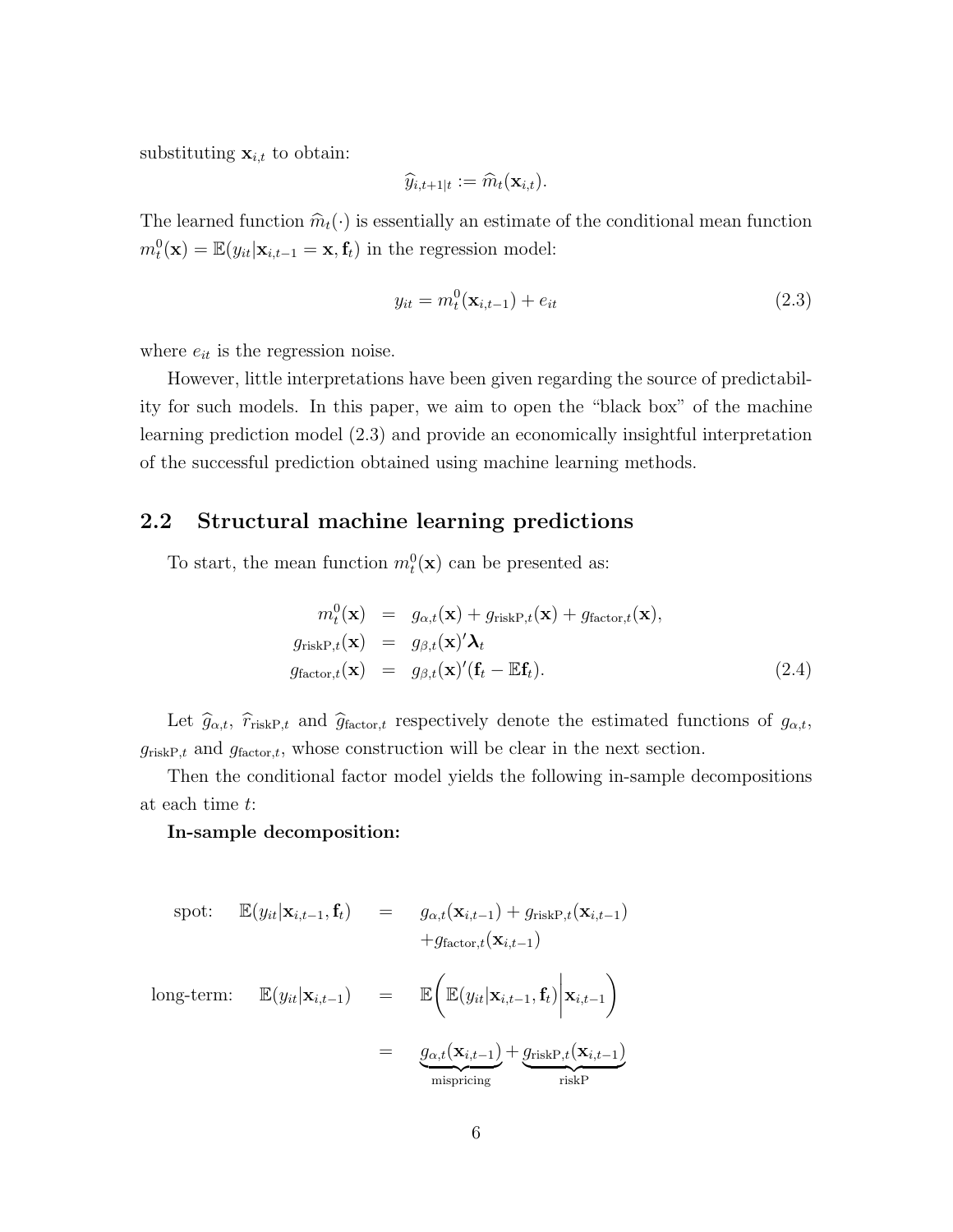returns: 
$$
y_{i,t} \approx \underbrace{\hat{g}_{\alpha,t}(\mathbf{x}_{i,t-1}) + \hat{r}_{\text{riskP},t}(\mathbf{x}_{i,t-1}) + \hat{r}_{\text{factor},t}(\mathbf{x}_{i,t-1})}_{\hat{y}_{i,t}} + e_{i,t}.
$$
\n(2.5)

The first equality is what the model implies, which leads to a decomposition of what we call "spot expected return". It is clear from the decomposition that the spot return depends on realized factor returns, but does not depend on the components in the betas and alphas that are orthogonal to the characteristics  $(\gamma_{it})$ , neither does not depend on idiosyncratic errors  $(u_{it})$ . Later on, we will show that the spot return can be learned by period-by-period cross-sectional deep neural networks (DNN), via regressing returns on characteristics. Because  $\mathbb{E}(y_{it}|\mathbf{x}_{i,t-1},\mathbf{f}_t)$  may be highly nonlinear in  $\mathbf{x}_{i,t-1}$  and the number of characteristics can be high-dimensional, DNN is an appealing nonparametric machine learning technique to employ here.

The second expected return, which we call "long-term expected return", depends only on characteristics and the factor risk premia, so can be learned by taking the local time-series average (round time  $t$ ) of the spot expected return. In particular, it decomposes the long-term expected return into the alpha and risk, both depend on characteristics. It clearly shows that the conditional expected return evolves with characteristics through two components. Our model enables to analytically characterize the percentage contributed from each component.

Moving on to the out-of-sample returns, the true out-of-sample return  $y_{i,t+1}$  has the following decomposition:

$$
y_{i,t+1} = g_{\alpha,t+1}(\mathbf{x}_{i,t}) + g_{\text{riskP},t+1}(\mathbf{x}_{i,t}) + g_{\text{factor},t+1}(\mathbf{x}_{i,t}) + e_{i,t+1}
$$
  
\n
$$
\approx g_{\alpha,t}(\mathbf{x}_{i,t}) + g_{\text{riskP},t}(\mathbf{x}_{i,t}) + g_{\beta,t}(\mathbf{x}_{i,t})'(\mathbf{f}_{t+1} - \mathbb{E}\mathbf{f}_t) + e_{i,t+1}
$$
  
\n
$$
= m_t^0(\mathbf{x}_{i,t}) + g_{\beta,t}(\mathbf{x}_{i,t})'(\mathbf{f}_{t+1} - \mathbf{f}_t) + e_{i,t+1}
$$
\n(2.6)

where  $\approx$  holds if the functions  $g_{\alpha,t}$  and  $g_{\beta,t}$  change slowly. Therefore, the return to be predicted approximately equals the conditional mean function  $m_t^0(\mathbf{x})$  evaluated at the new characteristic  $\mathbf{x} = \mathbf{x}_{i,t}$ , plus two noises:  $e_{i,t+1}$  being the idiosyncratic noise in the mean regression, and  $g_{\beta,t}(\mathbf{x}_{i,t})'(\mathbf{f}_{t+1} - \mathbf{f}_t)$  arising from the factor innovation.

While the last line of (2.6) justifies the use of machine learning predictor  $\hat{y}_{i,t+1|t}$ to predict returns, our approach admits a refined out-of-sample decomposition that specifies all components constituting  $\hat{y}_{i,t+1|t}$ . Equations (2.4) and (2.6) yield: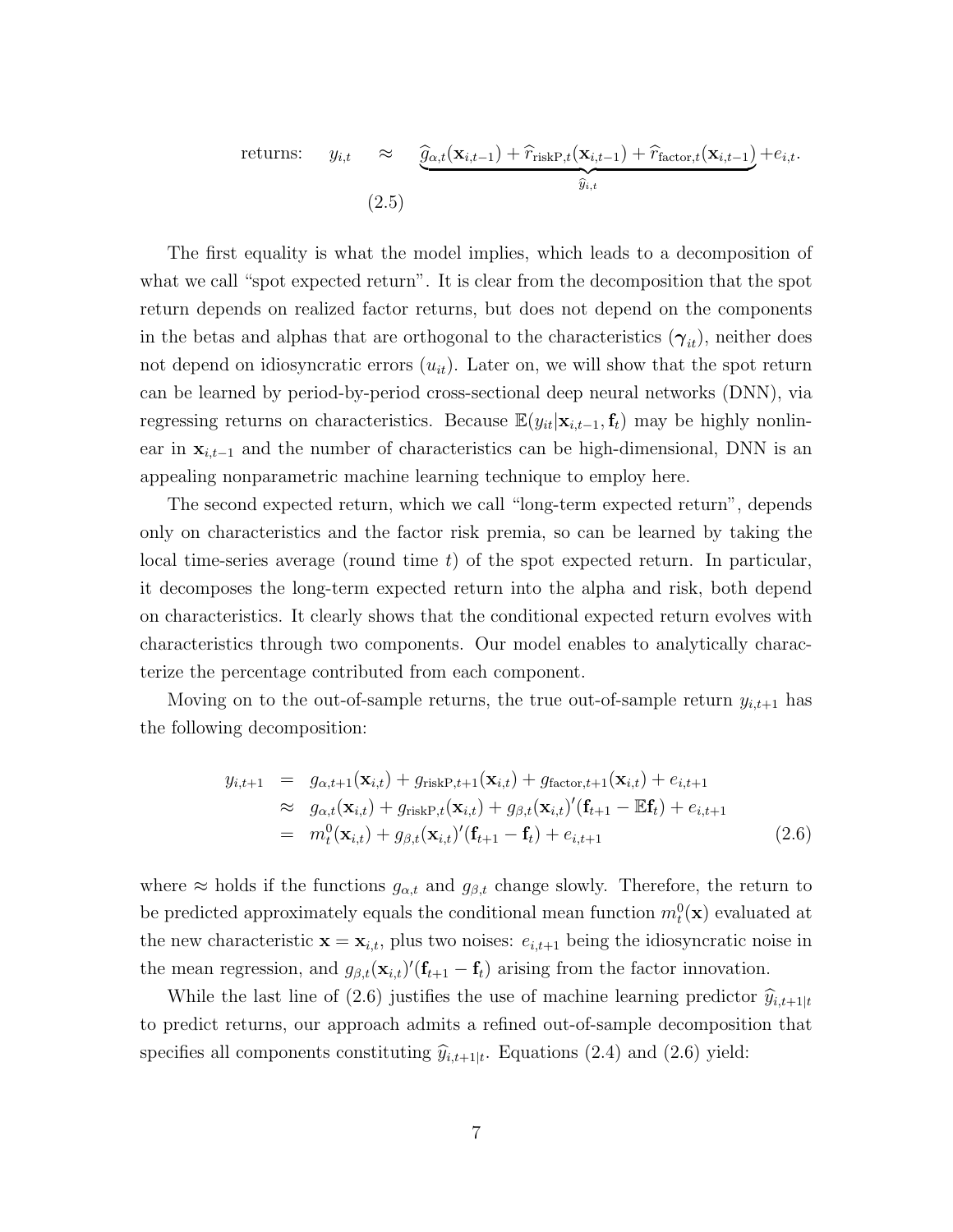#### Out-of-sample decomposition:

$$
\widehat{y}_{i,t+1|t} = \widehat{g}_{\alpha,t}(\mathbf{x}_{i,t}) + \widehat{r}_{\text{riskP},t}(\mathbf{x}_{i,t}) + \widehat{r}_{\text{factor},t}(\mathbf{x}_{i,t})
$$
\n(2.7)

$$
y_{i,t+1} = \hat{g}_{\alpha,t}(\mathbf{x}_{i,t}) + \hat{r}_{\text{riskP},t}(\mathbf{x}_{i,t}) + \underbrace{r_{\text{factor},t+1}(\mathbf{x}_{i,t}) + e_{i,t+1}}_{\text{noise}} + op(1) \qquad (2.8)
$$

where the  $o_P(1)$  term converges to zero when  $N, T \to \infty$ . Equation (2.7) is a decomposition of the neural network prediction, justifying the two main sources of the predicting power inside  $\widehat{y}_{i,t+1|t}$ : the mispricing component  $\widehat{g}_{\alpha,t}(\mathbf{x}_{i,t})$  and the risk-prize component  $\hat{r}_{\text{riskP},t}(\mathbf{x}_{i,t})$ . But the last term, which estimates  $\hat{g}_{\text{factor},t}(\mathbf{x}_{i,t}) \approx g_{\beta,t}(\mathbf{x}_{i,t})'(\mathbf{f}_t - \mathbb{E} \mathbf{f}_t)$ , has no predictive power because  $y_{i,t+1}$  depends on the future factor realization  $\mathbf{f}_{t+1} - \mathbb{E}\mathbf{f}_{t+1}.$ 

Indeed, (2.8) classifies two prediction noises:

$$
r_{\text{factor},t+1}(\mathbf{x}_{i,t}) := g_{\beta,t+1}(\mathbf{x}_{i,t})'(\mathbf{f}_{t+1} - \mathbb{E}\mathbf{f}_{t+1}) : \text{future factor realization}
$$
  
\n
$$
e_{i,t+1} := \gamma_{\alpha,it} + \gamma'_{\beta,it}\lambda_{t+1} + \gamma'_{\beta,it}(\mathbf{f}_{t+1} - \mathbb{E}\mathbf{f}_{t}) + u_{i,t+1} :
$$
  
\northogonal and idiosyncratic components.

The future factor realization is often unpredictable, as it is often either independent of or very weakly dependent with  $\hat{g}_{\text{factor},t}(\mathbf{x}_{i,t})$ . This leads to a major difference between the in-sample and out-of-sample decompositions. <sup>1</sup>

# 3 The Methodology

We now describe our methods for estimating the related quantities, including the mispricing components, factors, risk exposures and risk premia. Define

$$
\mathbb{E}(\mathbf{Y}_{t}|\mathbf{X}_{t-1},\mathbf{f}_{t}) = (\mathbb{E}(y_{it}|\mathbf{x}_{i,t-1},\mathbf{f}_{t}): i \leq N), \quad N \times 1
$$
  
\n
$$
\mathbf{G}_{\beta,t}(\mathbf{X}_{t-1}) = (g_{\beta,t}(\mathbf{x}_{i,t-1}): i \leq N), \quad N \times \dim(\mathbf{f}_{t}),
$$

which are the matrices stacking the high-dimensional spot expected returns and characteristic-betas at each period. The building block of our methodology is the

<sup>&</sup>lt;sup>1</sup>If there is nontrivial temporal correlations among factor realizations, then we can fit an autoregressive model:  $g_{\text{factor},t+1}(\mathbf{x}_{i,t}) = \rho g_{\text{factor},t}(\mathbf{x}_{i,t-1}) + \epsilon_{f,t+1}$ . The first term is predictable at period t, while the new shock  $\epsilon_{f,t+1}$  has smaller volatility than  $g_{factor,t+1}(\mathbf{x}_{i,t})$  does. Hence adding  $g_{\text{factor},t}(\mathbf{x}_{i,t-1})$  may improve the out-of-sample prediction in applications when  $\rho$  is relatively large.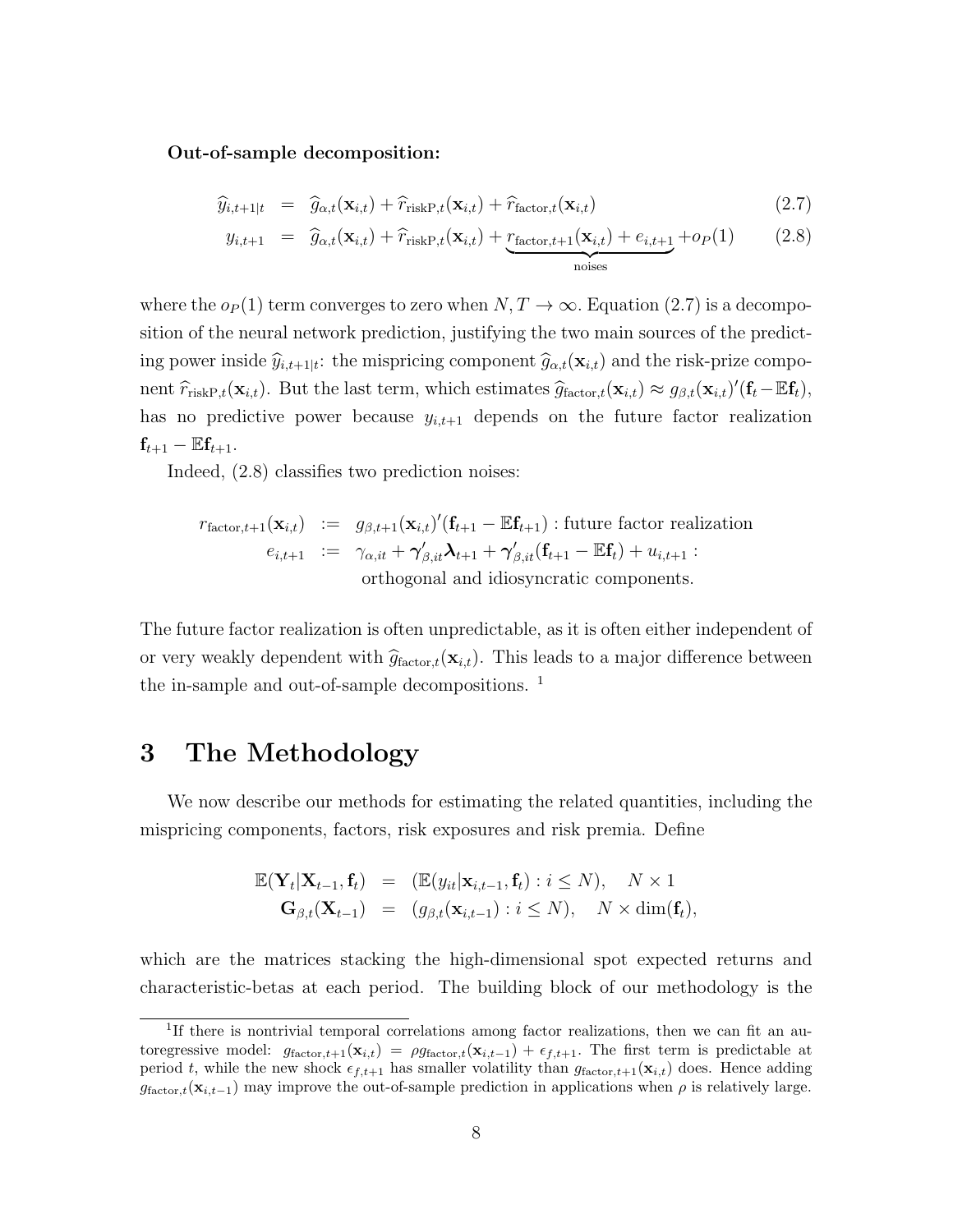following equation: fix a period  $t$ , for all periods s that are "close to  $t$ ":

$$
\begin{array}{ll} &\mathbb{E}(\mathbf{Y}_s|\mathbf{X}_{s-1},\mathbf{f}_s)-\mathbb{E}\left(\mathbb{E}(\mathbf{Y}_s|\mathbf{X}_{s-1},\mathbf{f}_s)\bigg|\mathbf{X}_{s-1}\right)\\ = &\mathbf{G}_{\beta,s}(\mathbf{X}_{s-1})(\mathbf{f}_s-\mathbb{E}\mathbf{f}_s)\\ \approx &\mathbf{G}_{\beta,t}(\mathbf{X}_{t-1})(\mathbf{f}_s-\mathbb{E}\mathbf{f}_s), \end{array}
$$

where "≈" follows from the assumption that characteristic-betas are varying much slower than factor realizations. Therefore, columns of  $\mathbf{G}_{\beta,t}(\mathbf{X}_{t-1})$  are locally proportional to the top eigenvectors of the matrix of demeaned spot expected returns. This motivates us to estimate the model by three major steps:

- (1) apply DNN to estimate the nonparametric spot returns  $\mathbb{E}(\mathbf{Y}_s|\mathbf{X}_{s-1}, \mathbf{f}_s);$
- (2) apply local averages to estimate the long-term returns  $\mathbb{E}\left(\mathbb{E}(\mathbf{Y}_s|\mathbf{X}_{s-1}, \mathbf{f}_s)\right)$  $\mathbf{X}_{s-1}$  $\setminus$ ;
- (3) apply local PCA to estimate betas  $\mathbf{G}_{\beta,t}(\mathbf{X}_{t-1})$ .

However, estimation details are technically challenging due to the possibly high nonlinearity and time-varying nature of long-term expected returns and characteristicbetas. These issues are to be addressed using deep neural networks and kernel smoothing. In the following subsections we outline the major steps for our methodology.

## 3.1 Applying deep neural networks

The first step of our method is to estimate the spot expected return  $\mathbb{E}(y_{it}|\mathbf{x}_{i,t-1},\mathbf{f}_t)$ . Let

$$
m_t^0(\mathbf{x}) := \mathbb{E}(y_{it}|\mathbf{x}_{i,t-1} = \mathbf{x}, \mathbf{f}_t),
$$

which can be viewed as the conditional mean function in the following cross-sectional regression:

$$
y_{it} = m_t^0(\mathbf{x}_{i,t-1}) + e_{it}, \quad \mathbb{E}(e_{it}|\mathbf{x}_{i,t-1}, \mathbf{f}_t) = 0, \quad i = 1, ..., N.
$$

Because of the nonlinearity and high-dimensionality of  $\mathbf{x}_{i,t-1}$ , the deep neural network is an appealing nonparametric machine learning technique to employ here.

Deep learning can be viewed as a family of nonlinear statistical models that are able to encode highly nontrivial representations of data. A prototypical example is a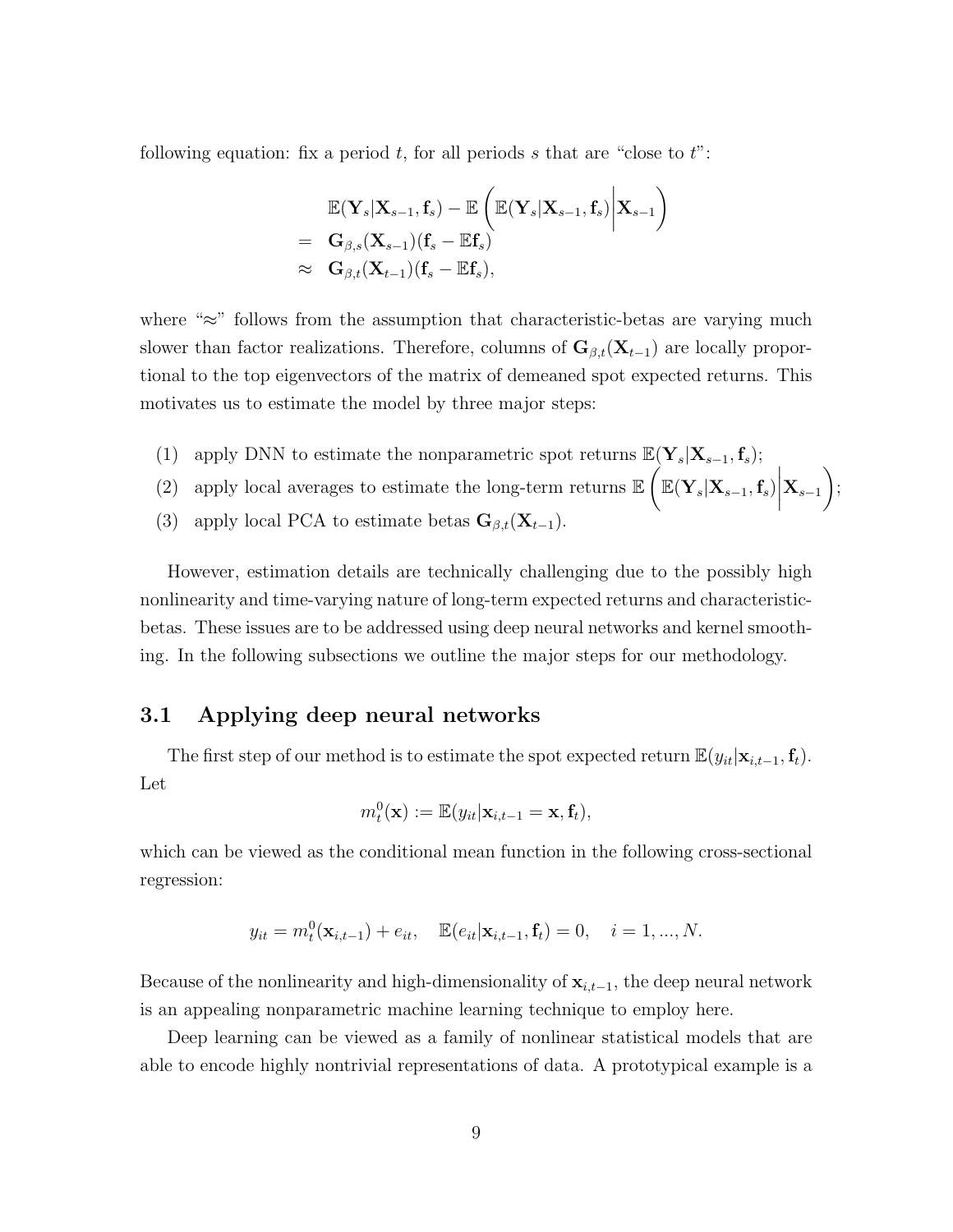feed-forward neural network with J layers, which is a family of functions taking form:

$$
m(\mathbf{x}) = \sigma_j(\boldsymbol{\theta}_j h_{j-1}(\mathbf{x})), \quad h_{j-1}(\mathbf{x}) = \sigma_{j-1}(\boldsymbol{\theta}_{j-1} h_{j-2}(\mathbf{x})), ..., h_0(\mathbf{x}) = \mathbf{x}
$$

where the parameters  $\boldsymbol{\theta} = (\boldsymbol{\theta}_1, ..., \boldsymbol{\theta}_J)$  with  $\boldsymbol{\theta}_j \in \mathbb{R}^{d_j \times d_{j-1}}$ , and  $\sigma_j : \to \mathbb{R}^{d_j} \to \mathbb{R}^{d_{j+1}}$ is a vector-value nonlinear activation function. One of the popularly used activation function is known as ReLu, defined as  $\sigma(x) = \max(0, x)$ . The number of *neurons* being used in layer j, denoted by  $d_j$ , is called the width of that layer. For presentational simplicity, we shall just assume  $d_1 = ... = d_J = L$ , but in practice they can be chosen to vary across layers.

Let  $\mathcal{M}_{J,L}$  denote the neural network space with depth J and width L that collect functions taking the form  $m(\mathbf{x})$  parametrized by  $\boldsymbol{\theta}$ , We estimate  $m_t^0(\cdot)$  period-byperiod via

$$
\widehat{m}_t(\cdot) = \arg \min_{m \in \mathcal{M}_{J,L}} \sum_{i=1}^N (y_{it} - m(\mathbf{x}_{i,t-1}))^2.
$$

Let  $\widehat{\mathbf{m}}_t(\mathbf{X}_{t-1})$  be the  $N \times 1$  vector of  $\widehat{m}_t(\mathbf{x}_{i,t-1})$ . It is then our estimator for the  $N$ -dimensional spot expected return at given time t. As has been documented in the literature, learning using deep neural networks bring several advantages compared to classical nonparametric methods As an important statistical advantage (Bauer and Kohler, 2019; Schmidt-Hieber, 2020): first, least squares estimates based on multilayer feedforward neural networks are able to circumvent the curse of dimensionality arising from the high-dimensional predictors in nonparametric regressions. Secondly, both the asymptotic theoretical performance and the finite sample performance of deep neural networks are much less sensitive to the choice of tuning parameters than the kernel-based methods. Finally, it has been proved in the machine learning literature that multilayer neural networks are able to approximate much larger classes of nonlinear functions.

## 3.2 Kernel smoothing

The next step is to estimate the long-term conditional expected return

$$
\mathbb{E}(y_{it}|\mathbf{x}_{i,t-1}) = \mathbb{E}\bigg(\mathbb{E}(y_{it}|\mathbf{x}_{i,t-1},\mathbf{f}_t)\bigg|\mathbf{x}_{i,t-1}\bigg).
$$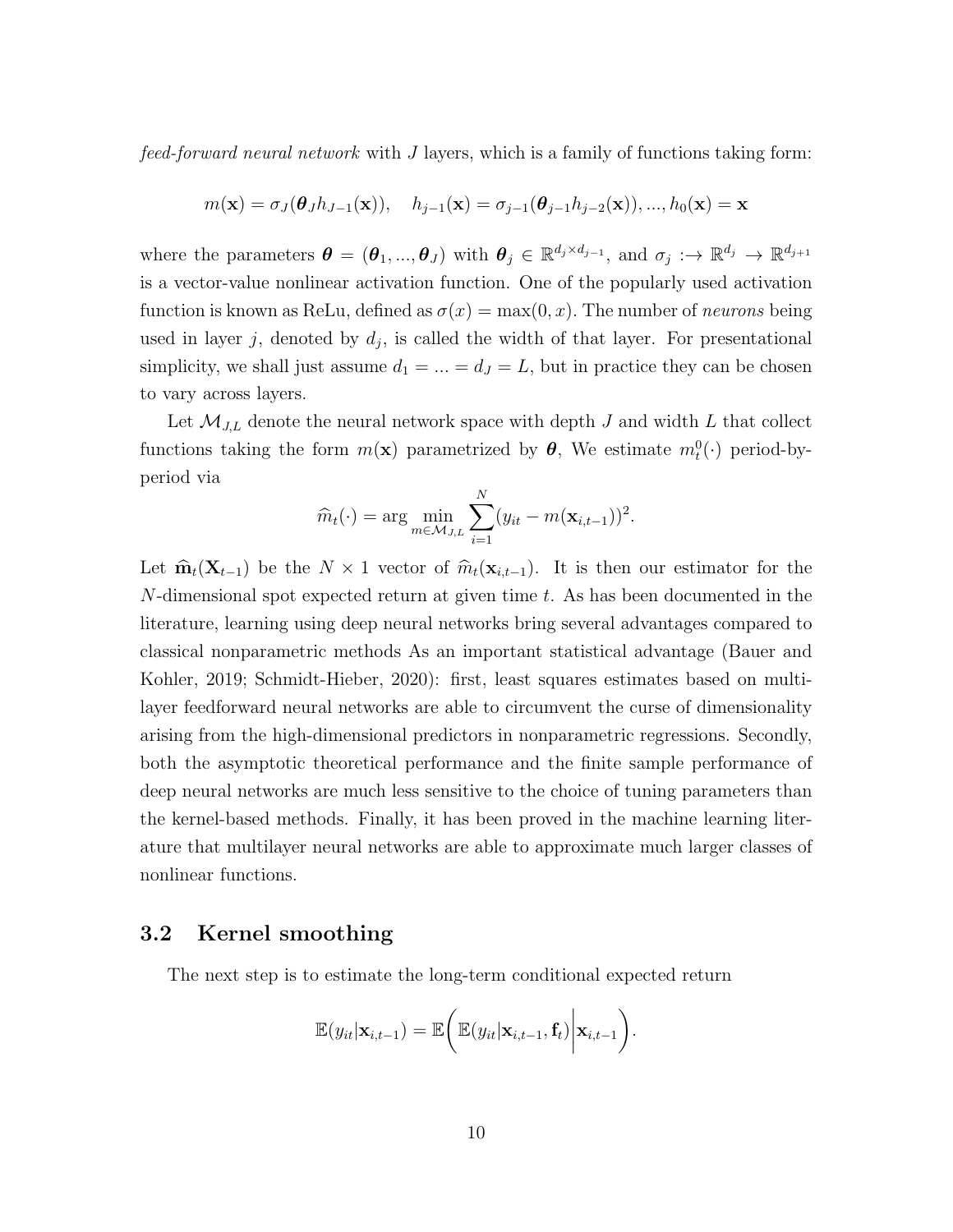We apply the kernel smoothing method following the seminal work of Ang and Kristensen (2012). Note that the kernel smoothing technique being employed here is not motivated by the usual nonparametric regression for estimating conditional mean functions. Rather, it is motivated by the fact that the conditional alpha and beta  $g_{\alpha,t}(\mathbf{x}_{i,t})$  and  $g_{\beta,t}(\mathbf{x}_{i,t})$  may slowly vary across time. We assume that for each individual i, there are twice differentiable functions  $m_i(\cdot)$  and  $g_i(\cdot)$  so that almost surely, we can write

$$
\mathbb{E}(y_{it}|\mathbf{x}_{i,t-1}) = m_i\left(\frac{t}{T}\right), \quad g_{\beta,t}(\mathbf{x}_{i,t-1}) = g_i\left(\frac{t}{T}\right).
$$

Then heuristically,  $m_i \left(\frac{t}{7}\right)$  $(\frac{t}{T}) \approx m_i\left(\frac{s}{T}\right)$  $\frac{s}{T}$  and  $g_i$   $\left(\frac{t}{T}\right)$  $(\frac{t}{T}) \approx g_i\left(\frac{s}{T}\right)$  $(\frac{s}{T})$  for all  $\frac{s}{T} \approx \frac{t}{T}$  $\frac{t}{T}$ . Thus we have

$$
m_s^0(\mathbf{x}_{i,s-1}) = m_i \left(\frac{s}{T}\right) + g_{\beta,s}(\mathbf{x}_{i,s-1})'(\mathbf{f}_s - \mathbb{E}\mathbf{f}_s)
$$
  

$$
\approx m_i \left(\frac{t}{T}\right) + g_{\beta,t}(\mathbf{x}_{i,t-1})'(\mathbf{f}_s - \mathbb{E}\mathbf{f}_s), \quad \frac{s}{T} \approx \frac{t}{T}.
$$

Therefore, averaging the DNN functions  $\widehat{m}_s(\mathbf{x}_{i,s-1})$  locally over time can lead to a consistent estimation of the long-term expected return  $m_i(t/T)$ .

To carry out the local-average, we adopt a kernel function  $K : [-1,1] \to [0,\infty)$ with bandwidth h. We estimate the long-term expected return  $\mathbb{E}(y_{it}|\mathbf{x}_{i,t-1})$  by

$$
\bar{m}_{i,t} = \frac{1}{Th} \sum_{s=1}^{T} \widehat{m}_s(\mathbf{x}_{i,s-1}) K\left(\frac{s-t}{Th}\right) A_t^{-1}, \quad A_t = \frac{1}{Th} \sum_{s=1}^{T} K\left(\frac{s-t}{Th}\right).
$$

This estimator is well motivated from the nonparametric kernel estimation literature. For instance, consider a time-varying mean-model  $y_t = \mu_t + e_t$  with  $\mathbb{E}(e_t) = 0$  and  $\mu_t$ may vary over time. A standard practice to estimate  $\mu_t$  via kernel smoothing is to use:

$$
\widehat{\mu}_t = \frac{1}{Th} \sum_{s=1}^T y_s K\left(\frac{s-t}{Th}\right) A_t^{-1},
$$

which essentially uses weighted averages of observations near time  $t$ . The estimation performance is not sensitive to the specific choice of kernel functions. In our empirical application, we use Epanechnikov kernel

$$
K(u) = \frac{3}{4}(1 - u^2), \quad |u| \le 1.
$$

In addition, the bandwidth  $h$  controls the time window used to locally average the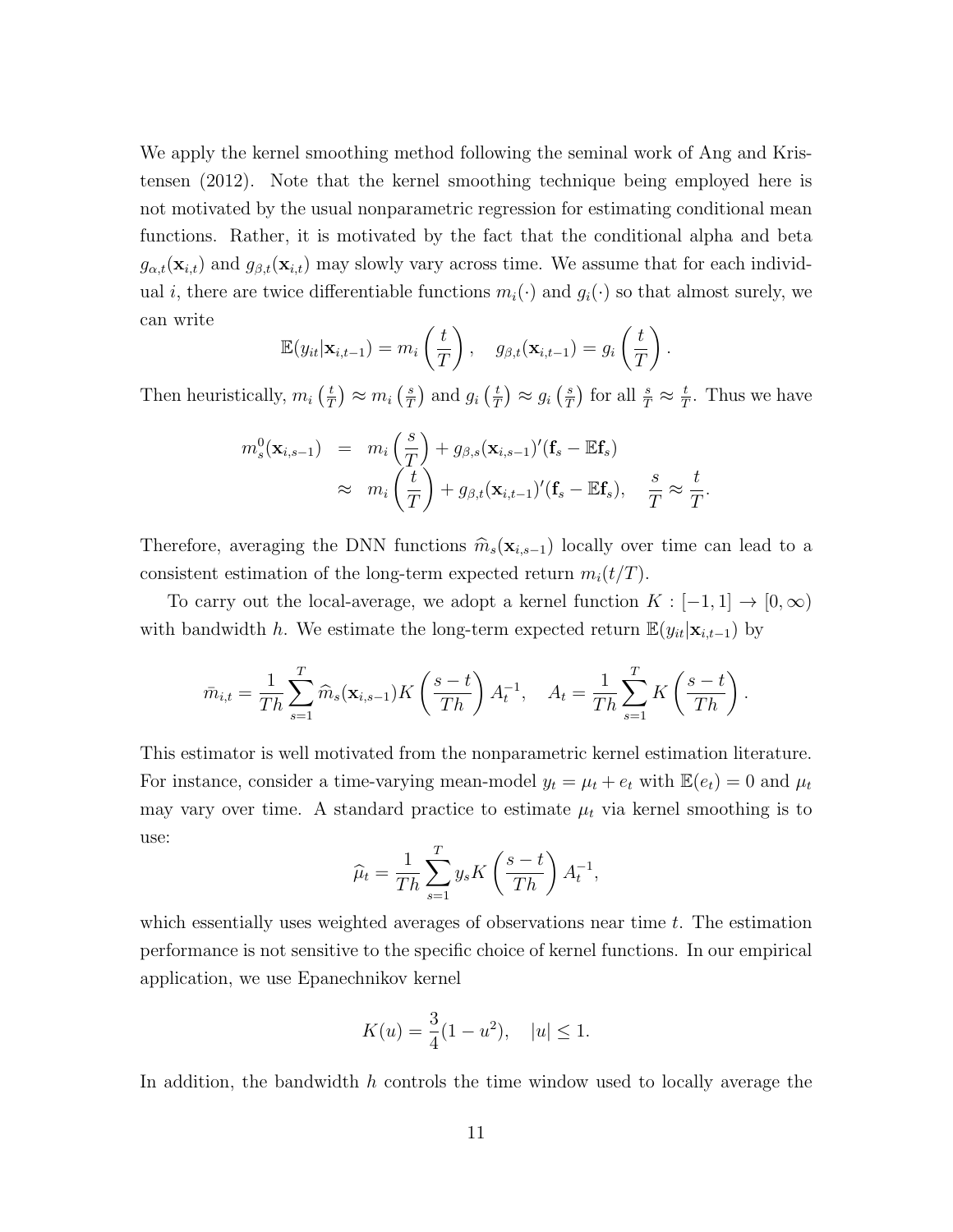DNN functions. A small bandwidth means only observations close to t are used in the weighted averages, so the bandwidth controls the bias and variance of the estimator. In particular, as sample size grows, the bandwidth should shrink towards zero at a suitable rate.

In time-varying asset pricing models with observable factors, Ang and Kristensen (2012) applied a similar approach to estimate the unconditional alphas and betas. Contrary to their approach, we are estimating the *conditional* expected returns *given* characteristics. This is particularly valuable as extant recent literature, e.g. Gagliardini et al. (2016), Chaieb et al. (2021), Kelly et al. (2019), Bakalli et al. (2021) show that standard factor models can be improved significantly by considering the additional information about risk (and the variation of risk over time) contained in characteristics.

## 3.3 Local principal components analysis

After respectively estimating the spot and long-term returns, we now discuss how the conditional alphas, betas and risk premia can be estimated. In the presence of latent factors, the principal components analysis (PCA) is often used to combine with cross-sectional regressions for unconditional models (Giglio and Xiu, 2021; Giglio et al., 2021). But PCA works well only in unconditional factor models, because factor-betas can be regarded as eigenvectors of the data matrix only if betas are time-invariant. In the context of conditional factor model, we recall that betas have the following decomposition

$$
\boldsymbol{\beta}_{t-1} = \mathbf{G}_{\beta,t}(\mathbf{X}_{t-1}) + \boldsymbol{\gamma}_{\beta,t-1}.
$$

In this context, PCA would not work well for two reasons. First, PCA cannot capture the time-varying betas. More specifically, betas cannot be represented as the eigenvectors of the return covariance matrix in time-varying models. Secondly, PCA does not distinguish characteristic effects and its orthogonal effects (arising from  $\gamma_t$ ). Instead, we propose to use local PCA combined with DNN to estimate these quantities in conditional models.

As outlined earlier, the difference between the spot and long-term expected returns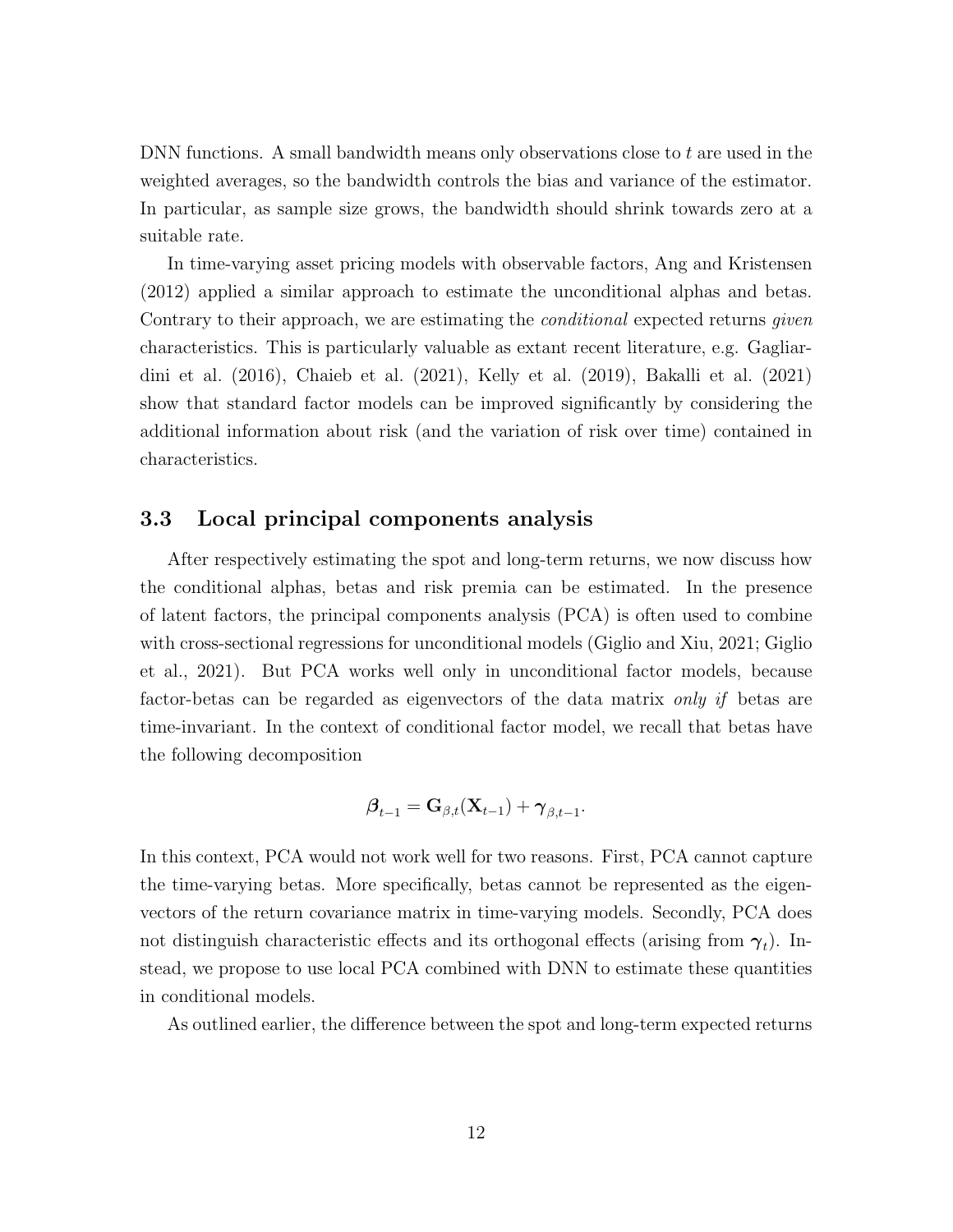equals:

$$
\mathbb{E}(y_{is}|\mathbf{x}_{i,s-1}, \mathbf{f}_s) - \mathbb{E}(y_{is}|\mathbf{x}_{i,s-1}) = g_{\beta,s}(\mathbf{x}_{i,s-1})'(\mathbf{f}_s - \mathbb{E}\mathbf{f}_s) \n\approx g_{\beta,t}(\mathbf{x}_{i,t-1})'(\mathbf{f}_s - \mathbb{E}\mathbf{f}_s), \quad \forall \frac{s}{T} \approx \frac{t}{T}, \quad (3.1)
$$

which is a *noise-free, no-arbitrarge* factor model locally around period  $t$ . Therefore, locally  $\mathbf{G}_{\beta,t}(\mathbf{X}_{t-1})$  is approximately the top- eigenvector matrix of

$$
\text{var}\left(\mathbb{E}(\mathbf{Y}_s|\mathbf{X}_{s-1},\mathbf{f}_s)-\mathbb{E}(\mathbf{Y}_s|\mathbf{X}_{s-1})\bigg|\mathbf{X}_{s-1}\right)\approx \mathbf{G}_{\beta,t}(\mathbf{X}_{t-1})\text{var}(\mathbf{f}_s|\mathbf{X}_{s-1})\mathbf{G}_{\beta,t}(\mathbf{X}_{t-1})'.
$$

Define

$$
\widehat{\mathbf{m}}_s(\mathbf{X}_{s-1}) = (\widehat{m}_s(\mathbf{x}_{i,s-1}) : i \leq N), \quad N \times 1
$$

$$
\bar{\mathbf{m}}_s = (\bar{m}_{i,s} : i \leq N), \quad N \times 1.
$$

The demeaned expected return  $\mathbb{E}(\mathbf{Y}_s|\mathbf{X}_{s-1}, \mathbf{f}_s) - \mathbb{E}(\mathbf{Y}_s|\mathbf{X}_{s-1})$  is estimated using  $\widehat{\mathbf{m}}_s(\mathbf{X}_{s-1}) - \bar{\mathbf{m}}_s$ , we define the conditional-beta estimator  $\widehat{\mathbf{G}}_{\beta,t}(\mathbf{X}_{t-1})$  as the eigenvectors corresponding to the first  $r$  eigenvalues of

$$
\frac{1}{Th} \sum_{s=1}^T [\widehat{\mathbf{m}}_s(\mathbf{X}_{s-1}) - \bar{\mathbf{m}}_s] [\widehat{\mathbf{m}}_s(\mathbf{X}_{s-1}) - \bar{\mathbf{m}}_s]' K\left(\frac{s-t}{Th}\right) A_t^{-1}.
$$

With the estimated conditional-beta, the conditional-alpha and risk premia can be estimated following a cross-sectional procedure based on the decomposition (2.5) for the long-term expected returns. We present the formal algorithm in the next subsection.

It is important to note that the heuristic  $s \approx t$  in (3.1) by no means restricts our method to only being applicable to short panels such as the usual moving-window approach. Instead, the "local" nature of our method is naturally possessed by the use of kernel smoothing, and in fact allows much longer time series and more volatile parameters than the usual moving-window approach would do.

In the presence of firm-specific characteristics, Fan et al. (2016); Kim et al. (2021) proposed to use "projected PCA", which removes the effects of  $\gamma_{\beta,t}$  but does not takes into account time-varying characteristics or varying  $g_{\beta,t}(\cdot)$  function. To incorporate time-varying characteristics, a standard approach is to fix estimation windows, typically set to at least twelve months, and assumes characteristics are time-invariant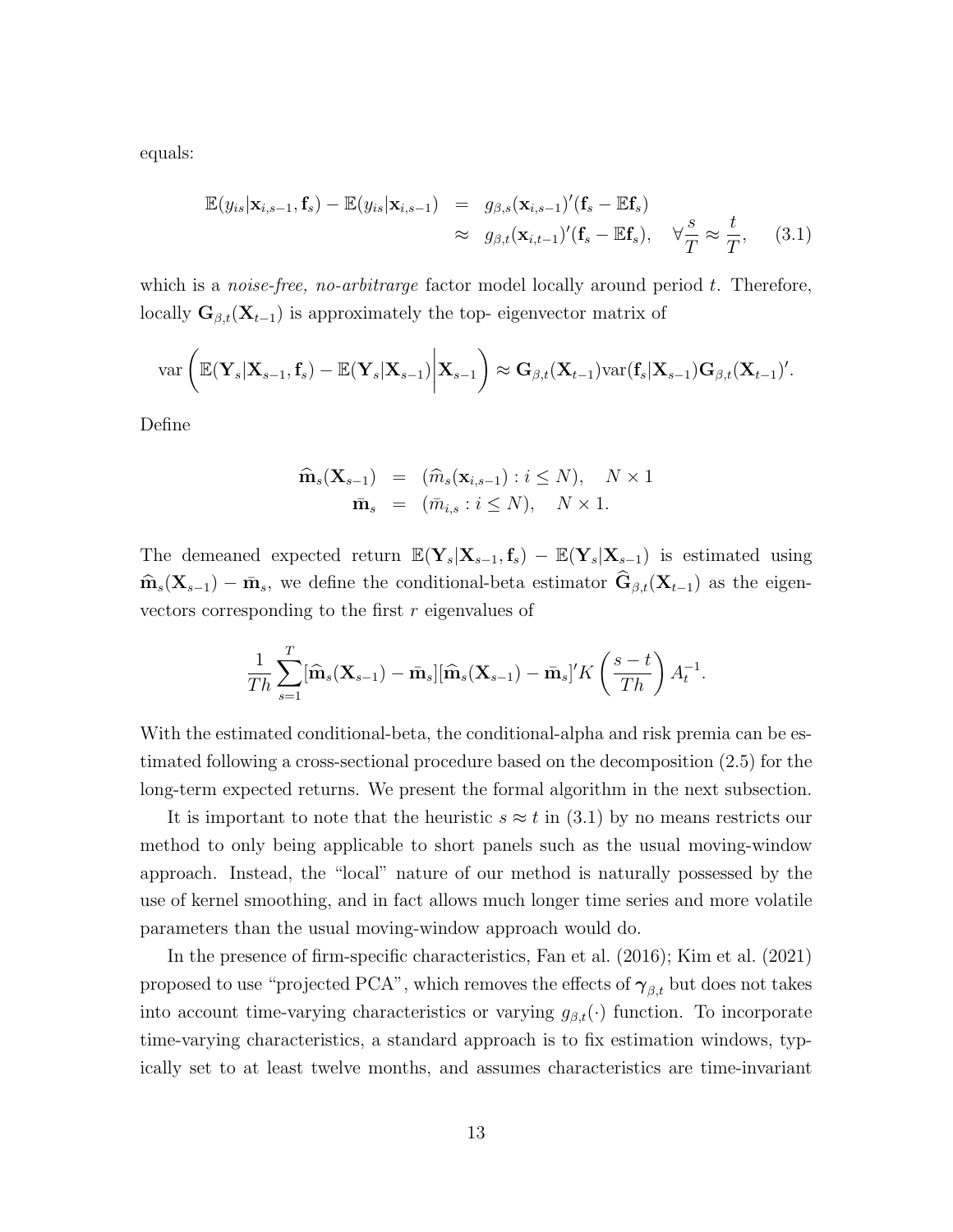within a fixed window. This still cannot keep track of updated characteristics which in fact update in higher frequencies. For instance, some characteristics are averages of past returns, which change monthly other rely on the quarterly updated accounting information in Compustat and thus change every three months. In sharp contrasts, we employ kernel smoothing over time, which allows to update estimates of betas and alphas in month-by-month basis.

## 3.4 The full estimation algorithm

Following the previous discussions, we propose the following algorithm to estimate the conditional factor model as follows. For notational simplicity, we denote the insample data as:

$$
\begin{pmatrix} y_{i,1} \\ \mathbf{x}_{i,0} \end{pmatrix}, \dots, \quad \begin{pmatrix} y_{i,T} \\ \mathbf{x}_{i,T-1} \end{pmatrix}
$$

Algorithm 3.1. Estimate the model following these steps.

S1. Spontaneous expected returns. Run cross-sectional deep NN:

$$
\widehat{m}_t(\cdot) = \arg \min_{m \in \mathcal{M}_{J,L}} \sum_{i=1}^N (y_{it} - m(\mathbf{x}_{i,t-1}))^2, \quad t = 1, ..., T.
$$

Let  $\widehat{\mathbf{m}}_t(\mathbf{X}_{t-1})$  be the  $N \times 1$  vector of  $\widehat{m}_t(\mathbf{x}_{i,t-1})$ .

#### S2. Long-term expected returns.

$$
\bar{\mathbf{m}}_t = \frac{1}{Th} \sum_{s=1}^T \widehat{\mathbf{m}}_t(\mathbf{X}_{t-1}) K\left(\frac{s-t}{Th}\right) A_t^{-1}, \quad A_t = \frac{1}{Th} \sum_{s=1}^T K\left(\frac{s-t}{Th}\right)
$$

**S3. Beta and Factors.** Define  $\frac{1}{\sqrt{N}}\hat{\mathbf{G}}_{\beta,t-1}$  as an  $N \times r$  matrix whose columns are the eigenvectors of  $\frac{1}{Th} \mathbf{Z}_t \mathbf{K}_t \mathbf{Z}'_t$ , corresponding to the top K eigenvalues, where

$$
\mathbf{Z}_{t}=(\widehat{\mathbf{m}}_{1}(\mathbf{X}_{0})-\bar{\mathbf{m}}_{t},...,\widehat{\mathbf{m}}_{T}(\mathbf{X}_{T-1})-\bar{\mathbf{m}}_{t}),
$$

and  $\mathbf{K}_t$  is a  $T \times T$  diagonal matrix consisting of  $\{K(\frac{s-t}{Th}) : s = 1, ..., T\}$  as the diagonal entries. Define the factor estimator at time  $t$  as:

$$
\widehat{\mathbf{f}}_t = \widehat{\mathbf{G}}'_{\beta,t-1}(\widehat{\mathbf{m}}_t(\mathbf{X}_{t-1}) - \bar{\mathbf{m}}_t).
$$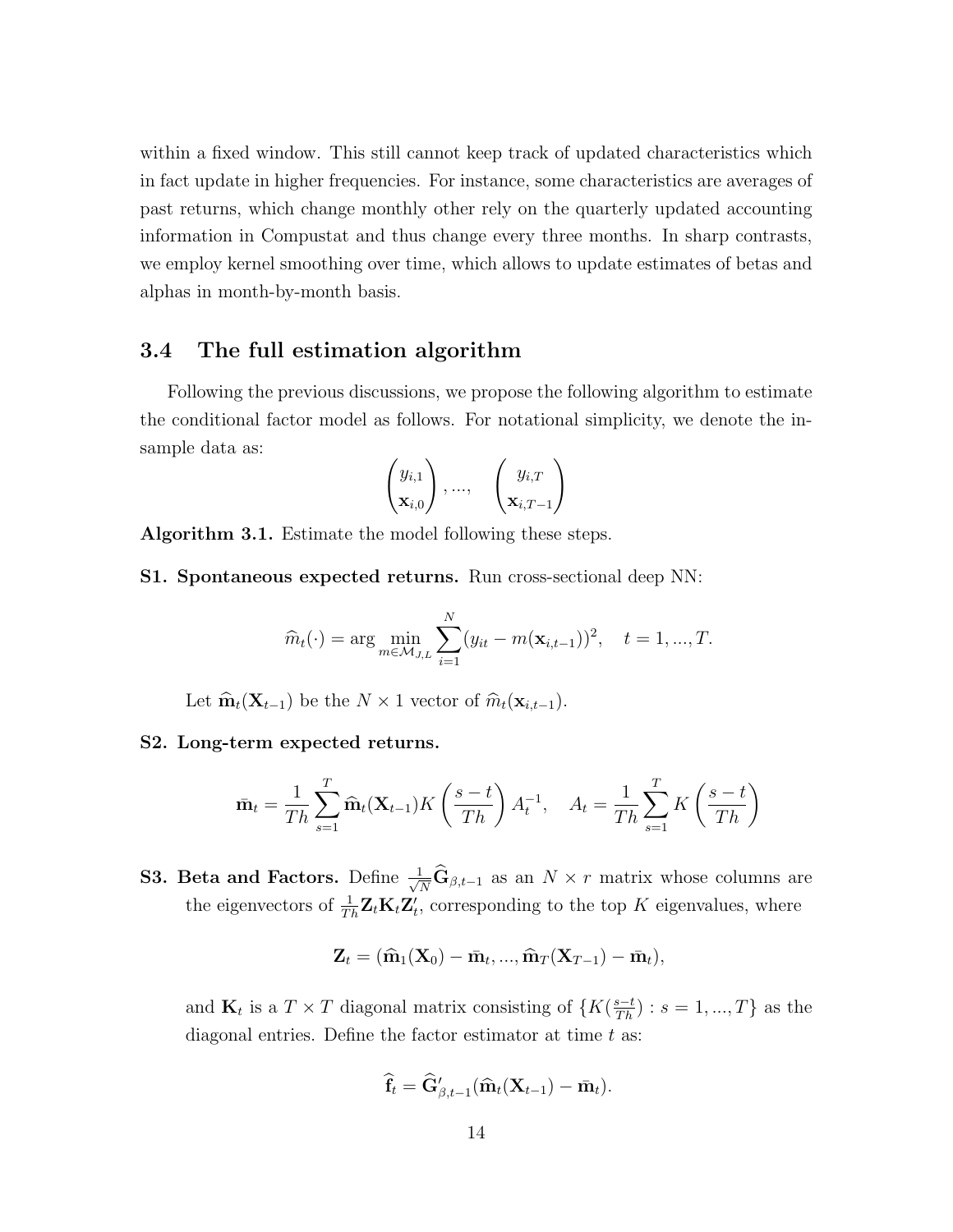S4. Alpha and Risk Premia. Run cross-sectional regression to estimate the factor risk premium and  $g_{\alpha,t}$ :

$$
\widehat{\boldsymbol{\lambda}}_t = \frac{1}{N} \widehat{\mathbf{G}}_{\beta, t-1}^{\prime} \bar{\mathbf{m}}_t, \quad \widehat{\mathbf{G}}_{\alpha, t-1} := \bar{\mathbf{m}}_t - \widehat{\mathbf{G}}_{\beta, t-1} \widehat{\boldsymbol{\lambda}}_t. \tag{3.2}
$$

Steps 1 through 3 have been well motivated from our previous discussions. In addition, Step 4 estimates the alphas and the factor risk premium. While this step is similar to that in the usual Fama-Macbeth procedure, here we apply the crosssectional regression on the average return after DNN projections.

Let  $\hat{g}_{\alpha,t-1,i}$  denote the i th element of  $\hat{G}_{\alpha,t-1}$ , which is the estimated in-sample alpha  $g_{\alpha,t}(\mathbf{x}_{i,t-1})$  driven by characteristics. Also,  $\hat{\mathbf{g}}'_{\beta,t-1,i}$  denotes the *i* th row of  $\hat{\mathbf{G}}_{\beta,t-1}$ . We define the in-sample risk and its estimator as

$$
g_{\text{riskP},t}(\mathbf{x}_{i,t-1}) \; := \; g_{\beta,t}(\mathbf{x}_{i,t-1})' \boldsymbol{\lambda}_t, g_{\text{factor},t}(\mathbf{x}_{i,t-1}) \; := \; g_{\beta,t}(\mathbf{x}_{i,t-1})' (\mathbf{f}_t - \mathbb{E} \mathbf{f}_t),
$$

which can be estimated using

$$
\widehat{g}_{\text{riskP},t,i} = \widehat{g}'_{\beta,t-1,i} \widehat{\lambda}_t \n\widehat{g}_{\text{factor},t,i} = \widehat{g}'_{\beta,t-1,i} \widehat{f}_t.
$$

Next, we present the out-of-sample algorithm. For the out-of-sample prediction, we additionally train three neural networks by regressing the estimated in-sample alphas  $G_{\alpha,T-1}$ , risks  $G_{\beta,T-1}\lambda_T$  and  $G_{\beta,T-1}f_T$  on  $X_{T-1}$ . This gives rise to DNN estimated nonparametric functions: the  $\alpha$ -function and risk-functions:

$$
g_{\alpha,T}(\mathbf{x}), \quad g_{\text{riskPP},T}(\mathbf{x}) := g_{\beta,T}(\mathbf{x})' \boldsymbol{\lambda}_T, \quad g_{\text{factor},T}(\mathbf{x}) := g_{\beta,T}(\mathbf{x})'(\mathbf{f}_T - \mathbb{E} \mathbf{f}_T).
$$

Note these functions are not required for in-sample estimation of alpha and risk but are required for the out-of-sample decomposition. The out-of-sample prediction can be constructed by plugging in  $X_T$  to these estimated functions.

Algorithm 3.2. Predict out-of-sample alpha and risk following these steps.

**S5.** Estimate  $\hat{\mathbf{G}}_{\alpha,T-1}$  and  $\hat{\mathbf{G}}_{\beta,T-1}\hat{\boldsymbol{\lambda}}_T$  as in Algorithm 3.1, and write elements of the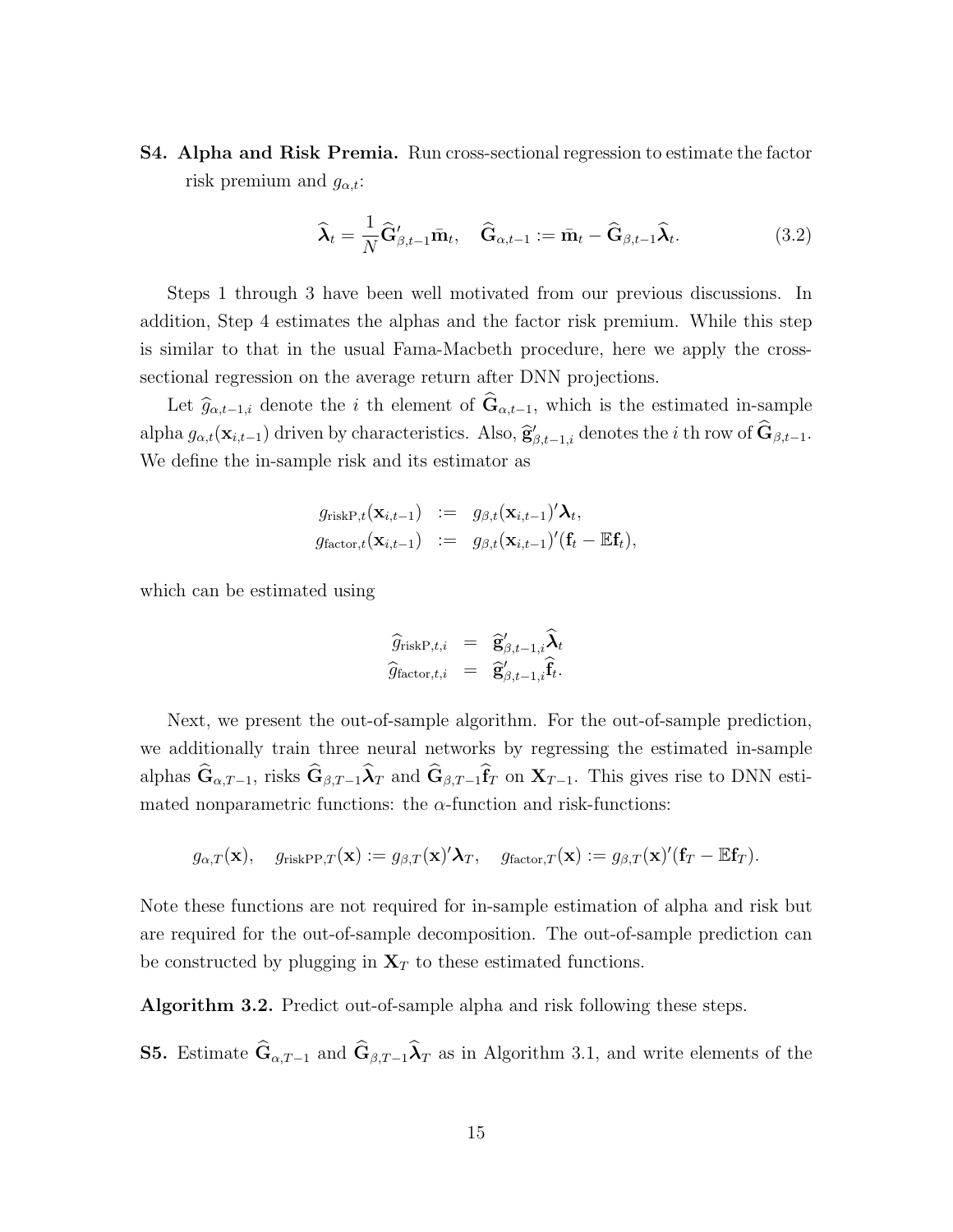$N \times 1$  vectors as:

$$
\widehat{\mathbf{G}}_{\alpha,T-1}=(\widehat{g}_{\alpha,T-1,1},...,\widehat{g}_{\alpha,T-1,N})',\quad \widehat{\mathbf{G}}_{\beta,T-1}\widehat{\boldsymbol{\lambda}}_T=(\widehat{g}_{\text{riskP},T,1},...,\widehat{g}_{\text{riskP},T,N})'.
$$

S6. Run cross-sectional deep NN regression:

$$
\widehat{g}_{\text{riskP},T}(\cdot) = \arg \min_{r \in \mathcal{M}_{J,L}} \sum_{i=1}^N (\widehat{g}_{\text{riskP},T,i} - r(\mathbf{x}_{i,T-1}))^2,
$$
  

$$
\widehat{g}_{\text{factor},T}(\cdot) = \arg \min_{r \in \mathcal{M}_{J,L}} \sum_{i=1}^N (\widehat{g}_{\text{factor},T,i} - r(\mathbf{x}_{i,T-1}))^2.
$$

S7. Run constraint cross-sectional deep NN regression: for some tuning parameter  $\nu \rightarrow 0,$ 

$$
\widehat{g}_{\alpha,T}(\cdot) = \arg \min_{g \in \mathcal{M}_{J,L}} \sum_{i=1}^{N} (\widehat{g}_{\alpha,T-1,i} - g(\mathbf{x}_{i,T-1}))^2
$$
\nsubject to 
$$
\left\| \frac{1}{N} \sum_{i=1}^{N} g(\mathbf{x}_{i,T}) \widehat{g}_{\beta,T,i} \right\| \leq \nu.
$$
\n(3.3)

**S8.** Using the new characteristic  $\mathbf{x}_{i,T}$ , predict the out-of-sample alphas and risks as:

$$
\begin{array}{rcl}\n\widehat{\mathbf{G}}_{\alpha,T+1} & = & (\widehat{g}_{\alpha,T}(\mathbf{x}_{1,T}), \ldots, \widehat{g}_{\alpha,T}(\mathbf{x}_{N,T}))', \\
\widehat{\mathbf{g}}_{\text{riskP},T+1} & = & (\widehat{g}_{\text{riskP},T}(\mathbf{x}_{1,T}), \ldots, \widehat{g}_{\text{riskP},T}(\mathbf{x}_{N,T}))', \\
\widehat{\mathbf{g}}_{\text{factor},T+1} & = & (\widehat{g}_{\text{factor},T}(\mathbf{x}_{1,T}), \ldots, \widehat{g}_{\text{factor},T}(\mathbf{x}_{N,T}))'.\n\end{array}
$$

It is worthwhile to emphasize that the alpha-functions need be estimated subject to constraints, which restrict the estimation of

$$
\left\|\frac{1}{N}\sum_{i=1}^N\widehat{g}_{\alpha,T}(\mathbf{x}_{i,T})\widehat{g}_{\beta,T-1,i}\right\|.
$$

This restriction ensures that the predicted alphas should be approximately orthogonal to betas, though we are using the in-sample estimated beta  $\hat{g}_{\beta,T-1,i}$  here in the constraint.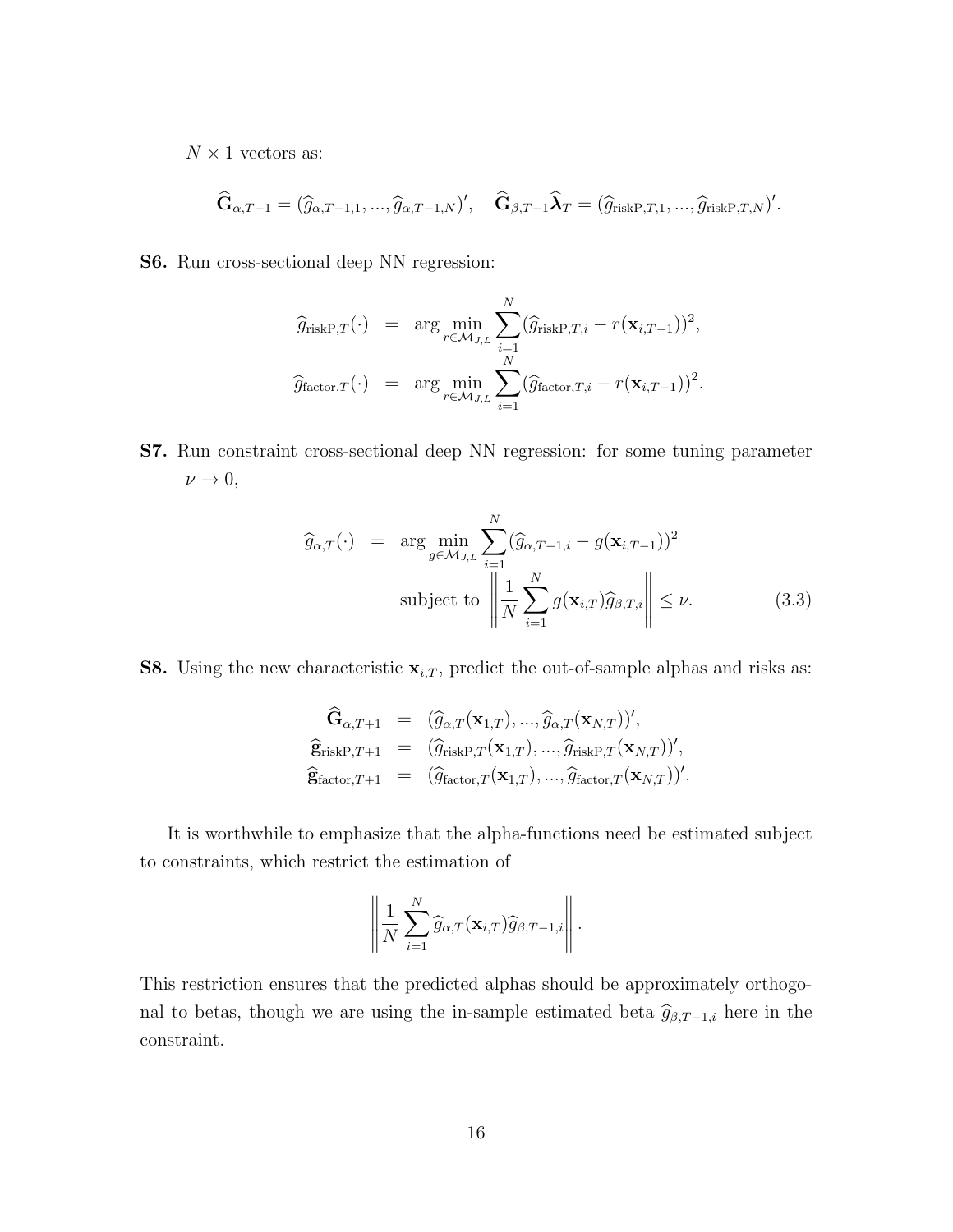# 3.5 Double descent of the risk curve for overparametrized learning models

The success of deep learning revolution builds on a surprising empirical discovery that the best performing deep neural networks are trained with no explicit regularization to control their statistical complexity, and they produce excellent prediction performance in the highly-overparametrized regime, that is, the number of parameters is much higher than the number of training samples. In fact, the prediction risk for deep neural networks and other general machine learning methods often appear to present a "double descent" shape as the degree of model complexity increases, where the first descent appears in the classical under-fitting regime, casting the traditional statistical wisdom on the bias-variance tradeoff. But as the number of parameters continues to grow, the risk starts decreasing again, so a second descent of the prediction risk occurs in the extremely overparametrized regime. Such a double-descent phenomena of DNN predictions was illustrated in a recent empirical work by Belkin et al. (2019). In fact, this scenario is far from being specific to neural networks, and has been observed in quite a few machine learning models including random forests and kernel regressions, e.g., (Mei and Montanari, 2019), and even for linear models (Hastie et al., 2019; Belkin et al., 2020).

Below we demonstrate the "double descent" scenario using the diffusion index model of Stock and Watson (2002). Our demonstration is perhaps of independent interest itself, because the diffusion index model is one of the most popular economic models for big-data forecasts, and to our best knowledge, the double descent scenario has not been observed in this context. Consider forecasting a return  $Y_{t+1}$  that is generated from a dynamic factor model:

$$
Y_{t+1} = \mathbf{b}'\mathbf{f}_t + \varepsilon_t, \quad \mathbf{f}_t = \rho \mathbf{f}_{t-1} + \mathbf{v}_t. \tag{3.4}
$$

As for the working model, we assume that the true DGP (3.4) is unknown, and forecast  $Y_{t+1}$  using lagged returns of a large number of assets  $\mathbf{X}_t = (X_{1,t},...,X_{p,t})'$ :

$$
Y_{t+1} = \mathbf{X}'_t \boldsymbol{\theta} + e_t, \quad X_{j,t} = \boldsymbol{\beta}'_j \mathbf{f}_t + u_{j,t}.
$$
 (3.5)

It is well known that when  $p > T$ , OLS is not defined. So to estimate model (3.5)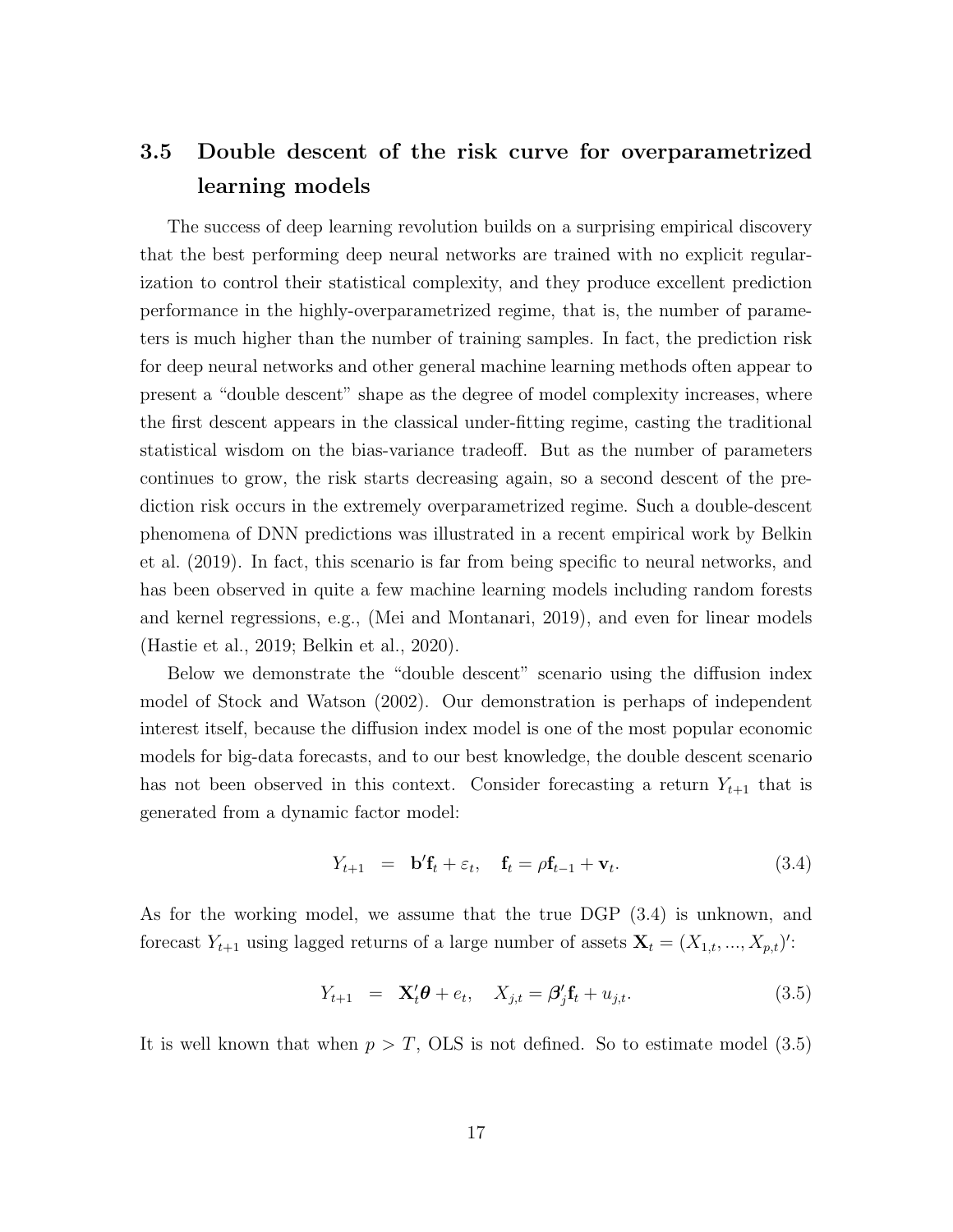when  $p$  is large, we employ the "minimum-norm interpolation" least squares:

$$
\widehat{\boldsymbol{\theta}}_p = \arg \min \{ \|\boldsymbol{\theta}\| : \boldsymbol{\theta} \text{ minimizes } \sum_t (Y_{t+1} - \mathbf{X}_t' \boldsymbol{\theta})^2 \}
$$
\n
$$
= \left( \sum_{t=1}^T \mathbf{X}_t \mathbf{X}_t' \right)^+ \sum_{t=1}^T \mathbf{X}_t Y_{t+1} \tag{3.6}
$$

where  $\mathbf{A}^+$  denotes the generalized inverse of matrix  $\mathbf{A}$ . Note that the solution (3.6) always exists regardless of  $p := \dim(\mathbf{X}_t)$  and reduces to OLS when  $p \leq T$ . But unlike Lasso, this estimator does not reduce the dimensionality and overfits the model when p is large. In fact when  $p > T$ , this estimator interpolates the in-sample data as  $Y_{t+1} = \mathbf{X}_t' \hat{\theta}_p$  for  $t = 1, ..., T$  in this case. For the out-of-sample data  $\{ \mathbf{X}_t : t =$  $T+1, ..., T+s$ , we evaluate the out-of-sample prediction risk

$$
R(p) := \frac{1}{s} \sum_{t=T+1}^{T+s} (Y_{t+1} - \mathbf{X}_t \widehat{\boldsymbol{\theta}}_p)^2.
$$

Figure 1 plots  $R(p)$  as p increases, averaged over one hundred simulations, where all parameters are calibrated from real data of monthly returns. The plot clearly shows the double-descent pattern of the prediction risk: The prediction risk first decreases because the model is less biased, but then increases because of a variance explosion, and reaches a peak at the the interpolation threshold, where the model completely interpolates the in-sample data, corresponding to zero in-sample error but large prediction risk. As more assets are included as predictors, the prediction risk decreases again, and appears to be "at infinite complexity": the more overparametrized is the model, the smaller is the prediction risk.

There have been two interpretations in the literature: the first being that machine learning algorithms often rely on gradient descent algorithms, which induces implicit regularizations that select the simplest overparametrized model in a suitable sense (see, e.g., Du et al.  $(2018)$ ). As for the linear model  $(3.4)$  and  $(3.6)$ , we note that the minimum-norm interpolation estimator can be seen as the limit of ridge regressions with vanishing tuning parameters, which in in fact the convergence point of gradient descent for least squares loss. The second interpretation is that as the number of regressors grows, more predictors/neurons generally result in decreasing components of  $\theta_p$ , by distributing signals over more parameters, so the variance of the estimator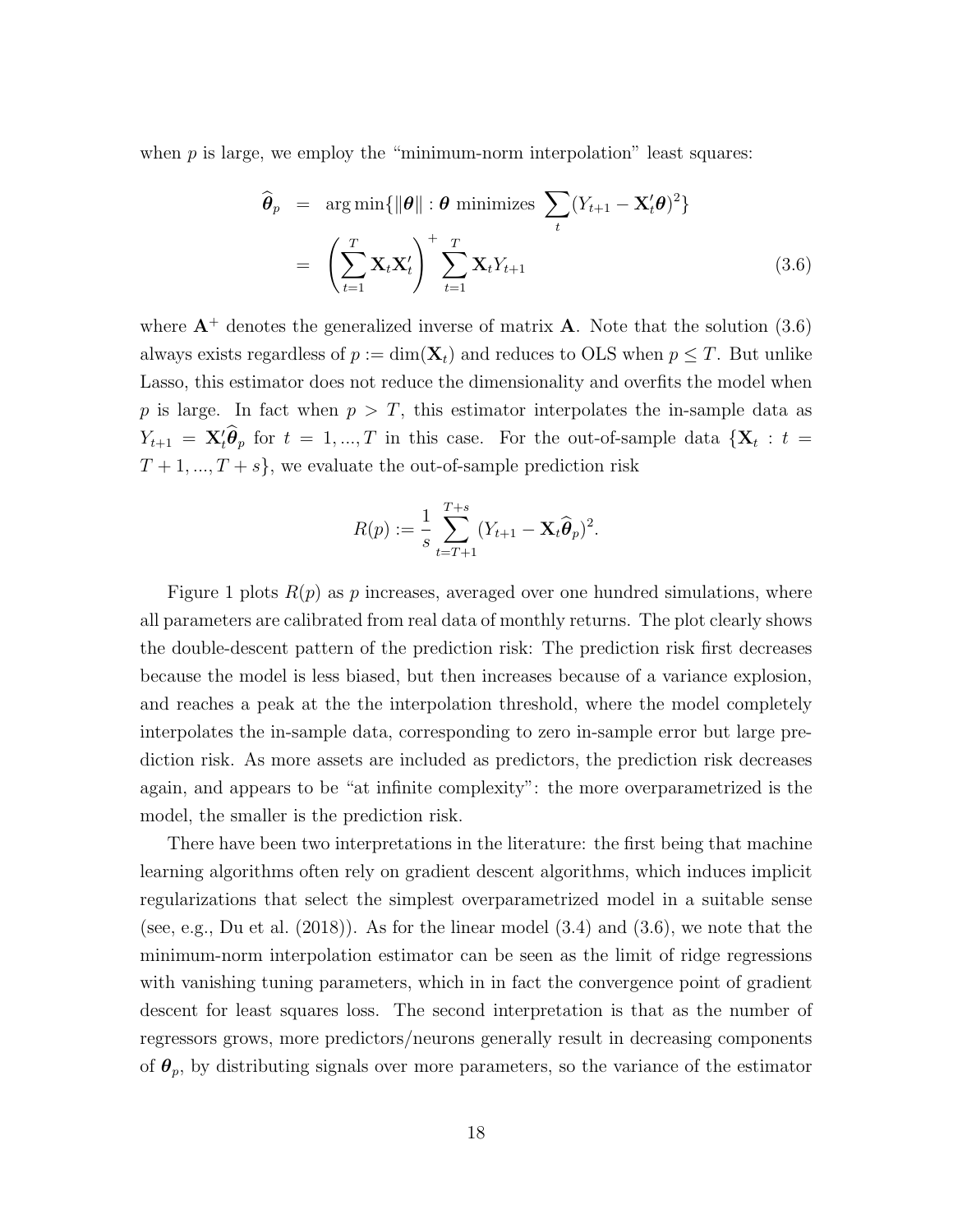

Figure 1: The prediction risk  $R(p)$  for predicting the asset  $Y_{t+1}$  using lagged returns  $(X_{1,t},..., X_{p,t})$  with the minimum-norm interpolation estimator, averaged over one hundred simulations. The number of in-sample fitted data is  $T = 100$  and the number of out-of-sample predicted data is  $s = 25$ . The interpolation threshold refers to the occurance  $p = T$ , where the estimator completely interpolates the in-sample data. The true model for  $Y_{t+1}$  is given by (3.4), and  $X_{j,t} = \beta'_{j}$  $\int_{I}^{t} f_t + u_t$ , with  $(\varepsilon_t, \mathbf{v}_t, e_t, u_t)$  being generated independent from the multivariate normal distribution. All parameters are calibrated from the monthly data of 2140 asset returns and Fama-French-three factors from January 2015 to December 2017. The prediction risk first descents and achieves a local minimum at  $p = 10$ , and increases as p approaches to the in-sample size. As the number of predictors continues increasing, it descents again.

decreases, which also leads to descending prediction risks. Above all, understanding the double descent phenomena from a theoretical perspective is still at the forefront stage in the machine learning literature.

# 4 The Asymptotic Theory

In this section we present the formal theory for the proposed procedure.

**Assumption 4.1** (Cross-sectional and serial dependences). (i) For each fixed t, the sequence  $\{x_{i,t}\}\$ is cross-sectionally i.i.d.

(ii) Let  $\varepsilon_{it} = y_{it} - \mathbb{E}(y_{it}|\mathbf{x}_{it}, \mathbf{f}_{t})$ . Then  $\{\varepsilon_{it}\}\)$  is cross-sectionally independent, con-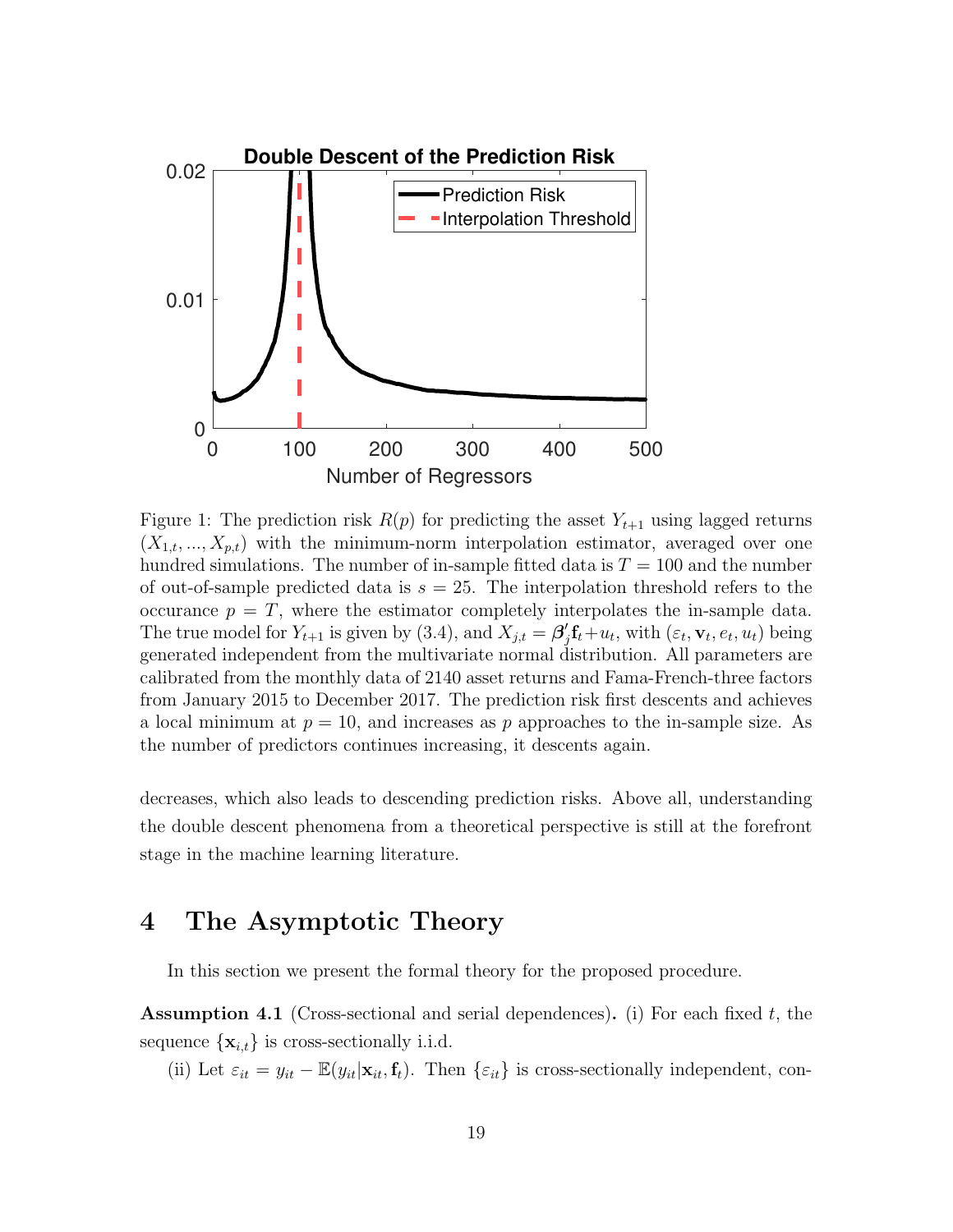ditioning on  $f_t$ . In addition, there are  $c_1, c_2 > 0$ ,  $\forall x > 0$ ,  $\max_{it} \mathbb{P}(|\varepsilon_{it}| > x) \le$  $c_1 \exp(-c_2 x^2)$ .

(iii) The factor process  $\{\mathbf{f}_t : t = 1, ..., T\}$  is stationary and  $\mathbb{E}(\mathbf{f}_t | \mathbf{X}_{t-1}) = \mathbb{E} \mathbf{f}_t$ . In addition, it is weakly dependent in the sense that for any  $\mathbf{v}_s \in \{\mathbf{f}_s, \text{vec}(\mathbf{f}_s \mathbf{f}'_s)\},\$ at each fixed  $t$ ,

$$
\max_{k} \text{var}\left(\frac{1}{Th} \sum_{s} \frac{(s-t)}{T} (v_{s,k} - \mathbb{E}v_{s,k}) K\left(\frac{t-s}{Th}\right)\right) = O\left(\frac{h^2}{Th}\right). \tag{4.1}
$$

While condition (4.1) allows weak serial dependences for the factor process, in the appendex we verify this assumption when the factor process is independent over time.

**Assumption 4.2** (Smoothness over time). (i) For each fixed i, there exist functions  $m_i(\cdot)$  and  $\mathbf{g}_i(\cdot)$  so that almost surely for  $\mathbf{x}_{i,t-1}$ , we have

$$
\mathbb{E}(y_{it}|\mathbf{x}_{i,t-1}) = m_i\left(\frac{t}{T}\right), \quad g_{\beta,t}(\mathbf{x}_{i,t-1}) = \mathbf{g}_i\left(\frac{t}{T}\right), \forall t = 1, ..., T,
$$

where the functions are continuously twice-differentiable:

$$
\sup_{v,i} \left[ \left| \frac{dm_i(v)}{dv} \right| + \left| \frac{d^2m_i(v)}{dv^2} \right| + \|\nabla \mathbf{g}_i(v)\| + \|\nabla^2 \mathbf{g}_i(v)\| \right] < C.
$$

(ii) For out-of-sample predictions:

$$
\sup_{\mathbf{x}} |g_{\alpha,T}(\mathbf{x}) - g_{\alpha,T+1}(\mathbf{x})| = O_P(T^{-1/2}), \quad \sup_{\mathbf{x}} |g_{\text{riskP},T}(\mathbf{x}) - g_{\text{riskP},T+1}(\mathbf{x})| = O_P(T^{-1/2}),
$$

Assumption 4.2 extends the condition A.1 of Ang and Kristensen (2012) to the characteristic-based time-varying models, which assumes that the long-term expected return and characteristic-betas should be varying smoothly over time. But different from Ang and Kristensen (2012), we do not require the entire betas or alphas to be smooth functions since our approach is not based on time-series OLS. Rather, our approach, when integrated with the neural network projection, allows us to impose such conditions only on the characteristic-driven components, leaving the remaining components  $(\gamma_t)$  to be possibly varying nonsmoothly over time.

In the assumption below, we recall that  $m_t^0(\mathbf{x}) := \mathbb{E}(y_{it}|\mathbf{x}_{i,t-1} = \mathbf{x}, \mathbf{f}_t)$ .

**Assumption 4.3** (For the Neural Network learning). (i) For each fixed  $t$ , almost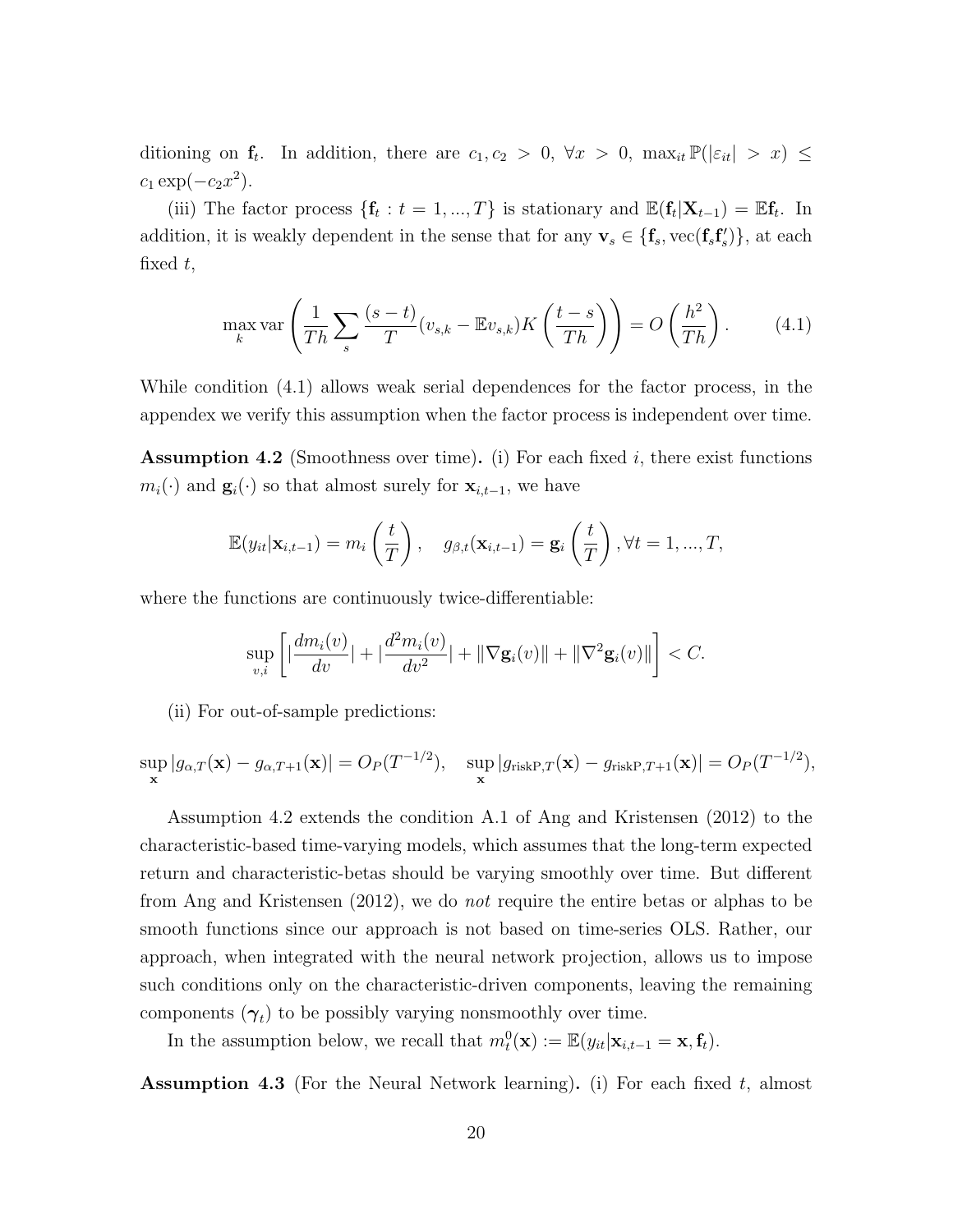surely for all  $\mathbf{f}_t$ , functions  $m_t^0, g_{\alpha,t}$  and  $g_{\beta,t}$  belong to the Hölder ball: for some  $q \in \mathbb{R}$ ,  $\gamma \in (0,1]$  and  $L > 0$ ,

$$
\mathcal{H}(q,\gamma,L)=\{f:[a,b]^d\to\mathbb{R},\|f\|_{\mathcal{H},q,\gamma}\leq L\},\quad\|f\|_{\mathcal{H},q,\gamma}=\sup_{\mathbf{a},\mathbf{b}}\frac{|f^{(q)}(\mathbf{a})-f^{(q)}(\mathbf{b})|}{\|\mathbf{a}-\mathbf{b}\|^{\gamma}}.
$$

(ii) The dimension of the neural network space satisfies:  $p(\mathcal{M}_{J,L}) \log^{3/2}(NT) =$  $o(N).$ 

Assumption 4.3 is the technical condition that ensures that the spot expected returns and alpha-, beta- functions can be learned sufficiently well by employing cross-sectional DNN. Indeed, it has been proved in the machine learning literature that functions in the Hölder space can be approximately well using fully connected neural networks. Condition (ii) on the other hand, regulates the complexity of the type of neural networks we shall use. Namely, the network cannot be too deep or too wide, which is a technical condition for mathematical proofs.

**Assumption 4.4.** (i) Identification: For any  $\epsilon > 0$  and for some  $c > 0$ ,

$$
\min_{t} \inf_{\|m-m_t^0\|_{\mathcal{H},q,\gamma} > \epsilon} \mathbb{E}|m(\mathbf{x}_{i,t-1}) - m_t^0(\mathbf{x}_{i,t-1})|^2 > c
$$

In addition,

$$
\max_{t} \left\| \frac{1}{N} \sum_{i=1}^{N} g_{\beta,t}(\mathbf{x}_{i,t-1}) g_{\alpha,t}(\mathbf{x}_{i,t-1}) \right\| = O_P(N^{-1/2}).
$$

(ii) Moments: For some  $C > 0$ ,

$$
\sup_{\mathbf{x}} |g_{\alpha,t}(\mathbf{x})| + \sup_{\mathbf{x}} ||g_{\beta,t}(\mathbf{x})|| + ||\boldsymbol{\lambda}_t|| + \mathbb{E}||\mathbf{f}_t||^2 < C.
$$

(iii) The eigenvalues of  $\frac{1}{N} \sum_{i=1}^{N} g_{\beta,t}(\mathbf{x}_{i,t-1}) g_{\beta,t}(\mathbf{x}_{i,t-1})'$  and  $\mathbb{E} \mathbf{f}_t \mathbf{f}_t'$  are bounded away from zero and infinity uniformly over  $t$ .

(iv) Out-of-sample alphas should be properly centered:  $\frac{1}{\lambda}$  $\frac{1}{N}\sum_{i=1}^N g_{\alpha,T+1}(\mathbf{x}_{i,T})\big| =$  $O_P(N^{-1/2})$ .

Below we show that the theoretical results depend on three key quantities:

$$
\varphi_T = \max_t \sup_{\mathbf{x}} \left[ \inf_{\mathbf{g} \in \mathcal{M}_{J,L}} |g_{\beta,t}(\mathbf{x}) - g(\mathbf{x})| + \inf_{g \in \mathcal{M}_{J,L}} |g_{\alpha,t}(\mathbf{x}) - g(\mathbf{x})| \right].
$$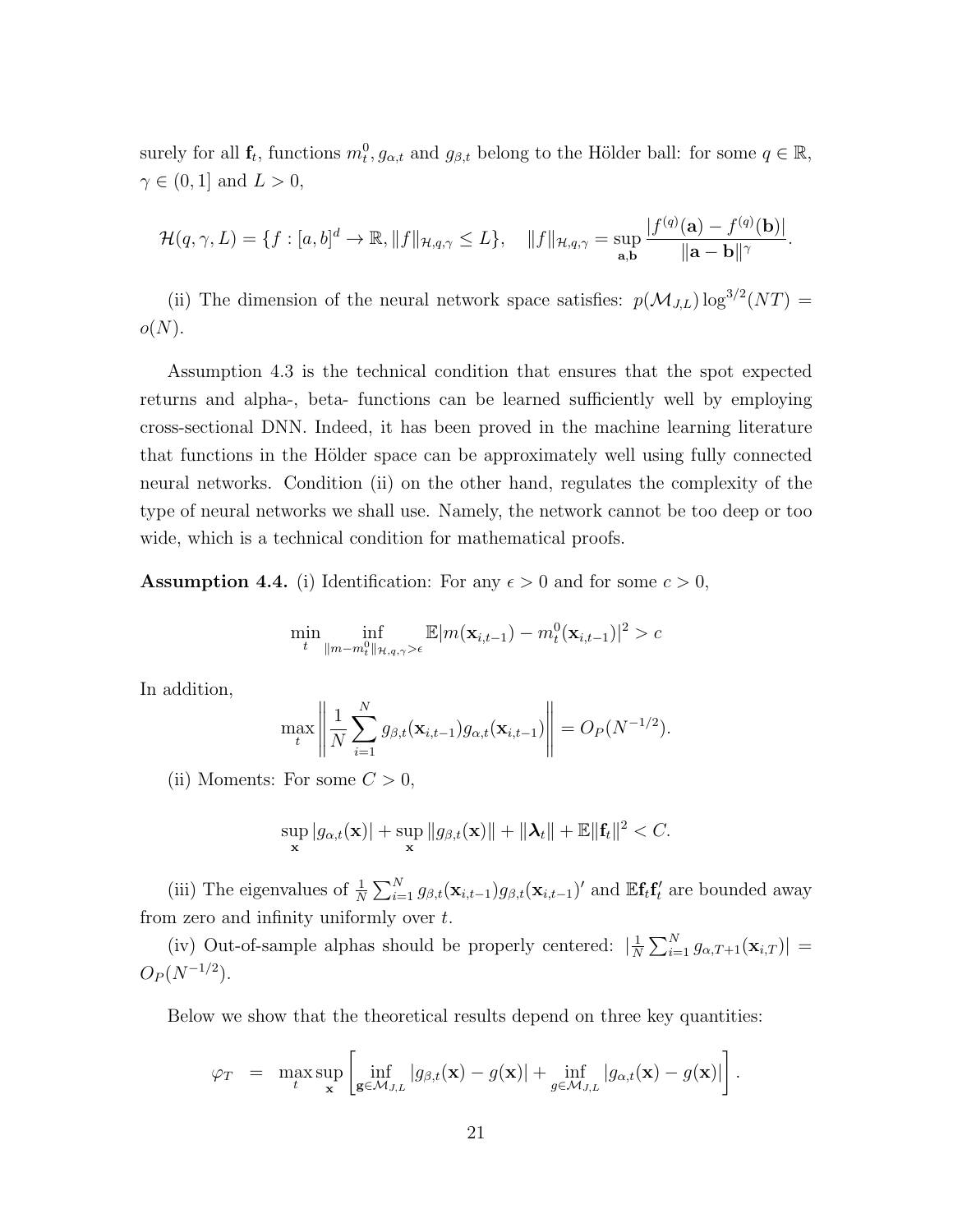$$
\delta_T = \sqrt{\frac{p(\mathcal{M}_{J,L}) \log (NT)}{N}},
$$
\n
$$
\eta_T = \begin{cases}\n\frac{1}{\sqrt{Th}} + h^2 & \text{if } t \in (Th, T - Th) \\
\frac{1}{\sqrt{Th}} + h & \text{for all other } t.\n\end{cases}
$$

The first term  $\varphi_T$  denotes the approximation error using deep neural networks to nonparametric functions of interests. The approximation error normally *does not* suffer from the curse of dimensionality when  $g_{\beta,t}$  and  $g_{\alpha,t}$  belong to a broad class of functions. For instance, Schmidt-Hieber (2020) showed that if the true regression function, say  $g_0$  belongs is a composition of several functions, that is,

$$
g_0 = f_q \circ f_{q-1} \circ \dots \circ f_1
$$

where each component  $f_j$  is a multi-dimensional and multivariate function, then a multilayer feedforward network with ReLu activation functions at each layer would lead to the approximation error:

$$
\varphi_T \le C \max_{i \le q} N^{-\kappa_i/(\kappa_i + t_i)}
$$

where  $t_i$  is the maximum number of input variables that  $f_i$  may depend on, and  $\kappa_i$ measures the smoothness of  $f_i$ . This approximation error holds for a robust choice of the growth of the width  $J$  and depth  $L$  of the network. Excitingly,  $t_i$  is the "intrinsic dimension" which can be much smaller than  $\dim(\mathbf{x}_{i,t-1})$ . For instance if  $f_i$ depends on the input  $f_{i-1}$  through its linear combinations (such as the single index model), then  $\max_{i\leq q} t_i = 1$ , so the curse of dimensionality is adaptively avoided. Apparently, components  $f_i$  in the composition are not separately identified, but we are only interested in  $g_0$  so this causes no problems. Schmidt-Hieber (2020) showed that among all possible representations, the neural network picks one that leads to the fastest possible approximation rate.

The second term  $\delta_T$  represents the complexity of the deep neural network space growing with the number of layers and neurons. The complexity is measured by the *pseudo dimension*  $p(\mathcal{M}_{J,L})$  of the network, defined as the Vapnik-Chervonenkis dimension of the subgraph class  $\{f(x, y) := \text{sgn}(h(x) - y) : h \in \mathcal{M}_{J,L}\}\$ . Bartlett et al.  $(2019)$  showed that for a ReLu network with depth L and the maximum width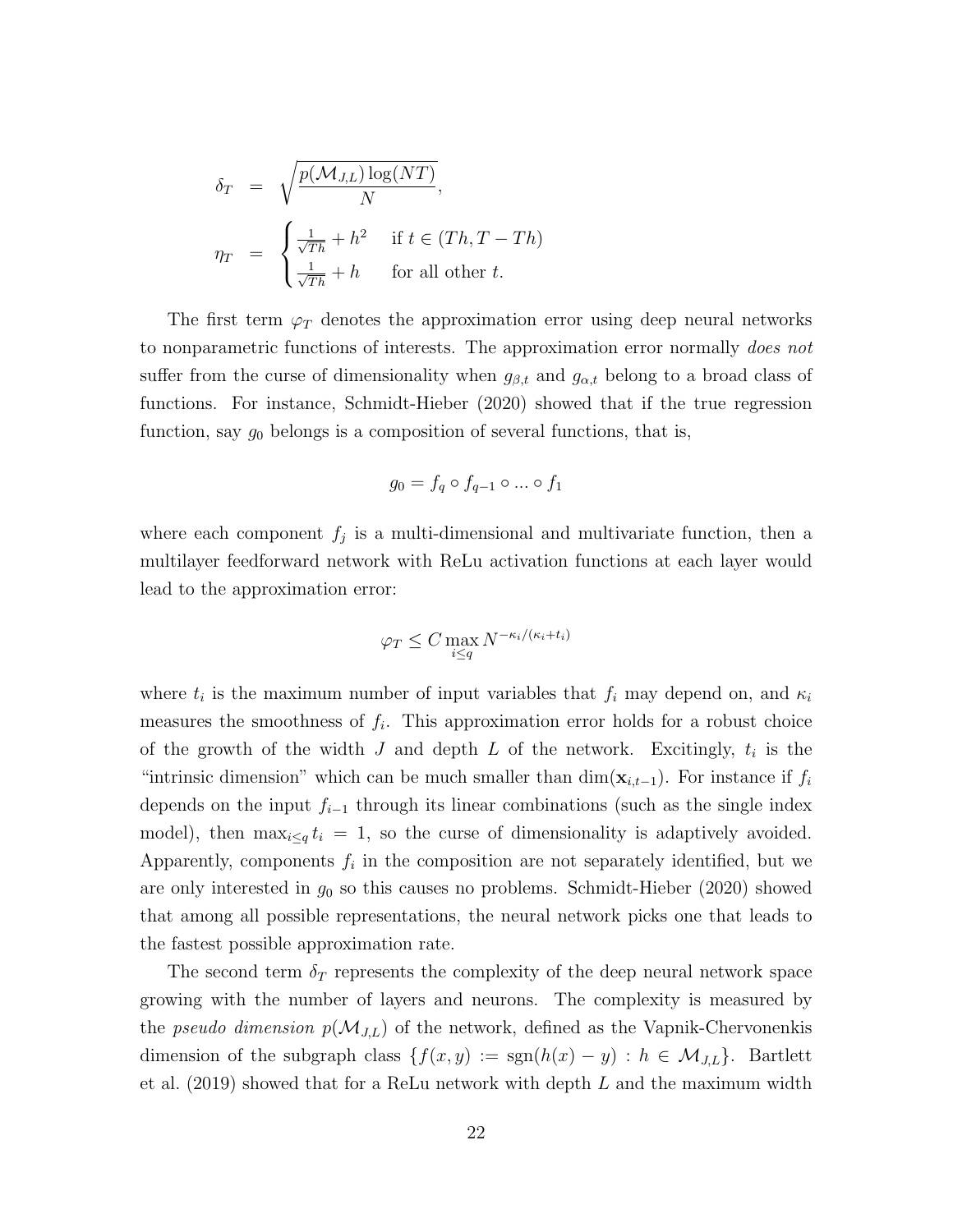J across layers,

$$
p(\mathcal{M}_{J,L}) \leq C J^2 L^2 \log(JL).
$$

In addition, the PCA step also depends on time-series rate  $\eta_T$ , which is the usual nonparametric rate for kernel smoothing. If the time of interest  $t$  is in the "interior"  $(Th, T - Th)$ , which is the focus of Ang and Kristensen (2012), then it converges relatively fast. Meanwhile we also allow the case when  $t$  is on the boundary (either  $[1, Th]$  or  $[T - Th, T]$ , where the time-series rate of convergence is slower. The "boundary" case is also relevant in the context as we are also interested in out-ofsample forecasts.

Recall that  $\hat{m}_t(\cdot)$  is the neural network estimated function by cross-sectionally regressing  $y_{it}$  onto  $\mathbf{x}_{i,t-1}$  at time t, which estimates the spot expected return;  $\bar{m}_{i,t}$  is the weighted average of  $\widehat{m}_{s}(\cdot)$  locally around t.

**Theorem 4.1** (Expected Returns). Suppose Assumptions 4.1-4.4 hold. Then

(i) For spot expected returns:

$$
\max_{t\leq T}\mathbb{E}[\widehat{m}_t(\mathbf{x}_{i,t-1})-\mathbb{E}(y_{it}|\mathbf{x}_{i,t-1},\mathbf{f}_t)]^2=O_P(\delta_T^2+\varphi_T^2).
$$

(ii) For long-term expected returns: at each fixed  $t$ ,

$$
\mathbb{E}[\bar{m}_{i,t} - \mathbb{E}(y_{it}|\mathbf{x}_{i,t-1})]^2 = O_P(\delta_T^2 + \varphi_T^2 + \eta_T^2).
$$

Theorem 4.1 respectively presents the quality for learning the spot and longterm expected returns using DNN projections. We see that the spot expected return  $E(y_{it}|\mathbf{x}_{i,t-1},\mathbf{f}_t)$  is learned period-by-period, so its learning quality depends on both the complexity  $(\delta_T)$  and the approximation error  $(\varphi_T)$  of the DNN space. In addition, estimating the long-term expected return  $\mathbb{E}(y_{it}|\mathbf{x}_{i,t-1})$  requires an additional step of kernel averaging over time, so its quality further involves the smoothing bias  $\eta_T$ .

As for the in-sample alpha and risk, we have

Theorem 4.2 (In-Sample Alpha and Risk). Suppose Assumptions 4.1-4.4 hold. Then at each time t of interest,

$$
\frac{1}{N} \sum_{i=1}^{N} [\widehat{g}_{\alpha,t-1,i} - g_{\alpha,t}(\mathbf{x}_{i,t-1})]^2 = O_P(\delta_T^2 + \varphi_T^2 + \eta_T^2),
$$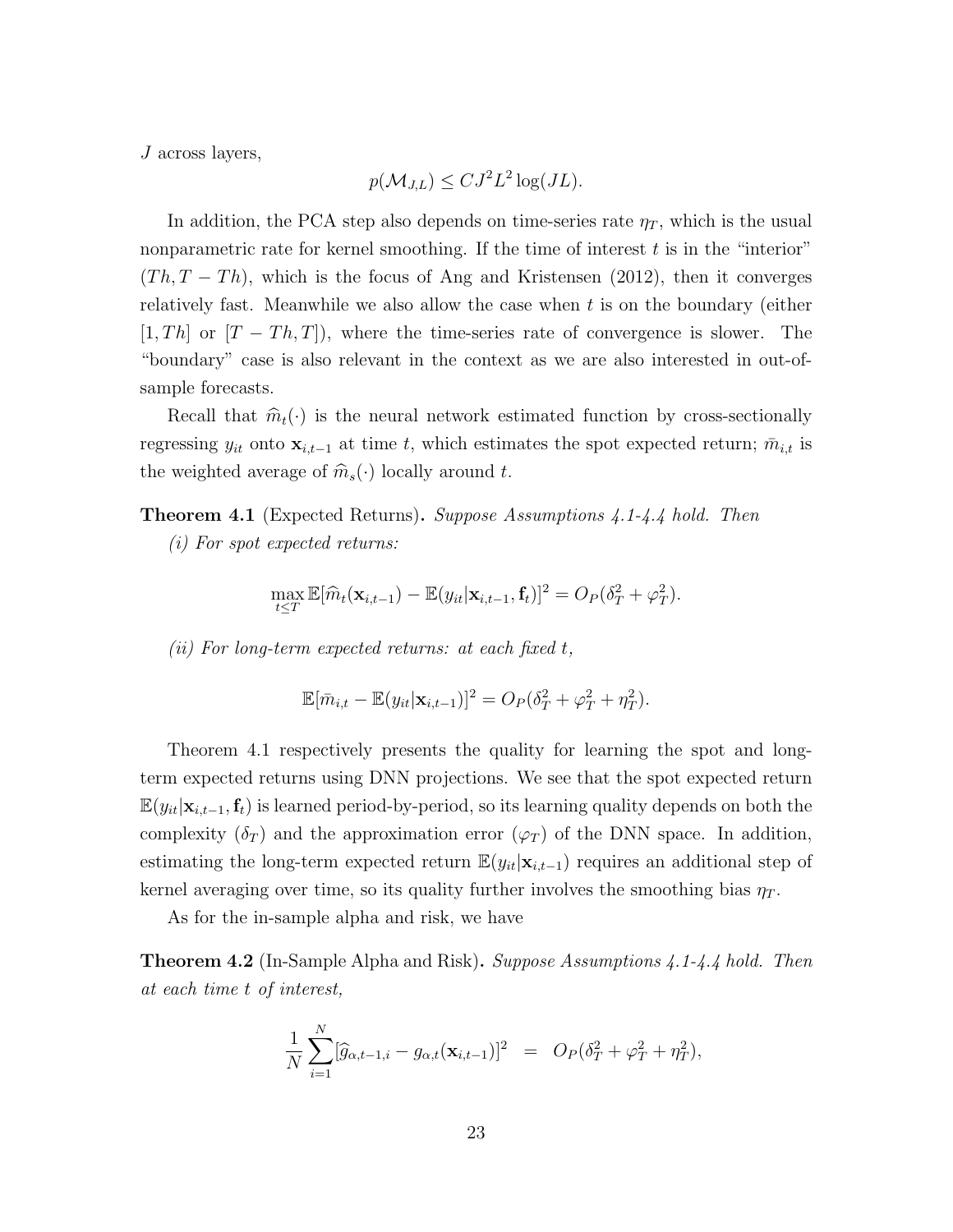$$
\frac{1}{N} \sum_{i=1}^{N} [\hat{g}_{riskP,t,i} - g_{riskP,t}(\mathbf{x}_{i,t-1})]^2 = O_P(\delta_T^2 + \varphi_T^2 + \eta_T^2)
$$
  

$$
\frac{1}{N} \sum_{i=1}^{N} [\hat{g}_{factor,t,i} - g_{factor,t}(\mathbf{x}_{i,t-1})]^2 = O_P(\delta_T^2 + \varphi_T^2 + \eta_T^2).
$$

The next theorem shows the prediction property of the alphas and risks. While the literature on deep neural networks mostly concentrates on in-sample convergence, to our best knowledge, this is the first time the out-of-sample prediction rate is established,

**Theorem 4.3** (Out-of-Sample Prediction). Suppose the tuning parameter  $\nu$  in the constraint (3.3) satisfies: for some sufficiently large  $C > 0$ ,

$$
\nu \geq C \left[ \varphi_N + \eta_T + \delta_T + \left( \frac{1}{N} \sum_{i=1}^N [g_{\alpha,T+1}(\mathbf{x}_{i,T}) - g_{\alpha,T}(\mathbf{x}_{i,T-1})]^2 \right)^{1/2} \right].
$$

Let  $s_0 = \frac{2(q+\gamma)}{2(q+\gamma)+\dim(1)}$  $\frac{2(q+\gamma)}{2(q+\gamma)+\dim(\mathbf{x}_{i,t-1})}$ , with  $(q,\gamma)$  as defined in Assumption 4.3. Then

$$
\max_{i\leq N} |\widehat{g}_{\alpha,T}(\mathbf{x}_{i,T}) - g_{\alpha,T+1}(\mathbf{x}_{i,T})| = O_P((\delta_T + \varphi_T + \eta_T)^{s_0})
$$
  

$$
\max_{i\leq N} |\widehat{g}_{riskP,T}(\mathbf{x}_{i,T}) - g_{riskP,T+1}(\mathbf{x}_{i,T})| = O_P((\delta_T + \varphi_T + \eta_T)^{s_0}).
$$

As shown in Theorem 4.3, the prediction rate has an additional parameter  $s_0$ compared to that of the in-sample result. This parameter slightly slows down the rate of convergence, as it depends on the smoothness of the functions  $(q, \gamma)$  and the dimensionality of characteristics.

The final result formally present the out-of-sample decomposition for the future returns. It shows that  $y_{i,T+1}$  relies on the two DNN-forecasters  $\hat{g}_{\alpha,T}(\mathbf{x}_{i,T})$  and  $\widehat{g}_{\text{riskP},T}(\mathbf{x}_{i,T})$ , plus noises that are not predictable. Let  $\mathcal{F}_T$  be the sigma-algebra generated by characteristics  $\{x_{i,t} : t = 1, ..., T, \text{ for all } i\}$  up to time T.

Theorem 4.4 (Prediction decomposition). Suppose assumptions of Theorem 4.3 hold. In addition,  $\mathbb{E}(a|\mathcal{F}_T) = 0$ , for  $a \in \{\gamma_{\alpha,i,T}, \gamma_{\beta,i,T}, \gamma'_{\beta,i,T}f_{T+1}, f_{T+1} - \mathbb{E}f_{T+1}\}.$ Then there exists  $\xi_{i,T+1}$  so that uniformly for  $i \leq N$ ,

$$
y_{i,T+1} = \widehat{g}_{\alpha,T}(\mathbf{x}_{i,T}) + \widehat{g}_{riskP,T}(\mathbf{x}_{i,T}) + \xi_{i,T+1} + O_P\left((\delta_T + \varphi_T + \eta_T)^{s_0}\right),
$$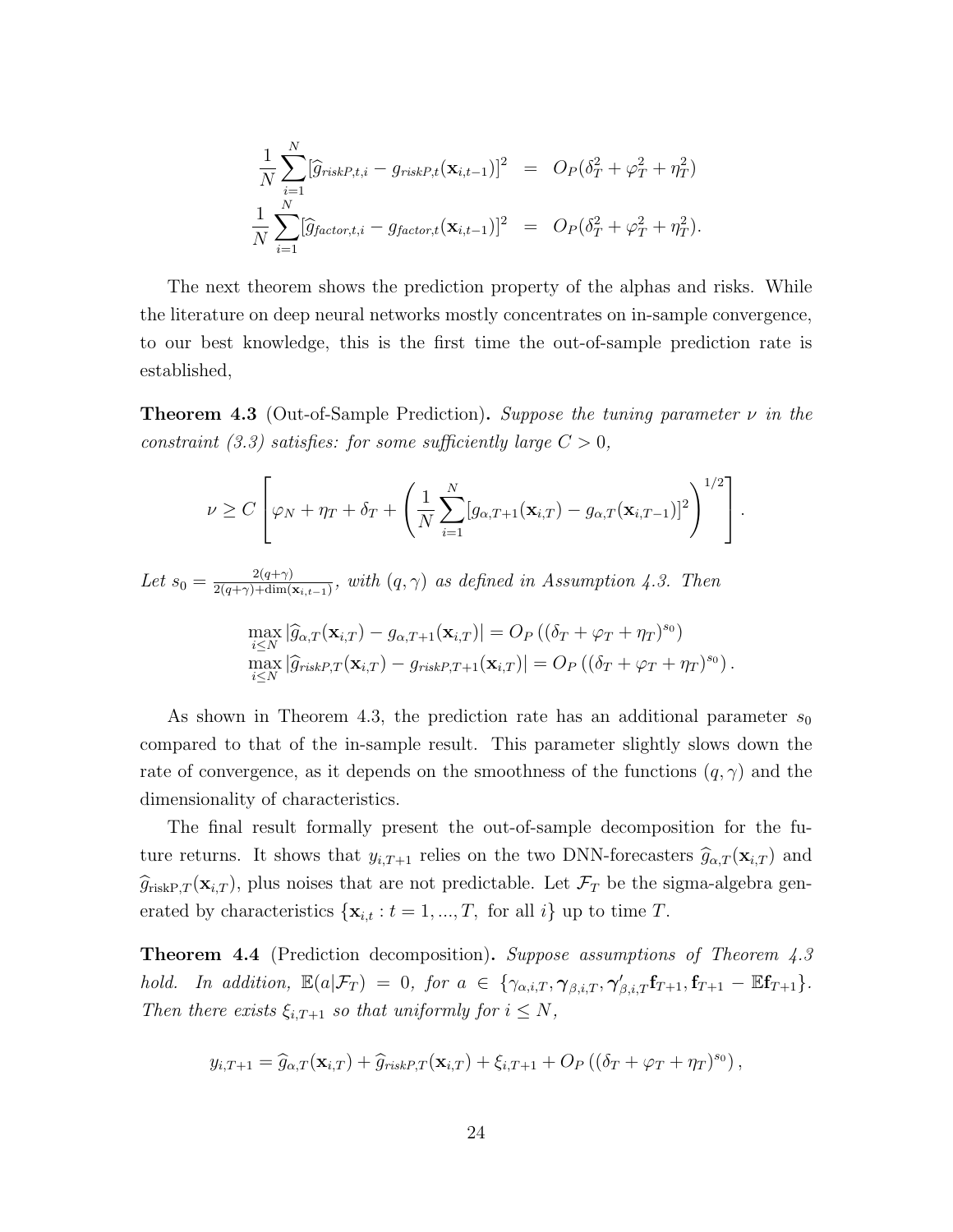where  $\mathbb{E}(\xi_{i,T+1}|\mathcal{F}_T) = 0.$ 

# 5 Empirical Analysis

## 5.1 Data

Our main data set is the same as in Freyberger et al. (2020) and has been updated through 2018. Asset returns are obtained from the Center for research in Security Prices (CRSP) monthly file and accounting data are from Compustat. As in most empirical asset pricing studies, we limit the analysis to common equity which is trading on NYSE, Nasdaq or Amex. We also limit the analysis to U.S. firms. As in Freyberger et al. (2020), we use accounting data from the fiscal year ending in calendar year  $t-1$  for estimation starting from the end of June of year t until the end of May of year  $t + 1$ , predicting returns from the beginning of July of year t until the end June of year  $t + 1$ . We require that firms have at least two years of data in Compustat before we include it in the paper to avoid survivorship biases, which may arise from backfilling. Our overall sample ranges from 1965 through 2018. Table V provides an overview of the characteristics.

## 5.2 Return Decomposition

In the following, we estimate the in- and out-of-sample return decompositions (2.4) and (2.6) respectively. Throughout, we use a 60 months window for estimation, which we slide forward by one month, after each estimation.

#### 5.2.1 In-Sample Decomposition

We decompose both expected returns and realized returns into a mispricing component,  $g_{\alpha,t}$ , and a risk-based component which is driven by the risk premium component,  $g_{\beta,t}(\mathbf{x})' \lambda_t$ , and the exposure to the factor shock,  $g_{\beta,t}(\mathbf{x})'(\mathbf{f}_t - \mathbb{E} \mathbf{f}_t)$ . Since returns are noisy, we first establish a benchmark of how much of realized return can be explained at all. We therefore compute the  $R^2$  from a regression of  $y_{it} = \beta_0 + \beta_1 \hat{y}_{it} + \varepsilon_{it}$ for each period, where  $\hat{y}_{it}$  is the fitted return by regressing returns on the characteristics at month t. As noted in equation (2.4),  $\hat{y}_{it}$  contains a component related to risk and possibly mispricing.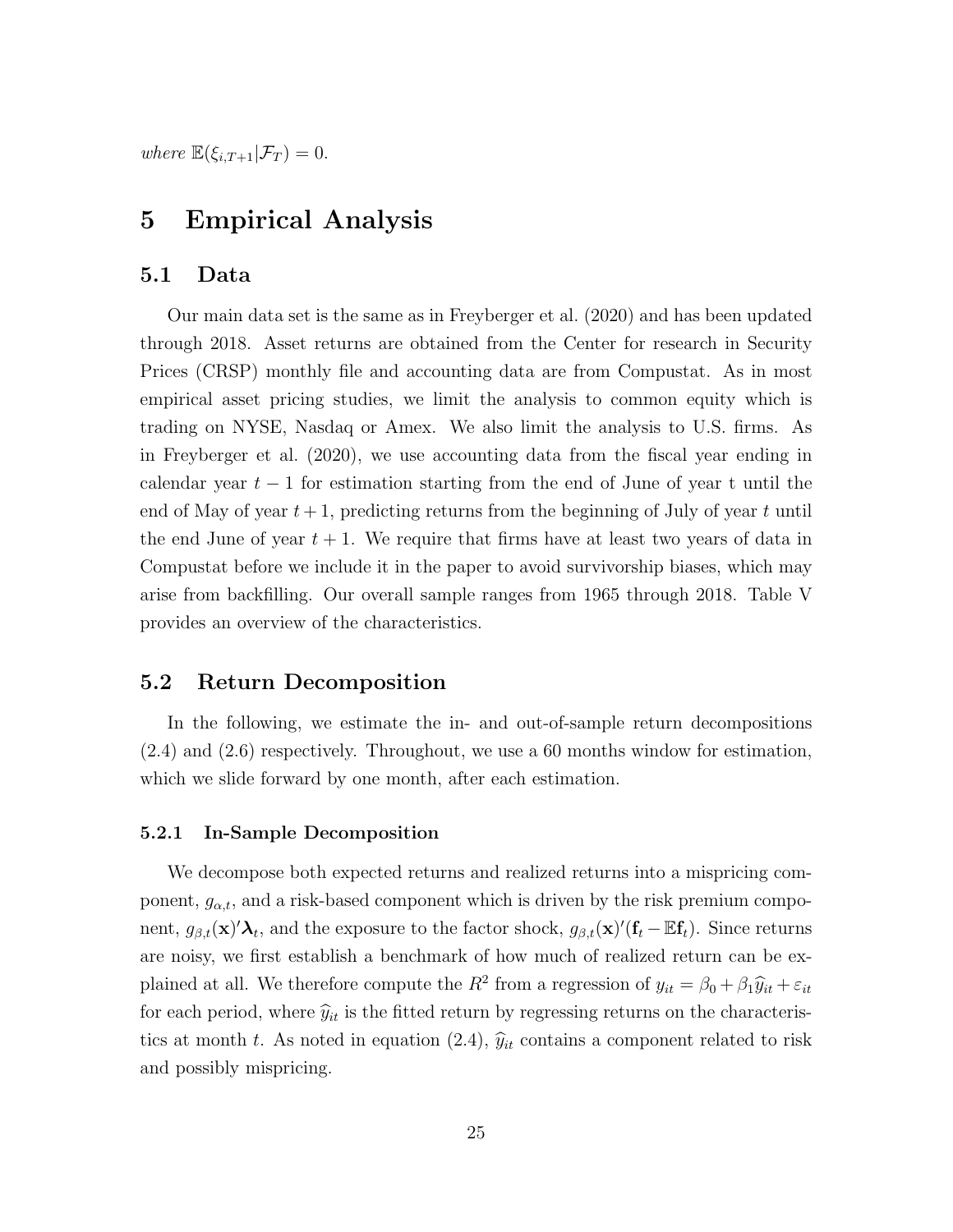We next quantify their magnitudes. We first ask how much of the explained variation can be attributed to risk-related components, i.e. the average risk premium and the factor shock. To obtain an estimate of this quantity, we run the following regression each period:

$$
y_{it} = \beta_0 + \beta_1 \widehat{g}_{\text{riskP},t,i} + \beta_2 \widehat{g}_{\text{factor},t,i} + \varepsilon_{it},
$$

where  $\hat{g}_{\text{riskP},t,i} = \hat{g}'_{\beta,t-1,i} \hat{\lambda}_t$  and  $\hat{g}_{\text{factor},t,i} = \hat{g}'_{\beta,t-1,i} \hat{f}_t$  are our in-sample estimates of the relevant quantities. To obtain an interpretation of the economic magnitude of the mispricing component, we compute the returns to an arbitrage portfolio (Kim et al. (2021)) by computing

$$
r_{\alpha,t} = \frac{1}{N_t} \widehat{\mathbf{G}}_{\alpha,t-1}' \mathbf{y}_t.
$$

Since  $y_t$  are excess returns, any positive multiple of  $\widehat{G}_{\alpha,t-1}$  would also result in excess returns. We therefore scale the volatility of  $r_{\alpha,t}$  to be 20% over the full sample to gain easy interpretability. We show the results in Table I for the full sample and early and late subsample separately. In addition, we cut by firm size, since the size distribution is highly skewed, we define the  $20\%$  largest firms as large firms and the  $80\%$  smallest as small.

#### Table I: In-Sample Decomposition - Realized Returns

This table shows empirical estimates for the in-sample decomposition of realized returns (equation (2.5)).  $R_{\text{total}}^2$  is time series average of the coefficient of determination of a regression of realized returns onto the average compensation for risk  $(g_{\beta,t}(\mathbf{x})'\lambda_t)$ , the factor innovation  $(g_{\beta,t}(\mathbf{x})'(f_t - \mathbb{E}f_t))$  and the mispricing estimate  $(g_{\alpha,t}(\mathbf{x}))$ .  $R_{\text{riskP}}^2$  is the time series average of coefficient of determination of realized returns on the risk related components standardized by  $R_{\text{total}}^2$  in each period.  $g'_{\alpha,t}y_t$  are the average monthly percentage returns to the arbitrage portfolio scaled to an average annual volatility of 20%.  $\frac{g'_{\alpha,t}y_t}{\sigma(g'_{\alpha,t}y_t)}$  is the Sharpe ratio of the arbitrage portfolio. We report the results separately for all, large (20% largest) and small firms (all except 20% largest).

|                             | $1970 - 2018$     |                    |                                                     |                   |                   | 1970 - 1999        |                                                     |                      |                   | $2000 - 2018$      |                    |
|-----------------------------|-------------------|--------------------|-----------------------------------------------------|-------------------|-------------------|--------------------|-----------------------------------------------------|----------------------|-------------------|--------------------|--------------------|
| $R_{\text{total}}^2$        | $R_{\rm riskP}^2$ | $g'_{\alpha,t}y_t$ | $\frac{g'_{\alpha,t}y_t}{\sigma(g'_{\alpha,t}y_t)}$ | $R^2_{\rm total}$ | $R_{\rm riskP}^2$ | $g'_{\alpha,t}y_t$ | $\frac{g'_{\alpha,t}y_t}{\sigma(g'_{\alpha,t}y_t)}$ | $R_{\text{total}}^2$ | $R_{\rm riskP}^2$ | $g'_{\alpha,t}y_t$ | $g'_{\alpha,t}y_t$ |
| All Firms<br>11.89          | 95.86             | 2.04               | 1.23                                                | 11.43             | 95.40             | 2.03               | 1.40                                                | 12.78                | 96.75             | 2.08               | 1.02               |
| Large Firms<br>16.00        | 95.38             | 1.92               | 0.78                                                | 14.84             | 94.89             | 1.80               | 0.91                                                | 18.28                | 96.32             | 2.15               | 0.66               |
| <b>Small Firms</b><br>11.08 | 95.59             | 2.08               | 1.05                                                | 10.55             | 95.05             | 2.08               | 1.24                                                | 12.14                | 96.65             | 2.06               | 0.83               |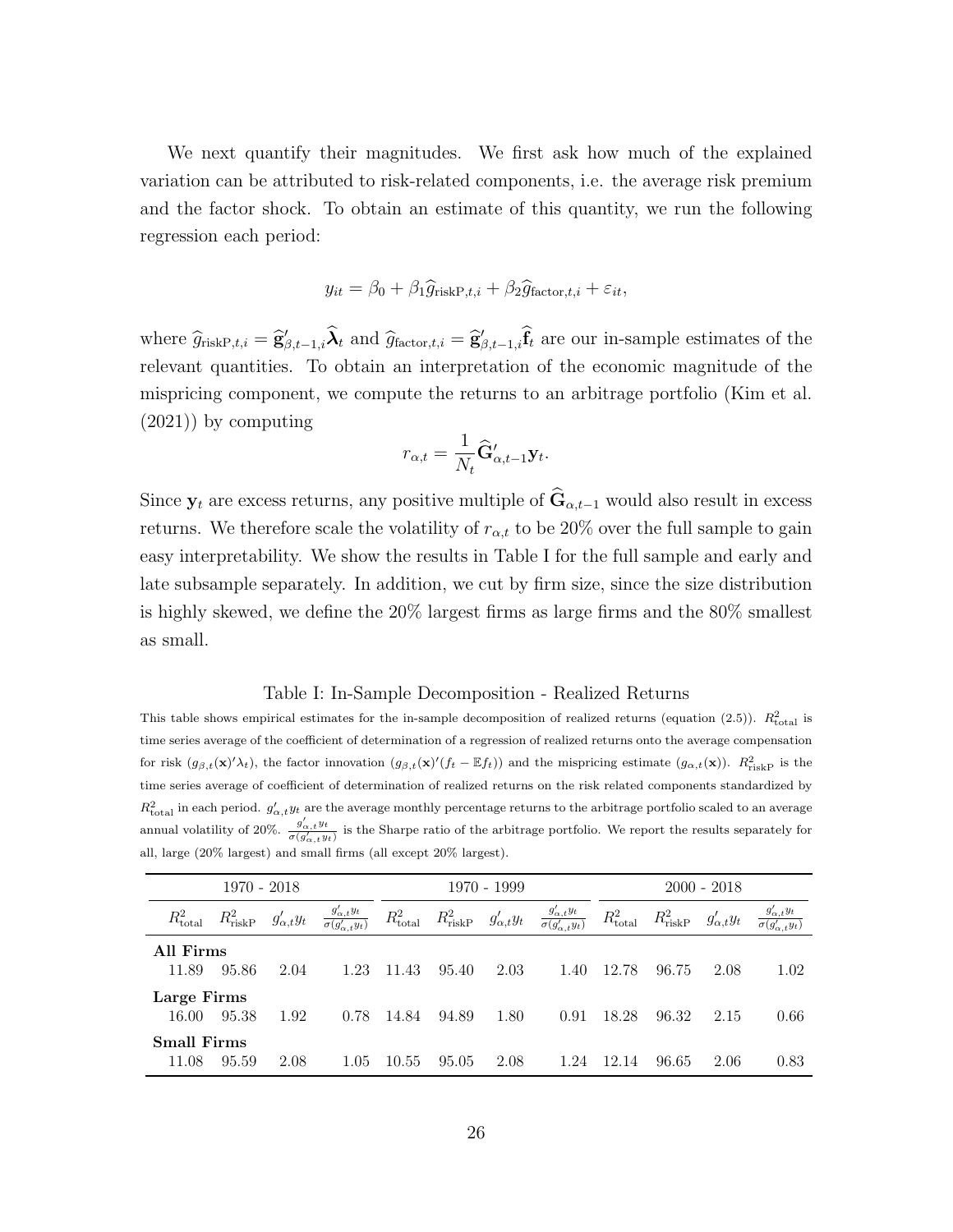From the results in Table I we see that the bulk of realized returns is explained by risk related components. Throughout all subsamples and across firm sizes we see that more than 95% of the explained variation is due to exposure to systematic risk. Naturally, as the explained variation in returns is due to mispricing and the two risk related components, we can also conclude from Table I that about 5% of the explained variation is due to mispricing  $(1-R_{\text{riskP}}^2)$ . While 5% may not appear to be large from a statistical point of view, it can be economically meaningful. To illustrate this point, we compute the return to the arbitrage portfolio. For the full sample, we find an average excess return of approximately 2 percent per month for this portfolio and an annual Sharpe ratio in excess of one. On average the Sharpe ratios are larger for the group of smaller firms and appear to be declining slightly over time.

In the previous analysis, we looked exclusively at the decomposition of realized returns. However, as can be seen from Table I, we can only explain a small fraction of the variation therein - the rest is noise. We therefore now also look at the decomposition of expected returns  $\mathbb{E}(y_{it}|\mathbf{x}_{i,t-1},\mathbf{f}_t)$ . We already know that the bulk of the explained variation is due to risk (recall the  $R_{\text{riskP}}^2$  in Table I is normalized by the overall explanatory power). We now also break down, how much of the explained variation is due to the risk premium and the factor shock. Since the factor shock is only available in-sample, this will also inform about the differences between the invs. out-of-sample decomposition. To investigate the relative importance of the risk premium component and the factor related component, we normalize  $\hat{y}_{it}$ ,  $\hat{g}_{\text{riskP},t,i}$  and  $\widehat{g}_{\text{factor},t,i}$  to have mean zero and unit standard deviation each period and then regress the normalized expected return onto the normalized risk premium estimates and normalized factor shocks. Due to the normalization, we can compare the magnitude of the estimated coefficients. The time series averages of these coefficient estimates are reported in Table II. The estimates in Table II show that the factor shock is much more important in explaining variation in expected returns. While there is some variation in the relative importance between small and large firms, all subsamples show a consistent picture. On average the factor shock explains at least five times as much of the variation in expected returns relative to the risk premium component.

Since the factor shock is only know contemporaneously with the return, we also compare the relative explanatory power of the risk premium component and the mispricing component for expected returns. To this end, we regress the expected return,  $\widehat{y}_{it}$ , on the risk premium component,  $g_{\beta,t}(\mathbf{x}_{i,t-1})' \lambda_t$ , and the mispricing component,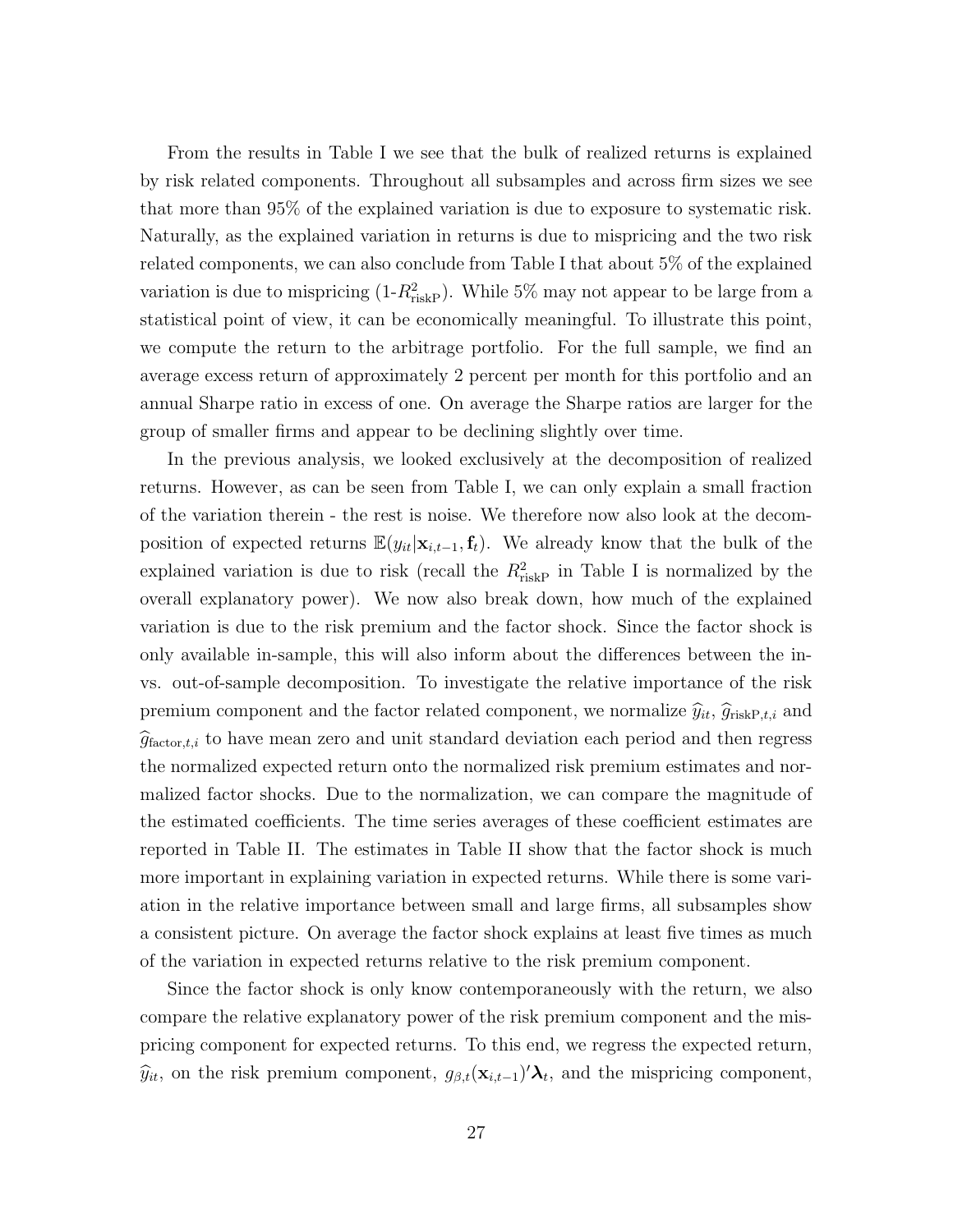$g_{\alpha,t}(\mathbf{x}_{i,t-1})$  separately. The results are consistent across time and firm size. We find an  $R^2$  for the risk-premium component ranging between approximately 12% and 15% and of roughly 4% to 5.5% for the mispricing component.

Table II: In-Sample Decomposition - Risk Premia vs. Factor Shock This table shows a breakdown of the relative importance of the risk based components of expected returns, the risk premium  $(g_{\text{riskP},t,i})$  and the exposure to the factor shock  $(g_{\text{factor},t,i})$ . We present the time series averages of the following regression:

 $\hat{y}_{it} = \beta_{\text{rp}} \hat{g}_{\text{riskP},t,i} + \beta_{\text{factor}} \hat{g}_{\text{factor},t,i} + \varepsilon_{it},$ 

where all variables are normalized to have mean zero and unit standard deviation each period.

| $1970 - 2018$                 |                               | 1970 - 1999                   |                               | $2000 - 2018$                 |                               |
|-------------------------------|-------------------------------|-------------------------------|-------------------------------|-------------------------------|-------------------------------|
| $\beta_{\text{risk premium}}$ | $\beta_{\text{factor shock}}$ | $\beta_{\text{risk premium}}$ | $\beta_{\text{factor shock}}$ | $\beta_{\text{risk premium}}$ | $\beta_{\text{factor shock}}$ |
| All Firms<br>0.172            | 0.973                         | 0.180                         | 0.968                         | 0.157                         | 0.984                         |
| Large Firms<br>0.127          | 0.972                         | 0.126                         | 0.967                         | 0.129                         | 0.981                         |
| <b>Small Firms</b><br>0.170   | 0.973                         | 0.175                         | 0.968                         | 0.161                         | 0.983                         |

We also present in-sample estimates of

$$
\widehat{r}_{\alpha}:=\frac{1}{N_t}\widehat{\mathbf{G}}_{\alpha,t-1}'\widehat{\mathbf{y}}_t.
$$

Note that this quantity does not have a direct interpretation as an excess return to an arbitrage portfolio since  $\hat{\mathbf{y}}_t$  is not the return of a traded asset. We therefore do not apply any normalization to it and report the raw numbers. However,  $\hat{r}_{\alpha}$  can be interpreted as an estimate of the squared pricing error. Another interpretation is that it is a "de-noised" version of  $r_{\alpha} := \frac{1}{N_t} \hat{G}'_{\alpha,t-1} y_t$ , because the idiosyncratic components have been removed due to the projected step. Figure 2 plots the evolution of  $\hat{r}_{\alpha}$  over time. From the plot we see an asymmetric "bell" shape. Overall, a large fraction of the pricing error comes from the sample of firms excluding the largest 20% of firms. The pricing error increases up until the early 2000s, and decays towards the end of the sample.

It is also evident from Figure 2 that the temporal evolution of alphas is not simply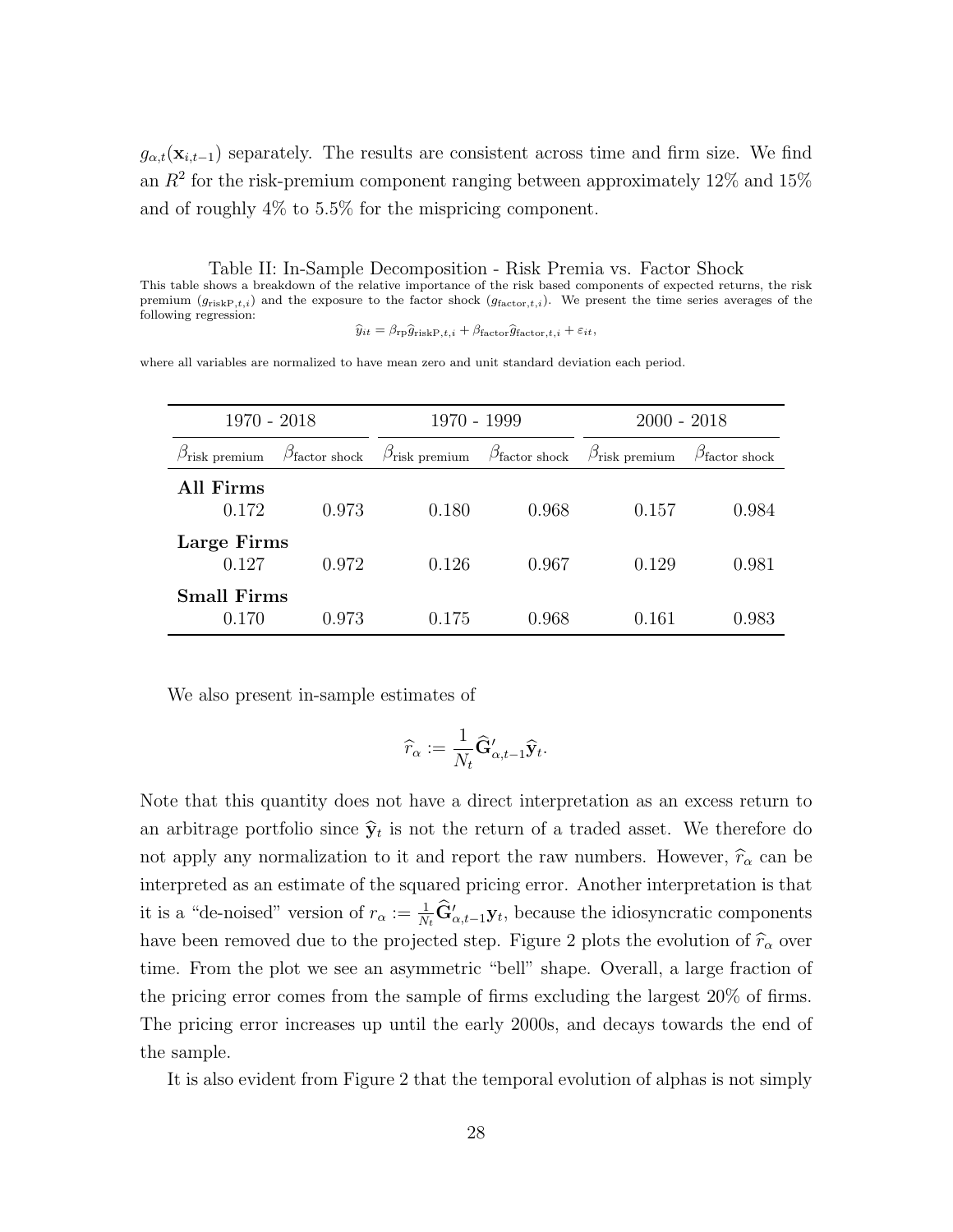due to the evolution of characteristics, but that the alpha-function is also changing over time. In fact, since we are ranking characteristics at each period  $t$ , whose crosssectional density is uniform on [0, 1]<sup>dim(x)</sup>, as  $N_t \to \infty$ ,

$$
\widehat{r}_{\alpha} = \frac{1}{N_t} \sum_{i=1}^{N_t} \widehat{g}_{\alpha, t-1, i} \widehat{y}_{i, t} = \frac{1}{N_t} \sum_{i=1}^{N_t} g_{\alpha, t}(\mathbf{x}_{i, t-1})^2 + o_P(1) \rightarrow^P \int g_{\alpha, t}(\mathbf{x})^2 p(\mathbf{x}) d\mathbf{x},
$$

where  $p(\mathbf{x})$  denotes the density of multivariate uniform distribution on  $[0,1]^{dim(\mathbf{x})}$ . The displayed convergence shows that the evolution of  $\widehat{r}_{\alpha}$  should be mainly driven by that of  $g_{\alpha,t}$  rather than the characteristics.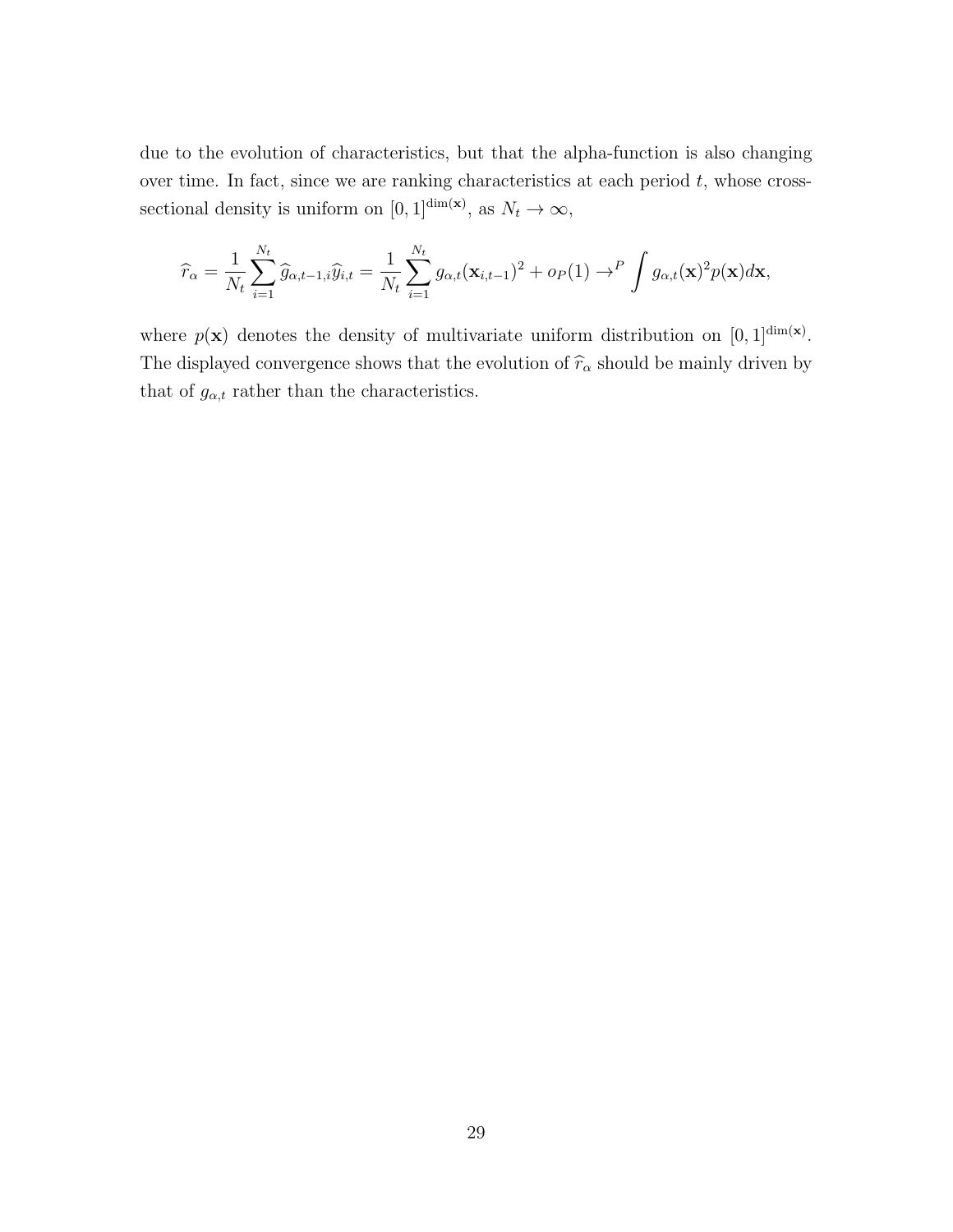#### Figure 2: Evolution of Pricing Error over Time

This figures shows estimates of the average squared pricing error computed as  $\frac{1}{N_t}\hat{G}_{\alpha,t-1}(x)'\hat{y}_t$  for all, large and small firms for the full sample (blue dots). We also estimate a local regression model as an estimate of the local average (black line). The red dashed horizontal line is at zero.



#### 5.2.2 Out-of-Sample Decomposition

We now implement of the out-of-sample decomposition developed in Section 2.2. The prevailing practice in the literature is to estimate a model on some part of the data and then take the estimated model and plug in new data, i.e. data that has not been used in estimation, to obtain an out-of-sample forecast. Deep neural networks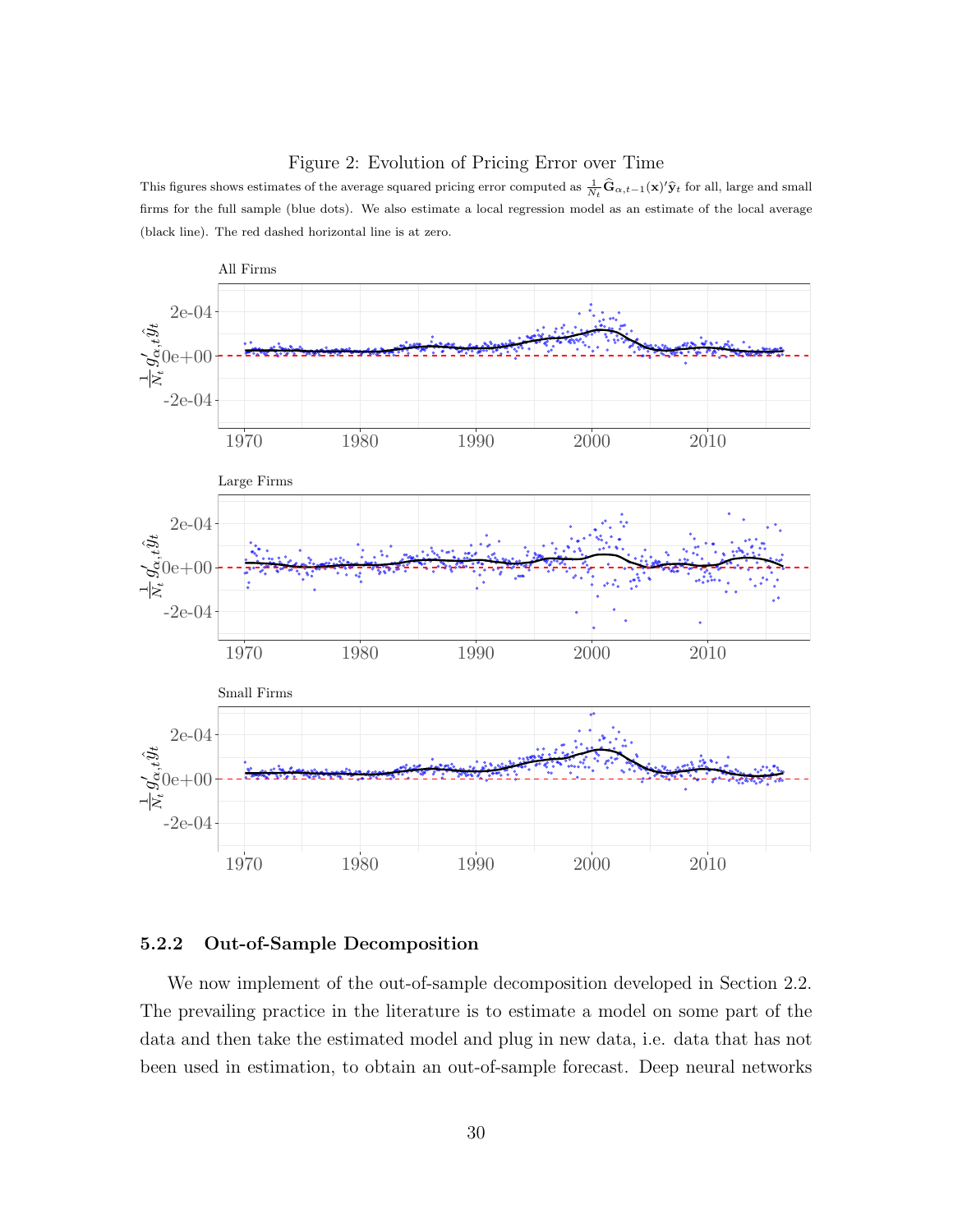have been shown to be the most of successful models in terms of predictive accuracy in such explorations. We aim to understand the sources of the success better through the lens of our return decompositions.

We know that the plug-in forecast decomposes into the following parts (see equation 2.8): The predicted mispricing component,  $g_{\alpha,t}(\mathbf{x})$ , the predicted risk premium  $g_{\text{riskP},t}(\mathbf{x})$  and  $g_{\text{factor},t}(\mathbf{x})$ . We apply Algorithm 3.2 to obtain out-of-sample predictions of the individual quantities as well as the "aggregate" forecast for returns. From the decomposition, it is clear that the empirical success of DNN predictions may in principle be stemming from all three components. Most economic models suggest that risk premia and exposures to risk premia tend to vary slowly over time (or may even be constant). It is therefore natural to suspect that this component could be (at least partially) predictable. For the mispricing components, theory offers no direct guidance, but conventional economic intuition suggests that arbitrageurs will act to eliminate such opportunities, consequently we expect it to be predictable at best over relatively short horizons. For the factor component, it is important to remember that the factors are themselves excess returns. We can therefore draw on the large empirical literature analyzing the time series properties of returns. It is well known since Fama (1965) that returns exhibit very low temporal dependence in the time series. As predicting the factor component amounts to essentially predicting the time series of returns, we expect that this component is very hard to forecast.

In empirical analyses, a standard measure of performance is the  $R^2$  from regressing realized returns on predicted returns. In Table III we present time series averages of the  $R^2$  from regressing  $\mathbf{y}_{t+1}$  on  $\hat{\mathbf{y}}_{t+1|t}$  and separately on the components of  $\hat{\mathbf{y}}_{t+1|t}$  at each period.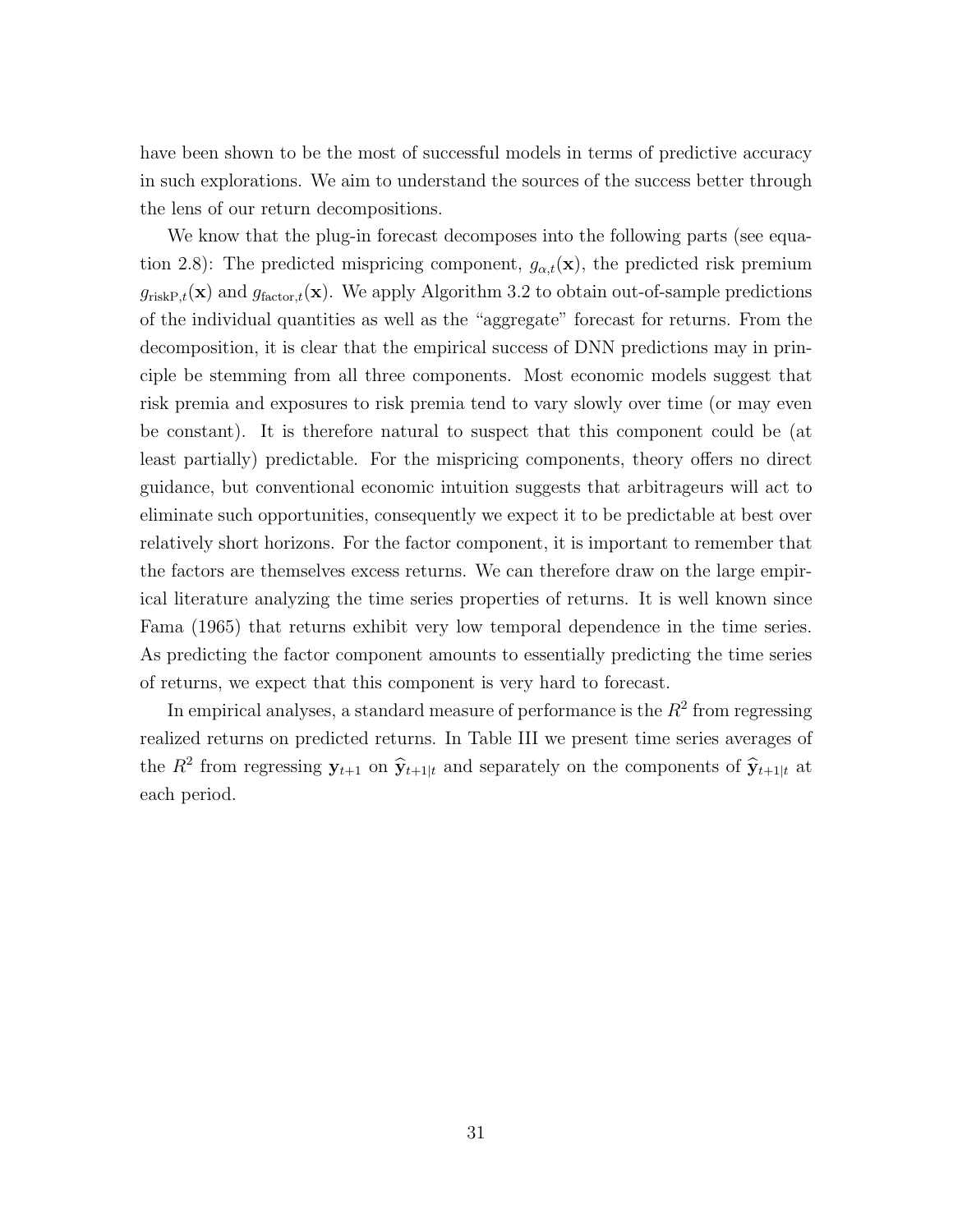#### Table III: Out-of-Sample Decomposition - Expected Returns

This table shows the predictive accuracy for out-of-sample forecasts.  $R_{\hat{y}}^2$  is the average coefficient of determination for regressing realized returns on  $\hat{y}_{t+1|t}$ ,  $R_{g_\alpha}^2$  is the average for regressing realized returns on  $g_\alpha(\mathbf{x})$ ,  $R_{g_\beta}^2$  is the average coefficient of determination for regressing realized returns on  $g'_\beta \lambda_t$  and  $R_{g_\beta,g_\alpha}^2$  is the average coefficient of determination for regressing realized returns on the predicted mispricing component and the predicted risk premium. All  $R<sup>2</sup>$  are presented in percentage.

|                             | 1970 - 2018      |                 |                          |                 |                  | 1970 - 1999       |                          |                 |                  | $2000 - 2018$   |                          |
|-----------------------------|------------------|-----------------|--------------------------|-----------------|------------------|-------------------|--------------------------|-----------------|------------------|-----------------|--------------------------|
| $R_{\hat{y}}^2$             | $R_{g_\alpha}^2$ | $R_{g_\beta}^2$ | $R_{g_\beta,g_\alpha}^2$ | $R_{\hat{y}}^2$ | $R_{g_\alpha}^2$ | $R_{g_{\beta}}^2$ | $R_{g_\beta,g_\alpha}^2$ | $R_{\hat{y}}^2$ | $R_{g_\alpha}^2$ | $R_{g_\beta}^2$ | $R_{g_\beta,g_\alpha}^2$ |
| All Firms<br>1.619          | 0.826            | 1.801           | 2.376                    | 1.520           | 0.620            | 1.627             | 2.027                    | 1.778           | 1.154            | 2.079           | 2.931                    |
| Large Firms<br>3.106        | 1.132            | 3.746           | 4.571                    | 2.608           | 0.926            | 3.066             | 3.768                    | 3.900           | 1.460            | 4.829           | 5.849                    |
| <b>Small Firms</b><br>1.485 | 0.743            | 1.557           | 2.087                    | 1.386           | 0.525            | -1.355            | 1.708                    | 1.643           | 1.091            | 1.880           | 2.690                    |

Table III shows that most of the out-of-sample predictabilty of deep neural networks stems from the risk premium component. The predictability stemming from it is about two to three times as large as the predictive ability related to the mispricing component. The column  $R_{a,b}^2$  shows the coefficient of determination from regressing realized returns on the predicted mispricing and risk premium component. Note that it does not have to equal the sum of  $R_a^2$  and  $R_b^2$  because the orthogonality only holds exactly in-sample. However, comparing this column with the first column  $(R_{\hat{y}}^2)$ reveals that we can obtain greater predictive accuracy by focusing only on the risk premium component and the mispricing component rather than the prevailing practice of plugging new data into the estimated model. The reason for this is that the plugin forecast also contains the term, i.e. the factor exposures multiplied with the past factor shock. Due to the low temporal dependence of returns, this component is unlikely to be systematically related to future returns realizations. Due to its high relative volatility (on average the standard deviation of  $\hat{\mathbf{y}}_t$  is about 7 times as large as the standard deviation of  $(\widehat{g}_{\alpha}(\mathbf{x}) + \widehat{g}_{\beta}'(\mathbf{x})\widehat{\boldsymbol{\lambda}}_t)$ , it only adds noise to the prediction, which leads to reduced predictive accuracy.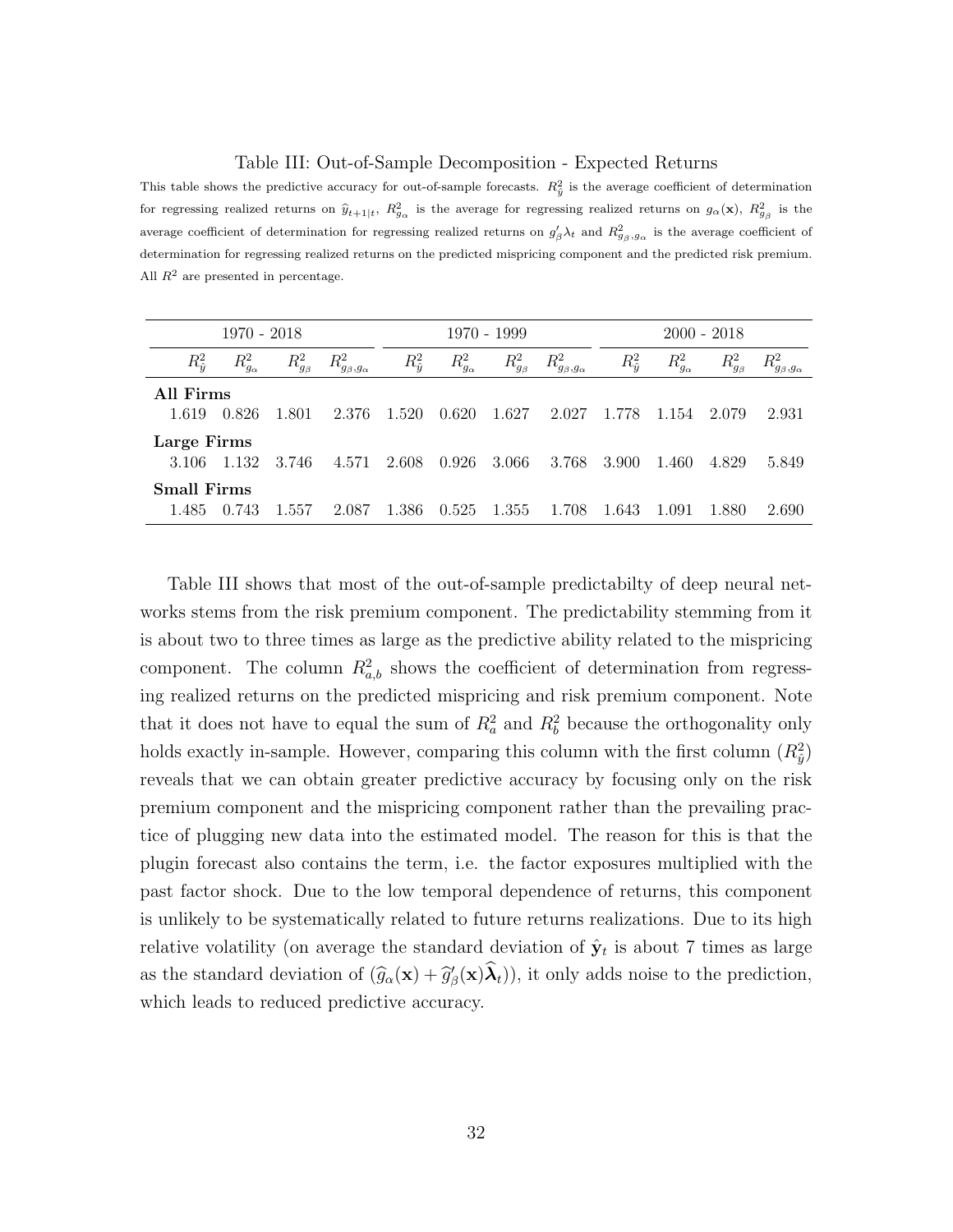# 6 Simulations

To demonstrate the finite sample performance of our method, we simulate a conditional five–factor model for excess returns as in model (2.1). We generate five characteristics  $\mathbf{x}_{i,t} = (x_{i,t,1},...,x_{i,t,5})$  as follows:

$$
x_{i,t,k} = \frac{1}{N+1} \text{rank}(\bar{x}_{i,t,k}), \quad \bar{x}_{i,t,k} = 0.98^k \bar{x}_{i,t,k-1} + \epsilon_{x,i,t,k},
$$

where  $\epsilon_{x,i,t,k} \sim \mathcal{N}(0, 1)$  and rank $(\bar{x}_{i,t,k})$  is the ranking of  $\bar{x}_{i,t,k}$  in  $(\bar{x}_{1,t,k}, ..., \bar{x}_{N,t,k})$ . We take five factors, where the j th  $\beta$ -function (j  $\leq$  5)  $g_{\beta,t,j}$  are generated as follows:

$$
g_{\beta,t,j}(\mathbf{x}) = b_j \phi_j(\mathbf{x}) + a_j
$$
,  $(b_1, ..., b_5) = (1, 1, \sqrt{2}, 1, 1)$ ,  $(a_1, ..., a_5) = (0, -0.5, -1, 0, 0)$ .

Here  $\phi_j(\mathbf{x})$  is the j th basis function, chosen as

$$
\begin{array}{rcl}\n\phi_1(\mathbf{x}_{i,t}) & = & (x_{i,t,1} - 0.5)^2, \quad \phi_2(\mathbf{x}_{i,t}) = (x_{i,t,1} - 0.5)x_{i,t,2}, \quad \phi_3(\mathbf{x}_{i,t}) = x_{i,t,3}, \\
\phi_4(\mathbf{x}_{i,t}) & = & x_{i,t,4}^4, \quad \phi_5(\mathbf{x}_{i,t}) = \max\{x_{i,t,3} - 0.75, 0\}.\n\end{array}
$$

To generate  $g_{\alpha,t}(\mathbf{x})$  that is orthogonal to  $g_{\beta,t}(\mathbf{x})$  period-by-period, we set  $g_{\alpha,t}(\mathbf{x})$  =  $[\phi_1(\mathbf{x}),...,\phi_5(\mathbf{x})] \boldsymbol{\theta}_{\alpha,t}$ , where  $\boldsymbol{\theta}_{\alpha,t}$  is obtained by solving the following constraint least squares problem:

$$
\min_{\boldsymbol{\theta}_t} \sum_{i=1}^N (g_{\alpha,t}(\mathbf{x}_{i,t-1}) - \widehat{a}_i)^2, \quad g_{\alpha,t}(\mathbf{x}_{i,t-1}) = [\phi_1(\mathbf{x}_{i,t-1}), ..., \phi_5(\mathbf{x}_{t-1})] \boldsymbol{\theta}_t,
$$
\n
$$
\sum_{i=1}^N g_{\alpha,t}(\mathbf{x}_{i,t-1}) g_{\beta,t}(\mathbf{x}_{i,t-1}) = 0
$$

with  $\hat{a}_i$  being the estimated alpha for firm i using the Fama-French 5-factor model during 2001-2018. So the  $g_{\alpha,t}(\cdot)$  function is time-varying. Furthermore, we generate  $\gamma_{\alpha,i,t-1} \sim \mathcal{N}(0,\sigma_{\gamma1}^2)$  and  $\gamma_{\beta,i,t-1,j} \sim \mathcal{N}(0,\sigma_{\gamma2,j}^2)$ , with variance parameters calbirated from the alphas and betas from Fama-French-5-factor-model: the residual variances in the linear regression of alphas and betas respectively regressing on characteristics. Factors and idiosyncratics are generated from  $f_{j,t} \sim \mathcal{N}(\mu_{f,j}, \sigma_{f,j}^2)$  and  $u_{i,t} \sim \mathcal{N}(0, \sigma_{u,i}^2)$ , with parameters generated using the Fama-French 5-factor model using data during 2001-2018. The factor risk premium is set to  $\lambda_t = a_t \mu_f$ , where we calibrate the constant  $a_t$  so that  $g_{\alpha,t}(\mathbf{x}_{i,t-1})$  explains about 20% variations in the decomposition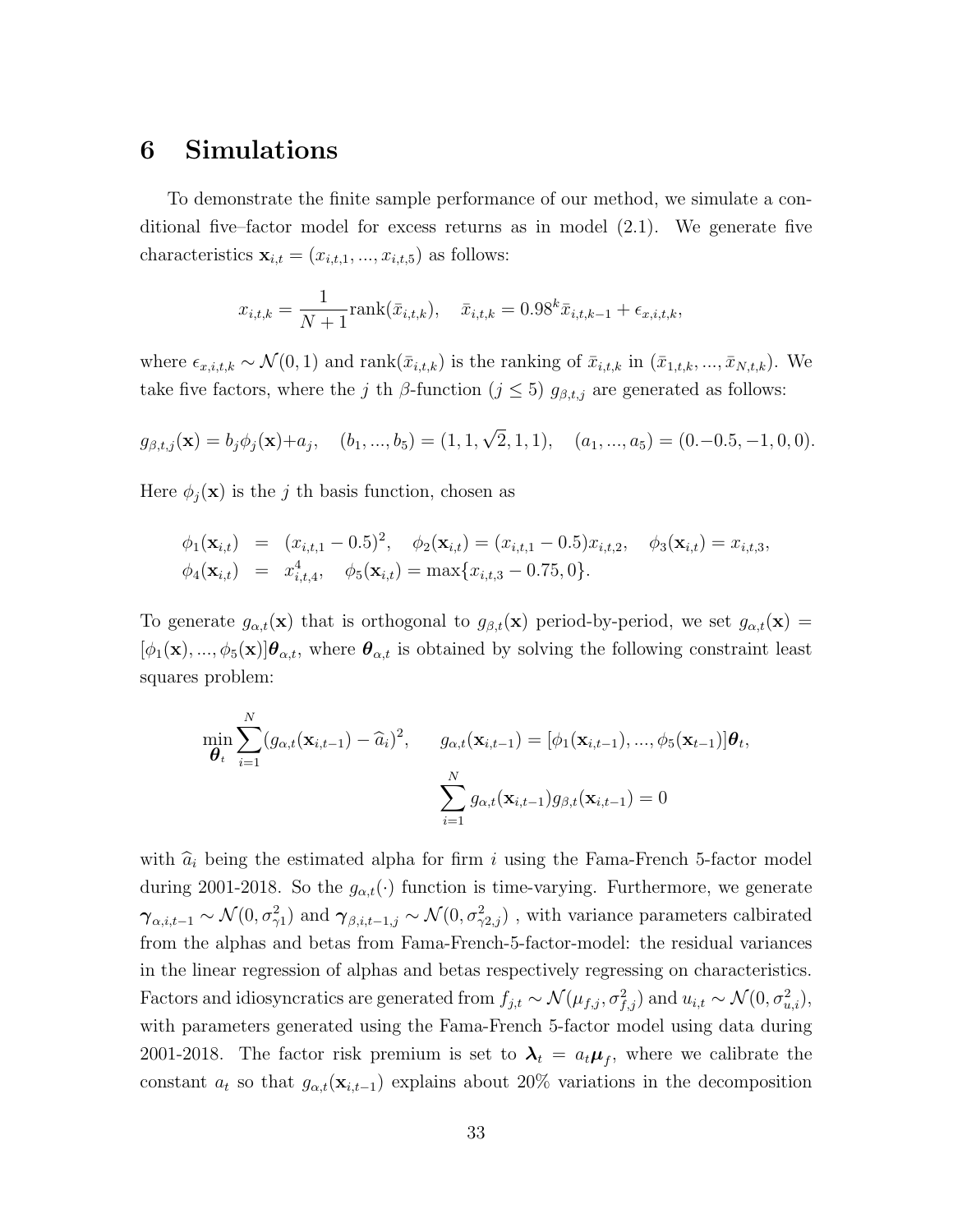$\mathbb{E}(y_{it}|\mathbf{x}_{i,t-1}) = g_{\alpha,t}(\mathbf{x}_{i,t-1}) + g_{\beta,t}(\mathbf{x}_{i,t-1})' \lambda_t$  at each period. Throughout we fix  $N = 500$ firms and  $T = 200$  periods.

We examine the performance of estimating four quantities: spot expected return (1)  $\mathbb{E}(y_{i,t}|\mathbf{x}_{i,t-1},\mathbf{f}_t)$ , (2) the long-term expected return  $\mathbb{E}(y_{i,t}|\mathbf{x}_{i,t-1})$ , (3) the alpha  $g_{\alpha,t}(\mathbf{x}_{i,t-1})$  and the risk (4)  $g_{\text{riskP},t}(\mathbf{x}_{i,t-1})$ . For each estimated quantity  $\hat{r}_{i,t}$  for  $r_{i,t}$ being one of the above four quantities, we report the in-sample relative mean squared error

RMSE(
$$
\hat{r}
$$
) = 
$$
\frac{\sum_{i=1}^{N} \sum_{t=1}^{T} (\hat{r}_{it} - r_{it})^2}{\sum_{i=1}^{N} \sum_{t=1}^{T} r_{it}^2}.
$$

We compare the proposed method ("DNN-varying") with three additional benchmark methods. The first is linear varying method (called "Linear-varying") where the DNN projection is replaced by linear regressions on the characteristics period-byperiod. The second benchmark is the DNN moving-window method ("DNN-mw") which estimates quantities at time  $t$  by fixing a moving-window of twelve months  $[t-11, ..., t]$  as the in-sample period, and estimates quantities  $(2)(3)(4)$  by treating them constants within the period. The last benchmark we compare with is the linear moving-window method ("Linear-mw"), which replaces the DNN projection in DNNmw with linear projections. The moving-window methods have been commonly used as a means of accounting for time-varying alphas and betas.

In addition, we conduct out-of-sample comparisons, by refitting the estimated functions for quantities in (1)-(4) using the new data  $x_{i,t}$  and compare them with the true values. We then compute

RMSE(
$$
\hat{r}
$$
) = 
$$
\frac{\sum_{i=1}^{N} \sum_{t=T+1}^{T+s} (\hat{r}_t(\mathbf{x}_{i,t}) - r_t(\mathbf{x}_{i,t}))^2}{\sum_{i=1}^{N} \sum_{t=T+1}^{T+s} r_t(\mathbf{x}_{i,t})^2}.
$$

for new sampling periods  $T + 1, ..., T + s$  with  $s = 180$ , where  $\hat{r}_t(\cdot)$  is estimated using cross-sectional regressions on  $x_{i,t-1}$  within period t using one of the four compared methods, and then evaluated at  $\mathbf{x}_{i,t}$  and compare with the true value  $r_t(\mathbf{x}_{i,t})$ . When  $\widehat{r}_t(\mathbf{x}_{i,t}) = \widehat{y}_{i,t+1|t}$  is the predicted spot return, we set  $r_t(\mathbf{x}_{i,t}) = y_{i,t+1}$ , so  $\text{RMSE}(\widehat{r})$  in this case is the relative predictive error of the true returns. For other  $\hat{r}_t(\cdot)$  that is the estimated function  $r_t(\mathbf{x})$  of one of  $\{\mathbb{E}(y_{i,t}|\mathbf{x}), g_{\alpha,t}(\mathbf{x}), g_{\text{riskP},t}(\mathbf{x})\}$ , we plug in the out-of-sample  $\mathbf{x}_{i,t}$  and compute the corresponding RMSE as well.

Table IV reports the  $RMSE(r)$  for each method over 100 Monte Carlo repetitions, both in-sample and out-of-sample. The results show that the proposed DNN-varying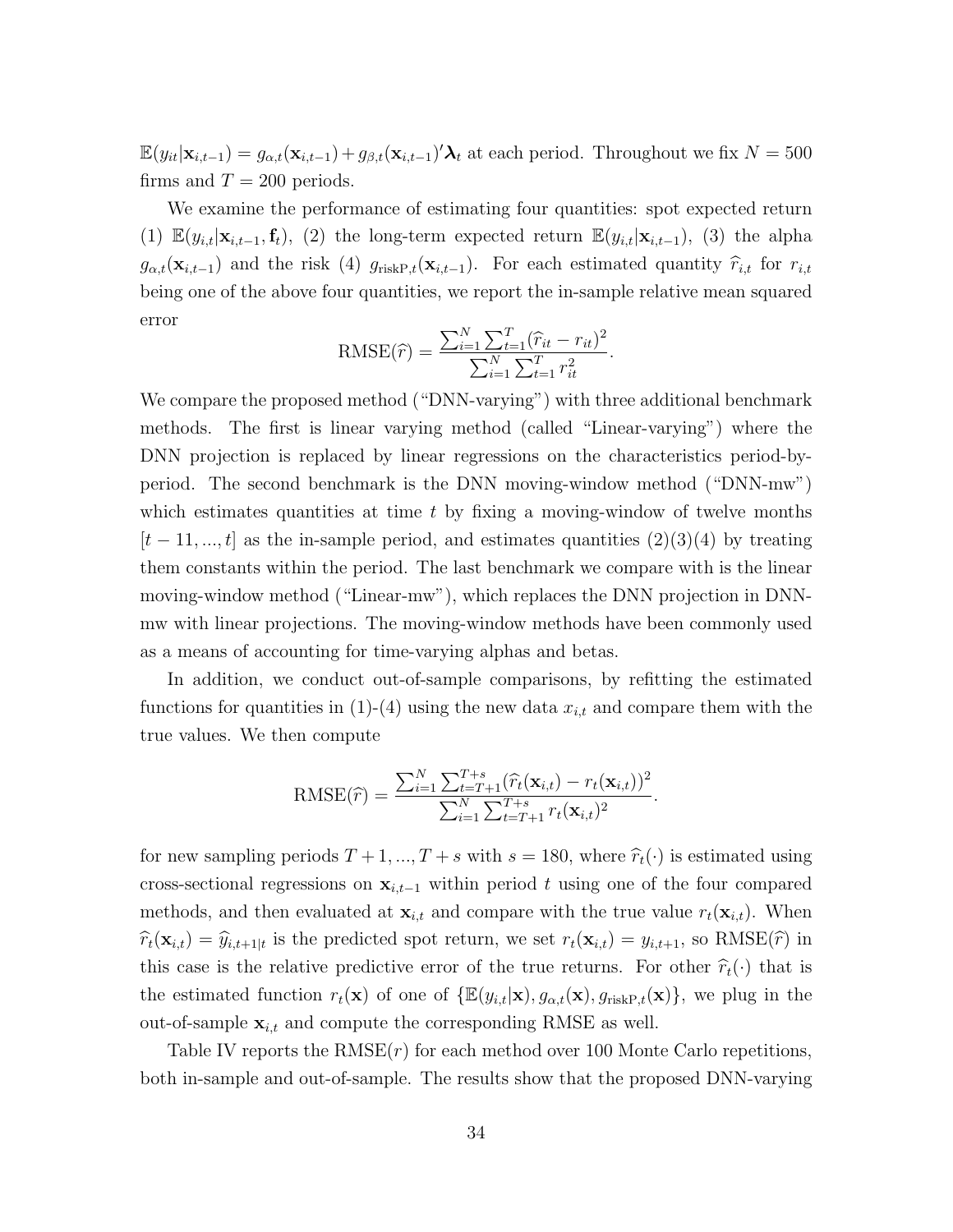method outperforms the competing benchmarks in estimating all four quantities, closely followed by the Linear-varying method, which accounts for the time-varying characteristics but not the nonlinearity. For in-sample estimation, the gain of using DNN over linear projections is more pronounced in estimating the spot expected returns. The two moving-window methods, DNN-mw and Linear-mw, use the same estimators of the period-by-period as spot expected returns (which is why they have the same RMSE as for the first two methods in the first column). However, the moving-window methods do not capture sufficient dynamics as the first two methods do. For predicting the out-of-sample returns, the race is very close. But in general the DNN-varying method still performs better than competing ones. Finally, observe that for estimating  $E(y|\mathbf{x},\mathbf{f})$ , the out-of-sample prediction error is significantly larger than that of the in-sample error. This is not surprising because the out-of-sample RMSE $(\hat{r})$  in this case is relative to the true return  $y_{i,t+1}$  rather than the expected return  $\mathbb{E}(y_{i,t+1}|\mathbf{x}_{i,t},\mathbf{f}_{t+1})$ , so is also affected by out-of-sample idiosyncratic errors.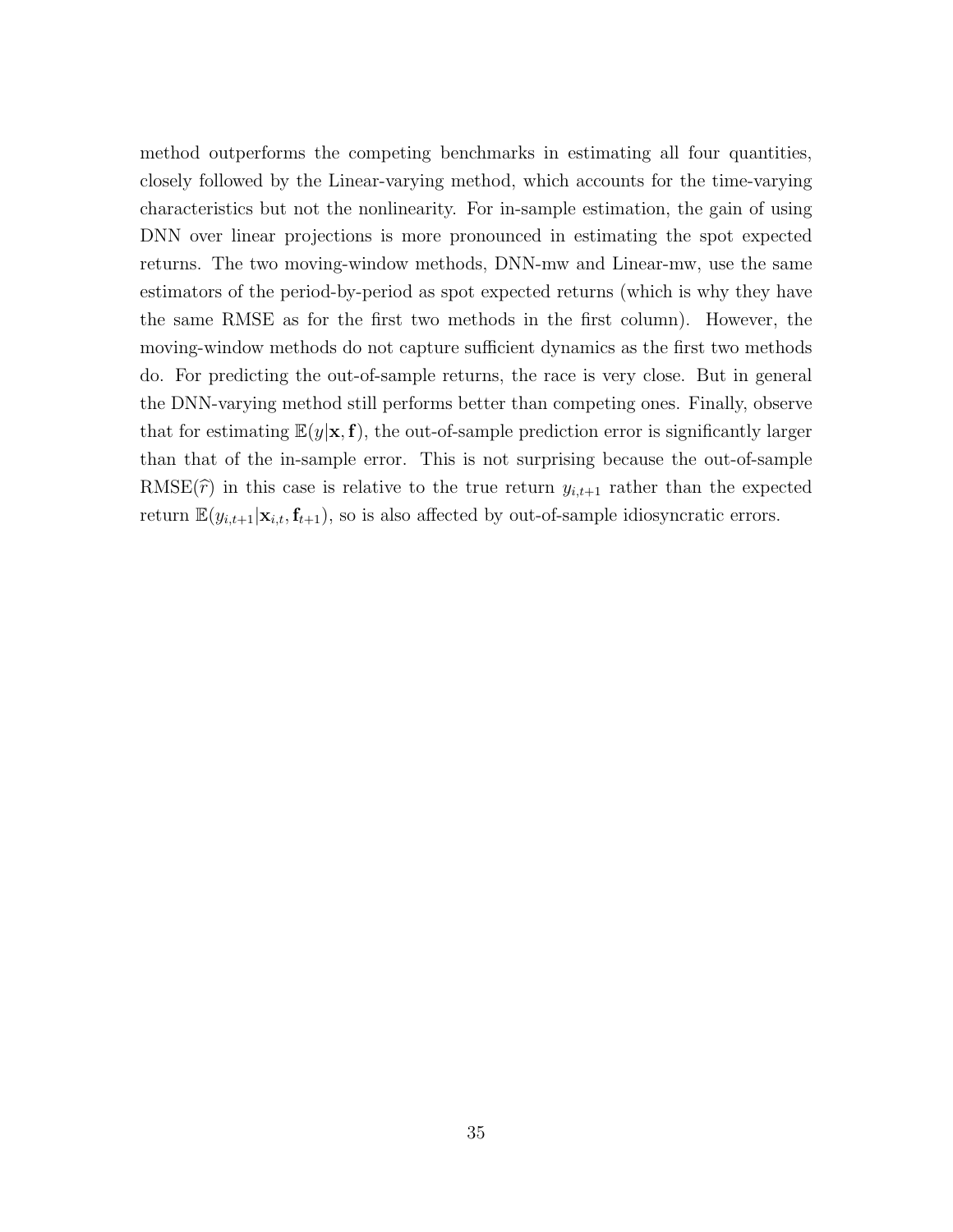#### Table IV: In-sample and Out-of-sample RMSE

This table reports in-sample and out-of-sample  $RMSE(\hat{r})$  for four competing methods: the proposed method (DNNvarying); the linear varying method (Linear-varying) where the DNN projection is replaced by linear regressions on the characteristics period-by-period; the DNN moving-window method (DNN-mw) which treats quantities constants in the fixed twelve month moving window, and the linear moving-window method (Linear-mw) which replaces the DNN projection in DNN-mw with linear projections. We compute the RMSE for estimating four quantities and report results averaged over 100 Monte Carlo repetitions.

|                | spot                                  | long-term                  | alpha                      | risk                             |
|----------------|---------------------------------------|----------------------------|----------------------------|----------------------------------|
|                | $\mathbb{E}(y \mathbf{x},\mathbf{f})$ | $\mathbb{E}(y \mathbf{x})$ | $g_{\alpha,t}(\mathbf{x})$ | $g_{\text{riskP},t}(\mathbf{x})$ |
|                |                                       | In-sample                  |                            |                                  |
| DNN-varying    | 0.008                                 | 0.290                      | 0.501                      | 0.384                            |
| Linear-varying | 0.058                                 | 0.351                      | 0.563                      | 0.403                            |
| DNN-mw         | 0.008                                 | 0.619                      | 0.659                      | 0.749                            |
| Linear-mw      | 0.058                                 | 0.651                      | 0.654                      | 0.768                            |
|                |                                       | Out-of-sample              |                            |                                  |
| DNN-varying    | 0.654                                 | 0.211                      | 0.334                      | 0.314                            |
| Linear-varying | 0.641                                 | 0.268                      | 0.361                      | 0.325                            |
| DNN-mw         | 0.654                                 | 0.404                      | 0.256                      | 0.532                            |
| Linear-mw      | 0.641                                 | 0.466                      | 0.388                      | 0.564                            |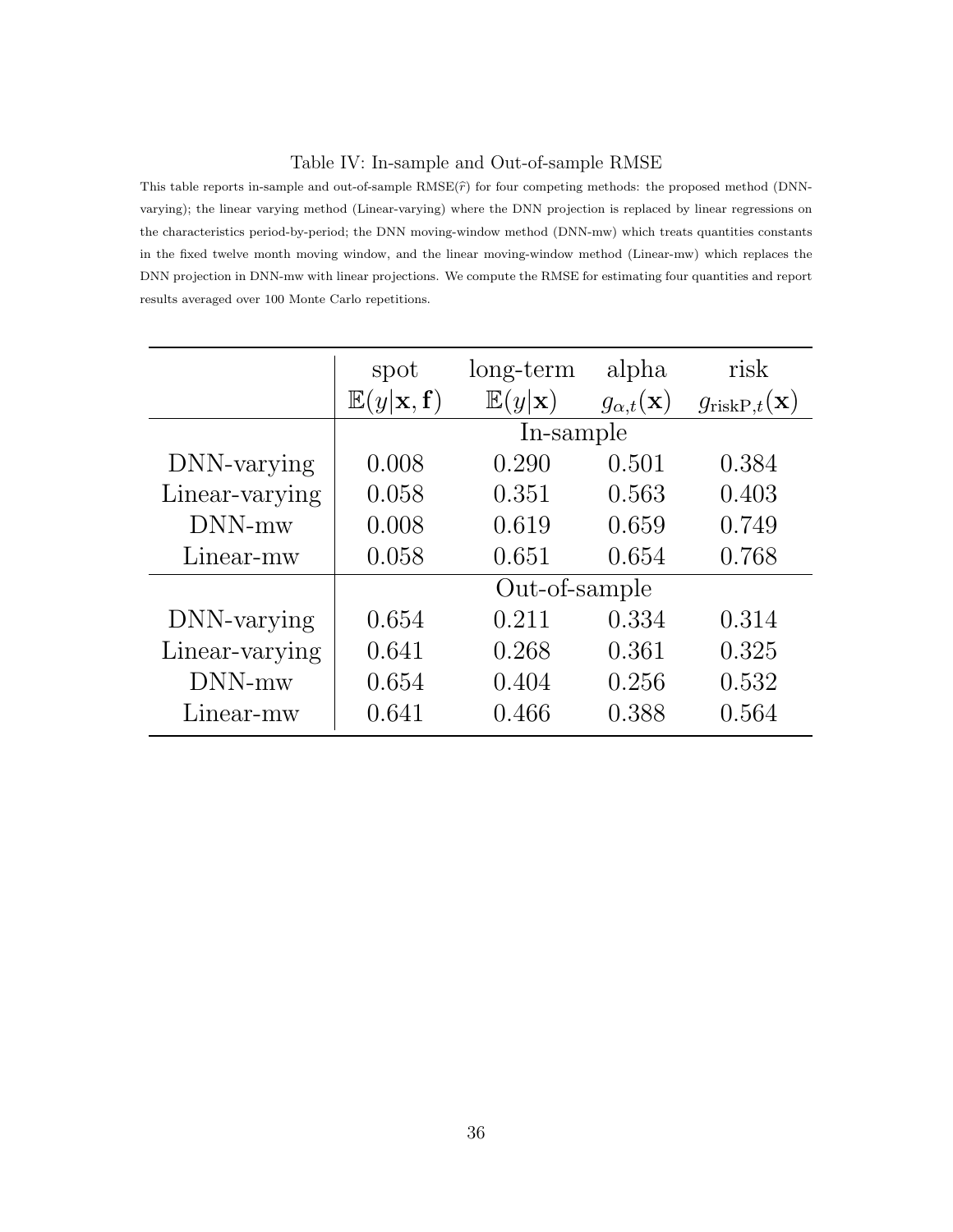## A Technical proofs

## A.1 Proof of Theorem 4.1

Let  $\Delta_t := \hat{\mathbf{m}}_t - \mathbb{E}(\mathbf{y}_t | \mathbf{X}_{t-1}, \mathbf{f}_t)$ , where  $\hat{\mathbf{m}}_t$  is the DNN estimator for  $\mathbb{E}(\mathbf{y}_t | \mathbf{X}_{t-1}, \mathbf{f}_t)$ . Also, let  $\Delta_{i,t}$  denote the i th component of  $\mathbf{\Delta}_t$ . We shall obtain the rate of convergence for  $\|\Delta_t\|$ . Let

$$
m_t^0(\mathbf{x}) := \mathbb{E}(y_{it}|\mathbf{x}_{i,t-1}=\mathbf{x}, \mathbf{f}_t).
$$

# A.1.1 Convergence of  $\hat{\mathbf{m}}_t - \mathbf{m}_t^0$ .

We derive bounds that require the pseudo dimension of the deep neural network class, e.g., Anthony and Bartlett (2009); Bartlett et al. (2019). Let  $p(\mathcal{M}_{J,L})$  denote the pseudo dimension of  $\mathcal{M}_{J,L}$ , defined as the Vapnik-Chervonenkis (VC) dimension of the subgraph class  $\{sgn(h(x) - y) : h \in \mathcal{M}_{J,L}\}.$ 

The first result of Theorem 4.1 follows from (i) of Proposition A.1 below.

**Proposition A.1.** Suppose  $m_t^0$  belongs to the Hölder ball for all t:

$$
\mathcal{H}(q,\gamma,L)=\{f:[a,b]^d\to\mathbb{R},\|f\|_{\mathcal{H},q,\gamma}\leq L\},\quad\|f\|_{\mathcal{H},q,\gamma}=\sup_{\mathbf{a},\mathbf{b}}\frac{|f^{(q)}(\mathbf{a})-f^{(q)}(\mathbf{b})|}{\|\mathbf{a}-\mathbf{b}\|^{\gamma}}.
$$

Let  $s_0 = \frac{2(q+\gamma)}{2(q+\gamma)+\dim(1)}$  $\frac{2(q+\gamma)}{2(q+\gamma)+\dim(\mathbf{x}_{i,t-1})}$ . Let  $d_t(m_1, m_2) := \sqrt{\mathbb{E}[m_1(\mathbf{x}_{i,t-1}) - m_2(\mathbf{x}_{i,t-1})]^2}$ , which does not depend on i by the assumption that  $\mathbf{x}_{i,t-1}$ 's identically distributed across i. Let

$$
\delta_T^2 = \frac{p(\mathcal{M}_{J,L}) \log(NT)}{N},
$$
  
\n
$$
\varphi_T^2 = \max_t \inf_{m \in \mathcal{M}_{J,L}} \sup_{\mathbf{x}} |m_t^0(\mathbf{x}) - m(\mathbf{x})| = \max_t \|m_t^0 - \pi_N m_t^0\|_{\infty}.
$$

Suppose  $p(\mathcal{M}_{J,L}) \log^{3/2}(NT) + \log^{a}(NT) = o(N)$  for some  $a > 1 + s_0^{-1}$ . Also suppose: (a) there is  $q \in \mathbb{R}$ ,  $\gamma \in (0,1]$  and  $L > 0$  so that  $m_t^0 \in \mathcal{H}(q,\gamma,L)$ .

(b) For any  $\epsilon > 0$ ,  $\min_t \inf_{\|m-m_t^0\|_{\mathcal{H},q,\gamma} > \epsilon} \mathbb{E}[m(\mathbf{x}_{i,t-1}) - m_t^0(\mathbf{x}_{i,t-1})]^2 > c$  for some  $c > 0$ .

(c)  $\mathbf{x}_{i,t-1}$ 's are i.i.d. cross i and  $\varepsilon_{it}$ 's are independent across i. (d) There are  $c_1, c_2 > 0$ ,  $\forall x > 0$ ,  $\max_{it} \mathbb{P}(|\varepsilon_{it}| > x) \leq c_1 \exp(-c_2 x^2)$ . Then (*i*) max<sub>t</sub>  $d_t(m_t^0, \hat{m}_t)^2 \le O_P(\delta_T^2 + \varphi_T^2)$ .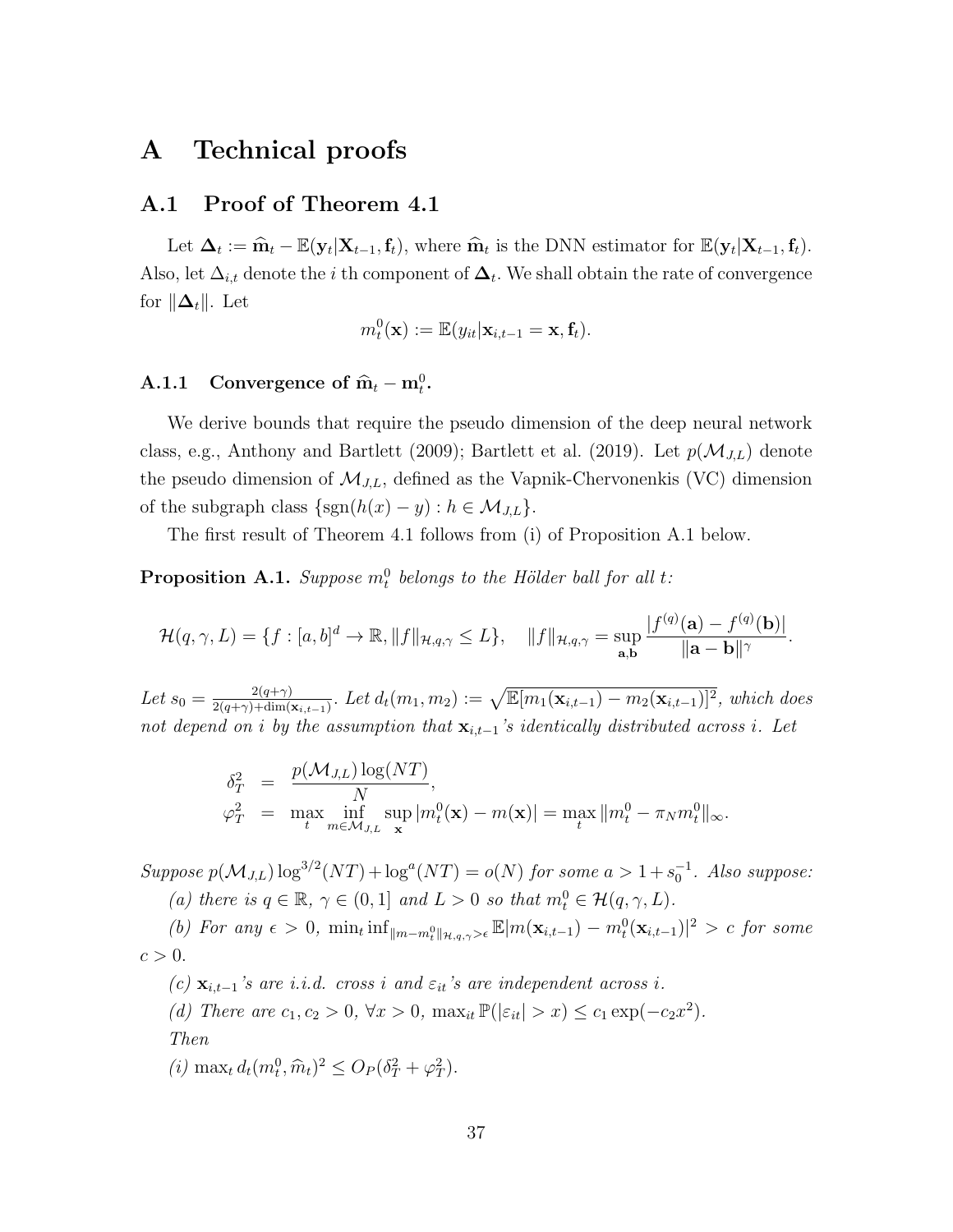$$
(ii) \max_t \sup_{\mathbf{x}} |\widehat{m}_t(\mathbf{x}) - m_t^0(\mathbf{x})| = O_P(\varphi_T^{s_0} + \delta_T^{s_0}).
$$
  

$$
(iii) \max_t \frac{1}{N} \sum_i [\widehat{m}_t(\mathbf{x}_{i,t-1}) - m_t^0(\mathbf{x}_{i,t-1})]^2 = O_P(\delta_T^2 + \varphi_T^2).
$$

Proof. (i) Let

$$
\epsilon_T^2 = \bar{C}(\varphi_T^2 + \delta_T^2)
$$

for some large  $\bar{C} > 0$ . The goal is to show that

$$
\mathbb{P}(\max_t d_t(m_t^0, \hat{m}_t) > 0.5\epsilon_T) \to 0.
$$

#### step 1 peeling device.

We apply the standard peeling device (e.g., in the proof of Theorem 3.2.5 of van der Vaart and Wellner (1996)). Note that

$$
A := \mathbb{P}(\max_t d_t(m_t^0, \hat{m}_t) > 0.5\epsilon_T) \le T\mathbb{P}(d_t(m_t^0, \hat{m}_t) > 0.5\epsilon_T)
$$
  

$$
\le \sum_{k=0}^{\infty} T\mathbb{P}(2^{k-1}\epsilon_T \le d_t(\hat{m}_t, m_t^0) \le 2^k \epsilon_T).
$$

Let  $Q_{T,t}(m) = \frac{1}{N} \sum_i (y_{it} - m(\mathbf{x}_{i,t-1}))^2$ . We also have

$$
\max_{t} |Q_{T,t}(\pi_N m_t^0) - Q_{T,t}(m_t^0)| \leq 2\varphi_T^2 + \max_{t} |\frac{4}{N} \sum_{i} \varepsilon_{it}(m_t^0(\mathbf{x}_{i,t-1}) - \pi_N m_t^0(\mathbf{x}_{i,t-1}))|
$$
  

$$
\leq C_1 \varphi_T^2 + C_2 \frac{\log T}{N} \leq \epsilon_T^2 / 8
$$
 (A.1)

for sufficiently large  $\overline{C} > 0$  in the definition of  $\epsilon_T$ , and this holds with probability approaching one. So we now condition on this event. For notational simplicity, all P throughout this proof refers to this conditional probability.

Define for  $k = 0, 1, 2, ...$ 

$$
\mathcal{E}_{kt} := \{ m \in \mathcal{M}_{J,L} : 2^{k-1} \epsilon_T \le d_t(m, m_t^0) \le 2^k \epsilon_T \}
$$
  

$$
\mathcal{C}_{kt} := \{ f : f(\varepsilon, \mathbf{x}) = \varepsilon^2 - (\varepsilon + m_t^0(\mathbf{x}) - m(\mathbf{x}))^2 : m \in \mathcal{E}_{kt} \}.
$$

Also let  $E_t(f) := \frac{1}{N} \sum_{i=1}^N f(\varepsilon_{it}, \mathbf{x}_{i,t-1}) - \mathbb{E}f(\varepsilon_{it}, \mathbf{x}_{i,t-1})$  for  $f \in \mathcal{C}_{k,t}$ . Then the events  $2^{k-1}\epsilon_T \leq d_t(\widehat{m}_t, m_t^0) \leq 2^k \epsilon_T$  and  $(A.1)$  imply

$$
\sup_{f \in \mathcal{C}_{kt}} E_t(f) = \sup_{m \in \mathcal{E}_{kt}} [Q_{T,t}(m_t^0) - \mathbb{E}Q_{T,t}(m_t^0)] - [Q_{T,t}(m) - \mathbb{E}Q_{T,t}(m)]
$$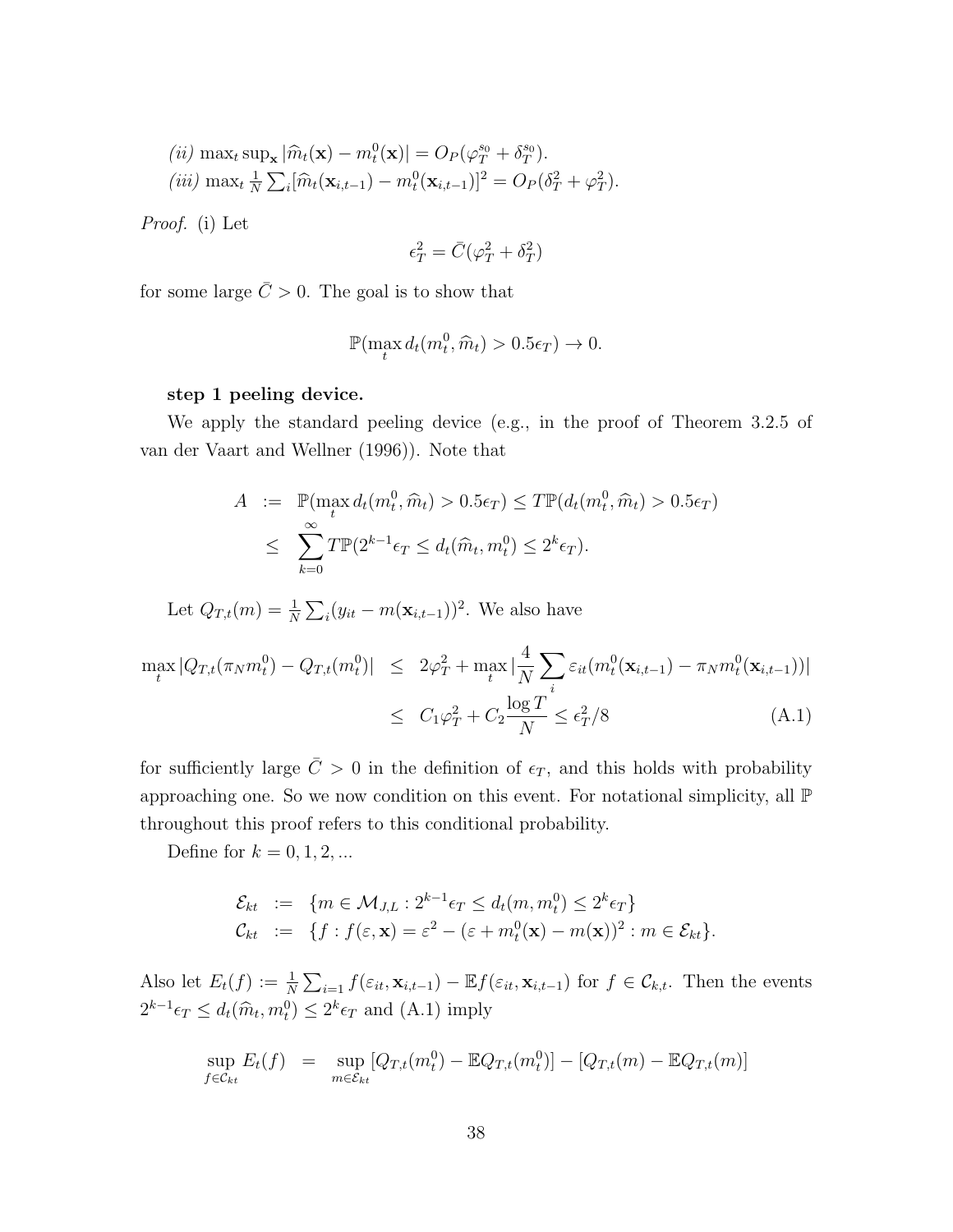$$
\geq [Q_{T,t}(m_t^0) - \mathbb{E}Q_{T,t}(m_t^0)] - [Q_{T,t}(\hat{m}_t) - \mathbb{E}Q_{T,t}(\hat{m}_t)]
$$
\n
$$
\geq \mathbb{E}Q_{T,t}(\hat{m}_t) - \mathbb{E}Q_{T,t}(m_t^0) + [Q_{T,t}(m_t^0) - Q_{T,t}(\pi_N m_t^0)]
$$
\n
$$
= d_t(\hat{m}_t, m_t^0)^2 + [Q_{T,t}(m_t^0) - Q_{T,t}(\pi_N m_t^0)]
$$
\n
$$
\geq (2^{k-1}\epsilon_T)^2 - \epsilon_T^2/8 \geq (2^{k-2}\epsilon_T)^2/2.
$$

Let  $B_T \to \infty$  be some truncation sequence. Then

$$
A \leq \sum_{k=0}^{\infty} T \mathbb{P}(\sup_{f \in \mathcal{C}_{kt}} E_t(f) \geq (2^{k-2} \epsilon_T)^2 / 2)
$$
  
\n
$$
\leq T \sum_{k=0}^{\infty} \mathbb{P}\left(\sup_{f \in \mathcal{C}_{kt}} E_t(f) \geq (2^{k-2} \epsilon_T)^2 / 2, \max_{it} |\varepsilon_{it}| \leq B_T\right)
$$
  
\n
$$
+ T \sum_{k=0}^{\infty} \mathbb{P}\left(\sup_{f \in \mathcal{C}_{kt}} E_t(f) \geq (2^{k-2} \epsilon_T)^2 / 2, \max_{it} |\varepsilon_{it}| > B_T\right) := A_1 + A_2.
$$

To bound  $A_1$ , we apply Lemma 1 of Chen and Shen (1998). While Lemma 1 of Chen and Shen (1998) is for  $\beta$ -mixing data, it admits independent data as a special case. In their notation, set  $a_{n1} = 1$  and  $a_{2n} = N$ . When  $\max_{it} |\varepsilon_{it}| \leq B_T$ ,

$$
\sup_{f \in \mathcal{C}_{kt}} |f(\varepsilon_{it}, \mathbf{x}_{i, t-1})| \le 4B_T |m_t^0(\mathbf{x}_{i, t-1}) - m(\mathbf{x}_{i, t-1})| \le CB_T (2^k \epsilon_T)^{s_0} := T_k \quad (A.2)
$$
  
\n
$$
\sup_{f \in \mathcal{C}_{kt}} \frac{1}{N} \text{var}(\sum_i f(\varepsilon_{it}, \mathbf{x}_{i, t-1})) \le \mathbb{E}|m(\mathbf{x}_{i, t-1}) - m_t^0(\mathbf{x}_{i, t-1})|^2 + C \mathbb{E}|m(\mathbf{x}_{i, t-1}) - m_t^0(\mathbf{x}_{i, t-1})|^4
$$
  
\n
$$
\le \mathbb{E}|m(\mathbf{x}_{i, t-1}) - m_t^0(\mathbf{x}_{i, t-1})|^2
$$
  
\n
$$
+ [\sup_{\mathbf{x}} |m(\mathbf{x}_{i, t-1})| + \sup_{\mathbf{x}} |m_t^0(\mathbf{x}_{i, t-1})|] \mathbb{E}|m(\mathbf{x}_{i, t-1}) - m_t^0(\mathbf{x}_{i, t-1})|^2
$$
  
\n
$$
\le \mathbb{E}|m(\mathbf{x}_{i, t-1}) - m_t^0(\mathbf{x}_{i, t-1})|^2 \le C(2^k \epsilon_T)^2 := \sigma_k^2. \quad (A.3)
$$

Set  $M_k = (2^{k-2} \epsilon_T)^2/2$ . Then in Lemma 1 of Chen and Shen (1998), condition (a.1) is satisfied for  $\xi = 0.5$  and  $M_k = (2^{k-2} \epsilon_T)^2/2 \leq \xi \sigma_k^2/4$  for some large C. Condition (a.3) is satisfied for  $NM_k/6 > CB_T(2^k \epsilon_T)^{s_0} = T_k$  and  $a_{n2} = N$ , as long as  $N \epsilon_T^{2-s_0} \gg B_T$ .

In (A.2), we used the fact that for any  $\delta > 0$ , there is  $s \in (0, 2)$  so that

$$
\max_{t} \sup_{d_t(m_t^0, m) \le \delta} \sup_{\mathbf{x}} |m_t^0(\mathbf{x}) - m(\mathbf{x})| \le C\delta^{s_0},
$$
\n(A.4)

which is to be verified in the end.

In the next step, we verify condition (a.3) in Lemma 1 of Chen and Shen (1998). step 2 the bracketing number.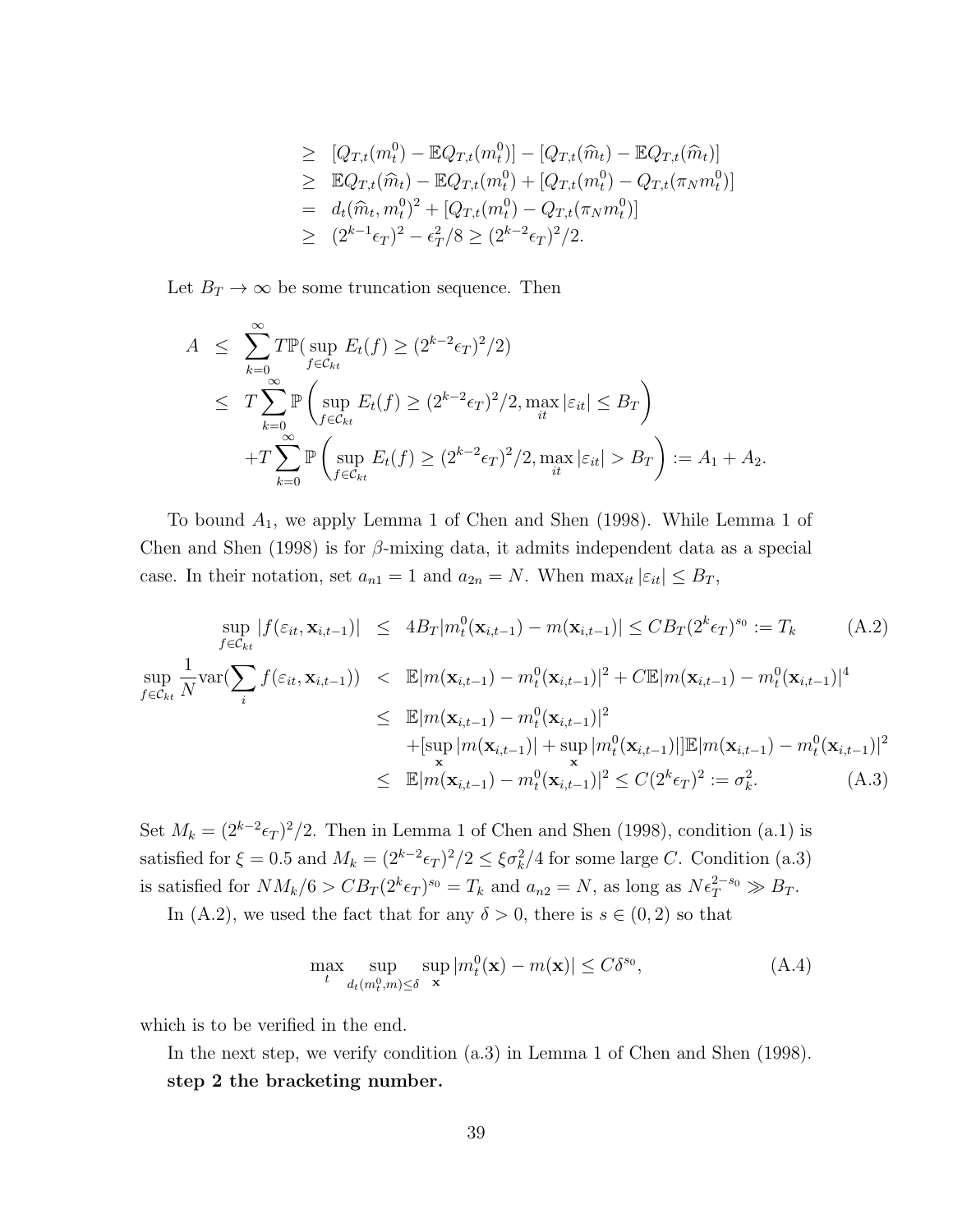In this step we bound the bracketing number  $\mathcal{N}_{\parallel}(\delta, \mathcal{C}_{kt}, \|\ldots\|_{L^2})$ . Let  $m_1, \ldots, m_N$ be a  $\delta$ -cover of  $\mathcal{M}_{J,L}$  under the sup norm  $\|\cdot\|_{\infty}$  and  $\mathcal{N} := \mathcal{N}(\delta, \mathcal{M}_{J,L}, \|\cdot\|_{\infty})$ . Then for any  $f \in \mathcal{C}_{kt}$ , where  $f(\varepsilon, \mathbf{x}) = (\varepsilon + m_t^0(\mathbf{x}) - m(\mathbf{x}))^2 - \varepsilon^2$ , there is  $m_j$  such that  $||m - m_j||_{\infty} \leq \delta$ . Let  $f_j(\varepsilon, \mathbf{x}) = (\varepsilon + m_t^0(\mathbf{x}) - m_j(\mathbf{x}))^2 - \varepsilon^2$ .

$$
\sup_{f \in \mathcal{C}_{kt}, ||m-m_j||_{\infty} \leq \delta} |f_j(\varepsilon_{it}, \mathbf{x}_{it}) - f(\varepsilon_{it}, \mathbf{x}_{it})| \leq (C+2)|\varepsilon_{it}|\delta := b(\varepsilon_{it})\delta
$$

Hence  $f \in [l_j, u_j]$ , where  $l_j = f_j - b\delta$  and  $u_j = f_j + b\delta$ . Moreover,  $\mathbb{E}(u_j - l_j)^2 \leq C\delta^2 \mathbb{E}\varepsilon_{it}^2$ . This shows that  $\{[l_j, u_j] : j \leq N\}$  is a  $C\delta$ - bracket of  $\mathcal{C}_{kt}$ , implying that the bracketing number satisfies

$$
\mathcal{N}_{[]}(\delta, \mathcal{C}_{kt}, \| \|_{L^2}) \leq \mathcal{N}(C\delta, \mathcal{M}_{J,L}, \| \|_{\infty}) \leq \left(\frac{CN}{\delta p(\mathcal{M}_{J,L})}\right)^{p(\mathcal{M}_{J,L})}
$$

where the last inequality follows from Theorem 12.2 of Anthony and Bartlett (2009). Let  $D := p(\mathcal{M}_{J,L}) \log \frac{CN}{p(\mathcal{M}_{J,L})}$ . Because  $p(\mathcal{M}_{J,L}) = o(N)$ ,

$$
\log \mathcal{N}_{[]}(\delta, \mathcal{C}_{kt}, \| \|_{L^2}) \le D(1 + \log \frac{1}{\delta}). \tag{A.5}
$$

.

Note that  $\log y \leq y - 1$  for all  $y > 0$ . Hence for any small  $c_0 > 0$ ,

$$
2^{12} \int_{M_k/64}^{\sigma_k \sqrt{T_k}} \sqrt{\log \mathcal{N}_{[]}(\delta, \mathcal{C}_{kt}, ||.||_{L^2})} d\delta \leq 2^{12} \sqrt{D} \int_{(2^k \epsilon_T)^{2/c}}^{\sqrt{B_T}(2^k \epsilon_T)^{s_0/2+1}} \sqrt{1 + c_0^{-1} \log \delta^{-c_0}} d\delta
$$
  
\n
$$
\leq C \sqrt{1 + \log(2^k \epsilon_T)^{-2c_0}} \sqrt{DB_T} (2^k \epsilon_T)^{s_0/2+1} \leq C \sqrt{DB_T} (2^k \epsilon_T)^{s_0/2+1-c_0}
$$
  
\n
$$
\leq \sqrt{B_T p(\mathcal{M}_{J,L}) \log N} (2^k \epsilon_T)^{s_0/2+1-c_0} \leq M_k \sqrt{N}
$$
\n(A.6)

where the last inequality holds if  $\sqrt{B_T} \delta_T \leq C(\epsilon_T)^{1-s_0/2+c_0}$  and  $\epsilon_T = \bar{C}\delta_T + \bar{C}\varphi_T$ . We shall prove this claim in the end. Hence we have verified condition (a.3).

#### step 3 bounding  $A_1$ .

We are ready to apply Lemma 1 of Chen and Shen (1998). For  $M_k = (2^{k-2} \epsilon_T)^2/2$ , and  $\sigma_k^2 = C(2^k \epsilon_T)^2$ , and because  $B_T \epsilon_T^s > c$  for some  $c > 0$  (a claim to be proved in the end), by the union bound,

$$
T\mathbb{P}\left(\sup_{f\in\mathcal{C}_{kt}} E_t(f) \ge M_k, \max_{it} |\varepsilon_{it}| \le B_T\right) \le CT \exp\left(-\frac{CNM_k^2}{\sigma_k^2(1+cT_k)}\right)
$$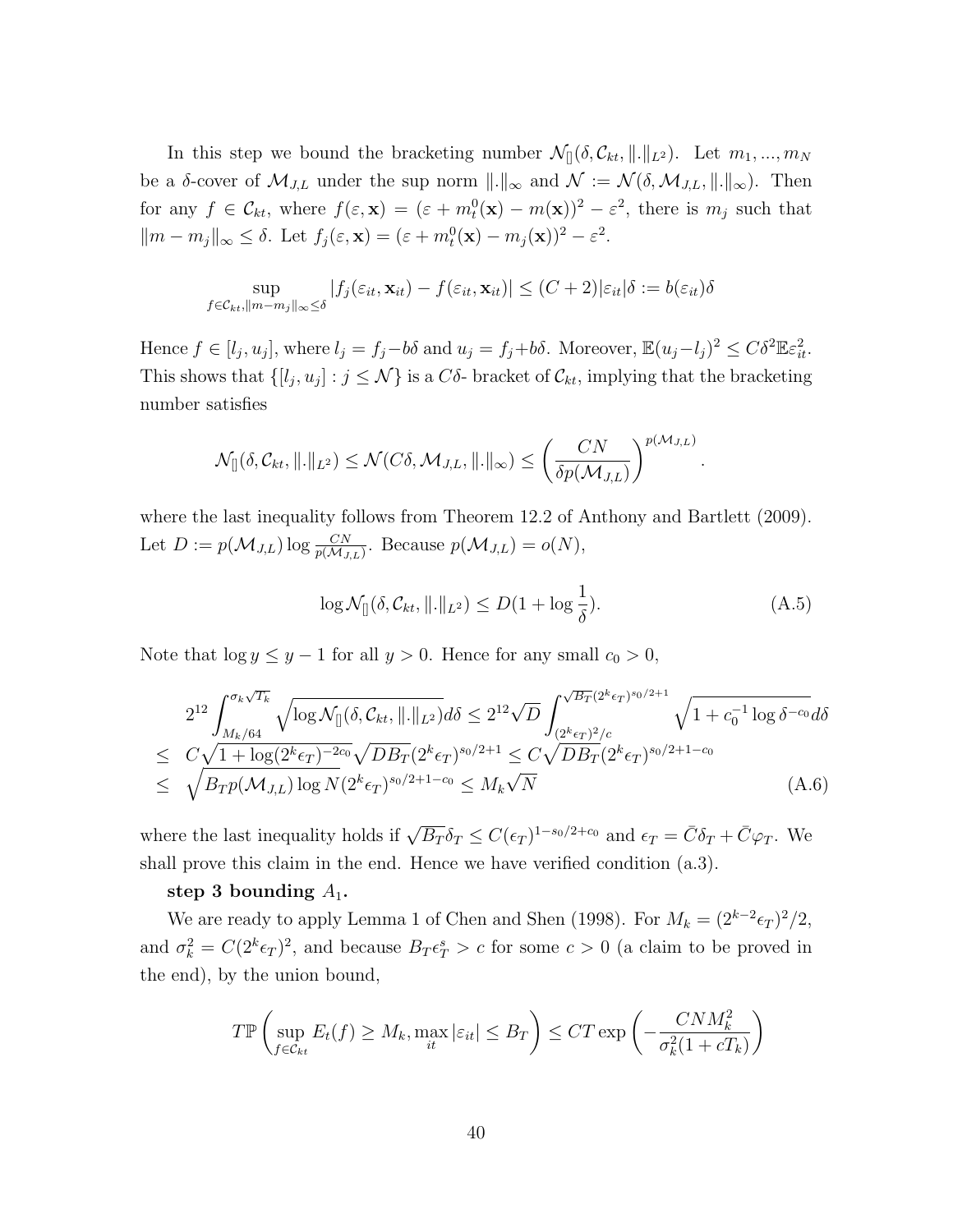$$
\leq CT \exp\left(-\frac{CN(2^k \epsilon_T)^2}{(1+B_T(2^k \epsilon_T)^{s_0})}\right) \leq CT \exp\left(-\frac{CN(2^k)^{2-s_0}\epsilon_T^2}{\epsilon_T^{s_0}B_T}\right) \leq CT \exp\left(-CN(2^k)^{2-s_0}\epsilon_T^{2-s_0}B_T^{-1}\right).
$$

This implies, with  $CN \epsilon_T^{2-s_0} B_T^{-1} \geq 2 \log (NT)$ ,

$$
A_1 \leq T \sum_{k=0}^{\infty} C \exp(-CN(2^k)^{2-s_0} \epsilon_T^{2-s_0} B_T^{-1}) \leq CT \exp(-CN \epsilon_T^{2-s_0} B_T^{-1})
$$
  

$$
\leq C \exp(-\log T - 2 \log(NT)) \to 0.
$$

#### step 4 bounding  $A_2$ .

When  $\max_{it} |\varepsilon_{it}| > B_T$ ,

$$
\sup_{f \in C_{kt}} E_{t}(f) \leq |\frac{1}{N} \sum_{i=1}^{N} (m(\mathbf{x}_{i,t-1}) - m_{t}^{0}(\mathbf{x}_{i,t-1}))^{2} - \mathbb{E}(m(\mathbf{x}_{i,t-1}) - m_{t}^{0}(\mathbf{x}_{i,t-1}))^{2}|
$$
\n
$$
+ |\frac{1}{N} \sum_{i=1}^{N} (m(\mathbf{x}_{i,t-1}) - m_{t}^{0}(\mathbf{x}_{i,t-1})) \varepsilon_{it}| \leq (C + \max_{it} |\varepsilon_{it}|) ||m - m_{t}^{0}||_{\infty}
$$
\n
$$
\leq C \max_{it} |\varepsilon_{it}| (2^{k} \varepsilon_{T})^{s_{0}}.
$$
\n
$$
A_{2} = T \sum_{k=0}^{\infty} \mathbb{P} \left( \sup_{f \in C_{kt}} E_{t}(f) \geq (2^{k-2} \varepsilon_{T})^{2}/2, \max_{it} |\varepsilon_{it}| > B_{T} \right)
$$
\n
$$
\leq T \sum_{k=0}^{\infty} \mathbb{P} \left( C \max_{it} |\varepsilon_{it}| (2^{k} \varepsilon_{T})^{s_{0}} \geq (2^{k-2} \varepsilon_{T})^{2}, \max_{it} |\varepsilon_{it}| > B_{T} \right)
$$
\n
$$
\leq T \sum_{k=0}^{\infty} \mathbb{P} \left( \max_{it} |\varepsilon_{it}| 1 \{\max_{it} |\varepsilon_{it}| > B_{T}\} \geq c(2^{k-2} \varepsilon_{T})^{2-s_{0}} \right)
$$
\n
$$
\leq \sum_{k=0}^{\infty} \frac{T}{2^{(k-2)(2-s_{0})/2}} (\varepsilon_{T})^{-(2-s_{0})/2} \mathbb{E} \max_{it} |\varepsilon_{it}|^{1/2} 1 \{\max_{it} |\varepsilon_{it}| > B_{T}\}
$$
\n
$$
\leq TC(\varepsilon_{T})^{-(2-s_{0})/2} \sqrt{\mathbb{E} \max_{it} |\varepsilon_{it}| \mathbb{P}(\max_{it} |\varepsilon_{it}| > B_{T})}
$$
\n
$$
\leq TC(\varepsilon_{T})^{-(2-s_{0})/2} \log^{1/4}(NT) \sqrt{NT} \
$$

The last inequality holds for  $B_T^2 \geq C \log(NT)$  for sufficiently large  $C > 0$ .

step 5 proving claims. It remains to show claims used in the above proofs: (1)  $N \epsilon_T^{2-s_0} \gg B_T$ , (2)  $\sqrt{B_T} \delta_T \leq C(\epsilon_T)^{1-s_0/2+c_0}$  some  $c_0 > 0$ , (3)  $C N \epsilon_T^{2-s_0} B_T^{-1} \geq$  $2\log(NT)$ , (4)  $B_T^2 \geq C \log(NT)$ , and (A.4). In fact (1)-(3) hold for any  $B_T \leq$  $c\delta_T^{-(s_0-2c_0)}$  with  $s_0 > 2c_0$ . Hence we can choose  $B_T$  to satisfy (1)-(4) as long as  $C(\log (NT))^{1/2} \leq B_T^2 \leq \delta_T^{-(s_0-2c)}$  $T^{-(s_0-2c)}$ . Such  $B_T$  always exists as long as  $\log^a(NT) = O(N)$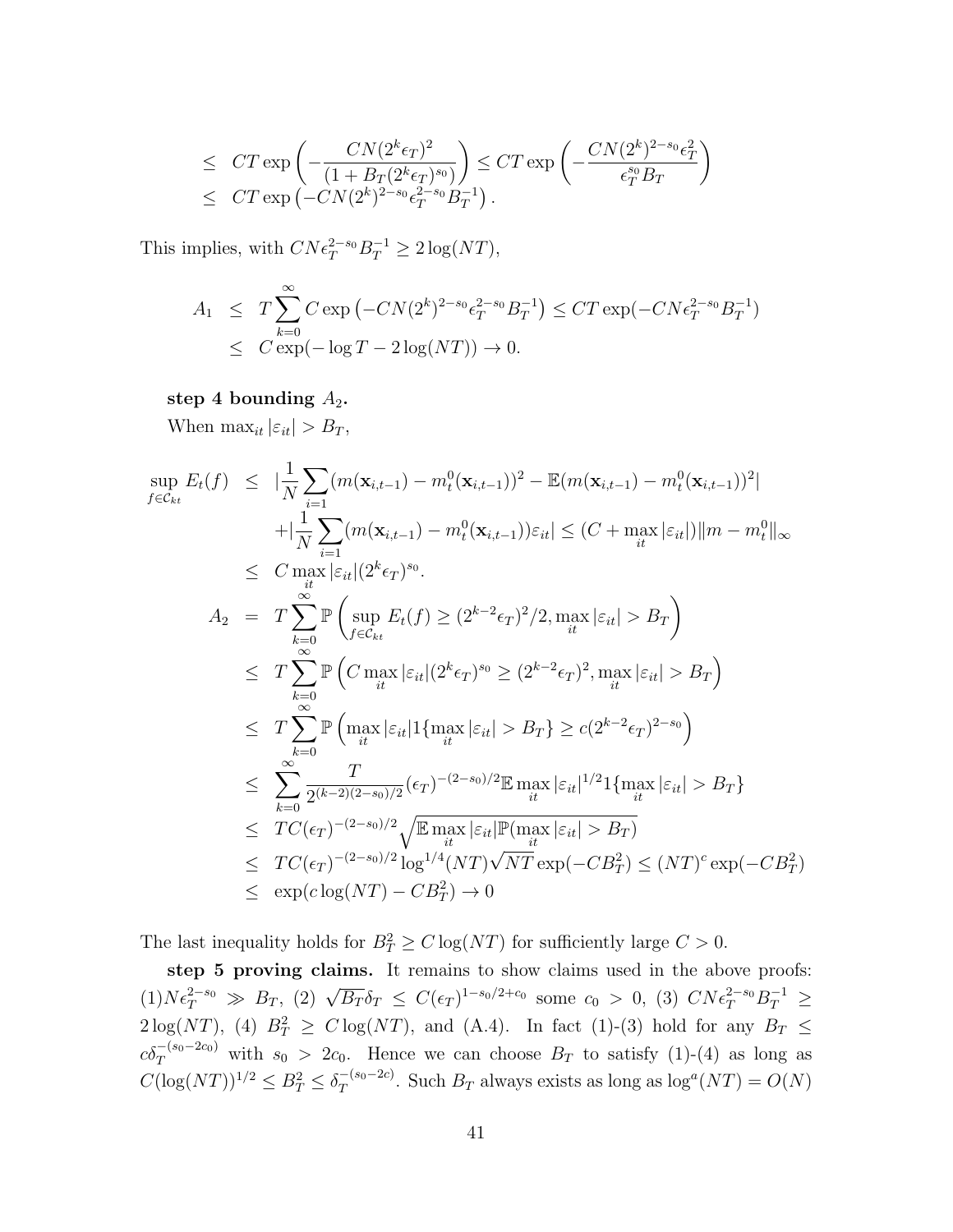for some  $a > 1 + s_0^{-1}$ .

Finally, to prove (A.4), we apply Lemma 2 of Chen and Shen (1998). By Lemma A.1,  $\mathbb{P}(\forall t, \hat{m}_t \in \mathcal{H}(q, \gamma, 2L)) \to 1$ . Let

$$
s_0 = \frac{2(q+\gamma)}{2(q+\gamma) + \dim(\mathbf{x}_{i,t-1})}.
$$

Then  $\max_t \sup_{d_t(m_t^0,m)\leq \delta} \sup_{\mathbf{x}} |m_t^0(\mathbf{x}) - m(\mathbf{x})| \leq 2(2L)^{1-s_0} \delta^{s_0}.$ 

(ii) By Lemma A.1,  $\mathbb{P}(\forall t, \hat{m}_t \in \mathcal{H}(q, \gamma, L)) \to 1$  for any  $L > 0$ . Then by Lemma 2 of Chen and Shen (1998),

$$
\max_{t} \sup_{\mathbf{x}} |\widehat{m}_t(\mathbf{x}) - m_t^0(\mathbf{x})| \le 2(2L)^{1-s_0} \max_t d_t(m_t^0, \widehat{m}_t)^{s_0} \le C\epsilon_T^{s_0}.
$$

(iii) Recall  $\epsilon_T^2 = \overline{C}(\varphi_T^2 + \delta_T^2)$ . Note that

$$
\max_{t} \frac{1}{N} ||\mathbf{\Delta}_{t}||^{2} = \max_{t} \frac{1}{N} \sum_{i} (\widehat{m}_{t}(\mathbf{x}_{i,t-1}) - m_{t}^{0}(\mathbf{x}_{i,t-1}))^{2} \le O_{P}(\epsilon_{T}^{2}) + g
$$

where  $g = \max_t \sup_{m \in \mathcal{C}} \frac{1}{N}$  $\frac{1}{N} \sum_i [(m(\mathbf{x}_{i,t-1}) - m_t^0(\mathbf{x}_{i,t-1}))^2 - \mathbb{E}(m(\mathbf{x}_{i,t-1}) - m_t^0(\mathbf{x}_{i,t-1}))^2],$ and

$$
\mathcal{C} = \{ m \in \mathcal{M}_{J,L}, \max_t d_t(m_t^0, m)^2 \le C\epsilon_T^2, \max_t \| m - m_t^0 \|_\infty \le C\epsilon_T^{s_0} \}.
$$

Let  $\mathcal{F}_t := \{f : f(\mathbf{x}) = (m(\mathbf{x}) - m_t^0(\mathbf{x}))^2, m \in \mathcal{C}\}$ . We now bound g using Lemma 1 of Chen and Shen (1998). Then

$$
g \leq \max_{t} \sup_{f \in \mathcal{F}_t} \frac{1}{N} \sum_{i} f(\mathbf{x}_{i,t-1}) - \mathbb{E} f(\mathbf{x}_{i,t-1})
$$
  
\n
$$
\sup_{f \in \mathcal{F}_t} |f(\mathbf{x}_{i,t-1})| \leq \sup_{m \in \mathcal{C}} ||m - m_t^0||_{\infty}^2 \leq C \epsilon_T^{2s_0} := G
$$
  
\n
$$
\sup_{f \in \mathcal{F}_t} \frac{1}{N} \text{var}(\sum_{i} f(\mathbf{x}_{i,t-1})) < C \sup_{m \in \mathcal{C}} \mathbb{E} |m(\mathbf{x}_{i,t-1}) - m_t^0(\mathbf{x}_{i,t-1})|^4 \leq C \epsilon_T^2 := \sigma^2.
$$

Set  $M = \sigma^2/8$ . So their (a.1) (a.3) both are satisfied. As for (a.2), for any small  $c_0 \in (0, s_0)$ , note that the integral below is bounded by replacing  $\delta$  with  $M/64$ .

$$
2^{12} \int_{M/64}^{\sigma\sqrt{G}} \sqrt{\log \mathcal{N}_{[]}(\delta, \mathcal{C}_{kt}, ||.||_{L^2})} d\delta \leq 2^{12} \sqrt{D} \int_{M/64}^{\sigma\sqrt{G}} \sqrt{1 + \log \delta^{-1}} d\delta
$$
  

$$
\leq C \sqrt{1 + c_0^{-1} \log(M)^{-c_0}} \sqrt{DG\sigma^2} \leq CM^{-c_0/2} \sqrt{DG\sigma^2} \leq M\sqrt{N}
$$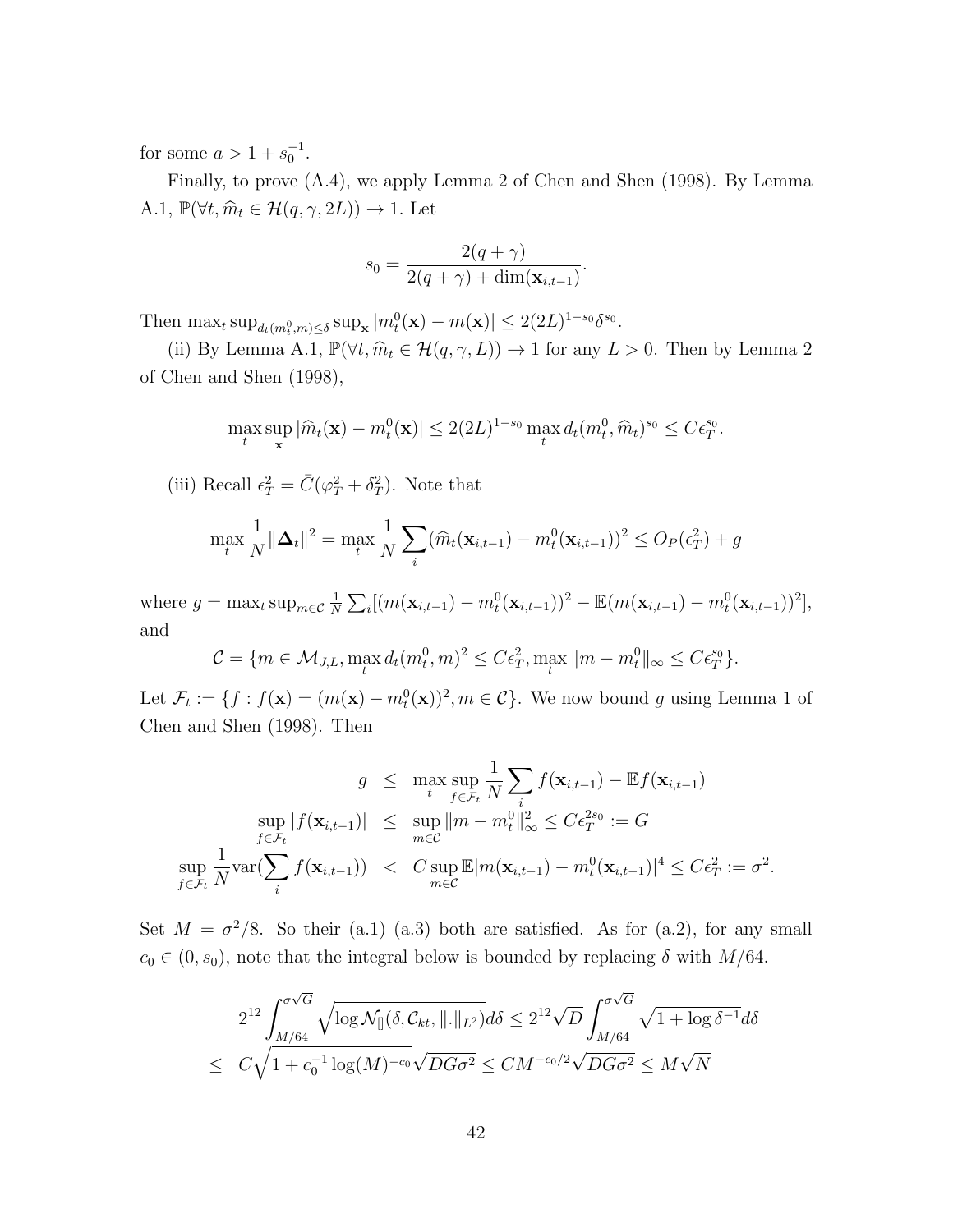where the last inequality holds for  $D := p(\mathcal{M}_{J,L}) \log(NT) = O(N)$  and  $c_0 < s_0$ . Hence we can apply Lemma 1 of Chen and Shen (1998) to reach

$$
\mathbb{P}(g > M) \leq T \mathbb{P}(\sup_{f \in \mathcal{F}_t} \frac{1}{N} \sum_i f(\mathbf{x}_{i,t-1}) - \mathbb{E}f(\mathbf{x}_{i,t-1}) > M)
$$
  

$$
\leq CT \exp(-\frac{CNM^2}{\sigma^2}) \leq CT \exp(-CN\epsilon_T^2) \to 0.
$$

Hence  $g = O_P(\epsilon_T^2)$ .

**Lemma A.1** (Consistency). Suppose  $\sqrt{\log (NT)}p(\mathcal{M}_{J,L}) \log (NT) = o(N)$ . Also suppose:

(a) there is  $q \in \mathbb{R}$ ,  $\gamma \in (0,1]$  and  $L > 0$  so that  $m_t^0 \in \mathcal{H}(q,\gamma,L)$ .

(b) For any  $\epsilon > 0$ ,  $\min_t \inf_{\|m-m_t^0\|_{\mathcal{H},q,\gamma} > \epsilon} \mathbb{E}[m(\mathbf{x}_{i,t-1}) - m_t^0(\mathbf{x}_{i,t-1})]^2 > c$  for some  $c > 0$ .

(c)  $\mathbf{x}_{i,t-1}$ 's are i.i.d. cross i and  $\varepsilon_{it}$ 's are independent across i.

(d) There are  $c_1, c_2 > 0$ ,  $\forall x > 0$ ,  $\max_{it} \mathbb{P}(|\varepsilon_{it}| > x) \leq c_1 \exp(-c_2 x^2)$ .

Then

(i) 
$$
\max_{t} \sup_{m \in \mathcal{M}_{J,L}} |\frac{1}{N} \sum_{i} \varepsilon_{it} m(\mathbf{x}_{i,t-1})| = o_P(1) \text{ and}
$$
  
(ii) 
$$
\max_{t} \sup_{m \in \mathcal{M}_{J,L}} |\frac{1}{N} \sum_{i} [m(\mathbf{x}_{i,t-1}) - m_t^0(\mathbf{x}_{i,t-1})]^2 - \mathbb{E}[m(\mathbf{x}_{i,t-1}) - m_t^0(\mathbf{x}_{i,t-1})]^2| =
$$

$$
o_P(1).
$$

(*iii*) max<sub>t</sub>  $\|\hat{m}_t - m_t^0\|_{\mathcal{H},q,\gamma} = o_P(1)$ .

*Proof.* (i) Set  $B_T := \sqrt{\log (NT)}L$  for sufficiently large  $L > 0$ . Let  $A_t := \sup_{m \in \mathcal{M}_{J,L}} \left| \frac{1}{N} \right|$  $\frac{1}{N} \sum_{i} \varepsilon_{it} m(\mathbf{x}_{i,t-1})$ . For any  $M > 0$ ,

$$
\mathbb{P}\left(\max_{t} A_{t} > M\right) = \mathbb{P}\left(\max_{t} A_{t} > M, \max_{it} |\varepsilon_{it}| \leq B_{T}\right) \n+ \mathbb{P}\left(\max_{t} A_{t} > M, \max_{it} |\varepsilon_{it}| > B_{T}\right) := E_{1} + E_{2}.
$$

To bound  $E_1$ , we apply Lemma 1 of Chen and Shen (1998). While Lemma 1 of Chen and Shen (1998) is for  $\beta$ -mixing data, it admits independent data as a special case. In their notation, set  $a_{n1} = 1$  and  $a_{2n} = N$ .

Step 1 verify their conditions (a.1) (a.3).

We now verify condition (a.1) in Lemma 1 of Chen and Shen (1998). Let  $\mathcal{F} =$ 

 $\Box$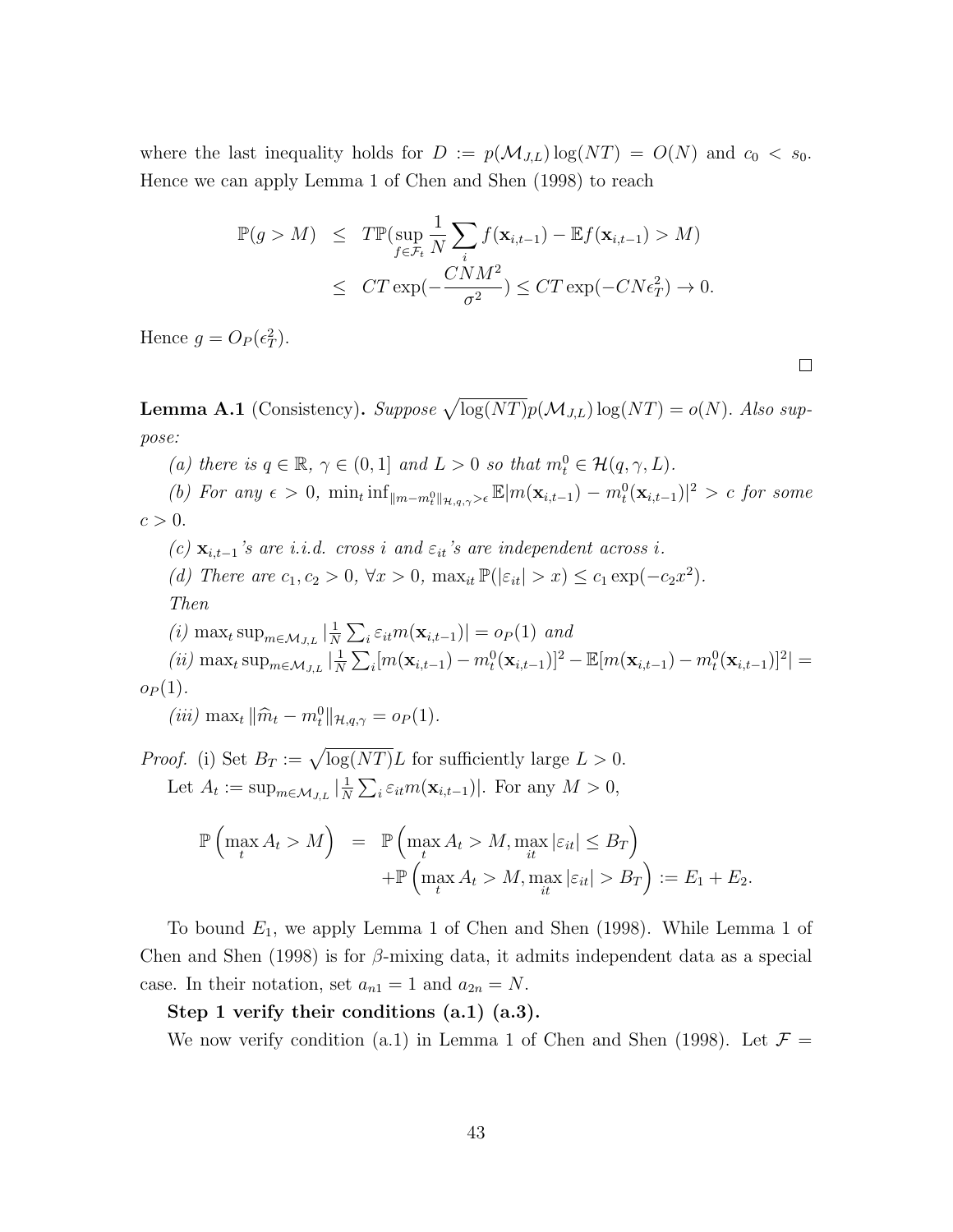$$
\{f : f(\varepsilon, \mathbf{x}) = \varepsilon m(\mathbf{x}), m \in \mathcal{M}_{J,L}\}. \text{ When } \max_{it} |\varepsilon_{it}| \leq B_T,
$$

$$
\sup_{f \in \mathcal{F}} |f(\varepsilon_{it}, \mathbf{x}_{i,t-1})| \leq C B_T, \quad \sup_{f \in \mathcal{F}} \frac{1}{N} \text{var}(\sum_{i} f(\varepsilon_{it}, \mathbf{x}_{i,t-1})) \leq C.
$$

Hence their (a.1) and (a.3) hold for sufficiently small M, and  $B_T = O(N)$ .

#### step 2 the bracketing number.

In this step we bound the bracketing number  $\mathcal{N}_{\parallel}(\delta, \mathcal{F}, \|.\|_{L^2})$ . Let  $m_1, ..., m_N$  be a δ-cover of  $\mathcal{M}_{J,L}$  under the sup norm  $\|.\|_{\infty}$  and  $\mathcal{N} := \mathcal{N}(\delta, \mathcal{M}_{J,L}, \|.\|_{\infty})$ . Then for any  $f \in \mathcal{F}$ , where  $f(\varepsilon, \mathbf{x}) = \varepsilon m(\mathbf{x})$ , there is  $m_j$  such that  $||m - m_j||_{\infty} \leq \delta$ . Let  $f_j(\varepsilon, \mathbf{x}) = \varepsilon m_j(\mathbf{x}).$ 

$$
\sup_{f \in \mathcal{C}_{kt}, ||m-m_j||_{\infty} \leq \delta} |f_j(\varepsilon_{it}, \mathbf{x}_{it}) - f(\varepsilon_{it}, \mathbf{x}_{it})| \leq |\varepsilon_{it}| \delta.
$$

Hence  $f \in [l_j, u_j]$ , where  $l_j = f_j - |\varepsilon| \delta$  and  $u_j = f_j + |\varepsilon| \delta$ . Moreover,  $\mathbb{E}(u_j - l_j)^2 \leq$  $4\delta^2 \mathbb{E} \varepsilon_{it}^2$ . This shows that  $\{[l_j, u_j] : j \leq \mathcal{N}\}\$ is a C $\delta$ - bracket of  $\mathcal{F}$ , implying that the bracketing number satisfies

$$
\mathcal{N}_{[]}(\delta, \mathcal{F}, \|\!.\|_{L^2}) \leq \mathcal{N}(C\delta, \mathcal{M}_{J,L}, \|\!.\|_{\infty}) \leq \left(\frac{CN}{\delta p(\mathcal{M}_{J,L})}\right)^{p(\mathcal{M}_{J,L})}.
$$

where the last inequality follows from Theorem 12.2 of Anthony and Bartlett (2009). Let  $D := p(\mathcal{M}_{J,L}) \log \frac{CN}{p(\mathcal{M}_{J,L})} - p(\mathcal{M}_{J,L})$ . By  $(A.5)$ ,  $p(\mathcal{M}_{J,L}) \log \frac{CN}{\delta p(\mathcal{M}_{J,L})} \le D + D\delta^{-1}$ . Therefore when  $\sqrt{\log (NT)} p(\mathcal{M}_{J,L}) \log N = o(N)$ , we have  $DB_T = o(N)$ ,

$$
2^{12} \int_0^{\sqrt{B_T}} \sqrt{\log \mathcal{N}_{[]}(\delta, \mathcal{C}_{kt}, \| \|_{L^2})} d\delta \leq 2^{12} \sqrt{D} \int_0^{\sqrt{B_T}} \sqrt{1 + \delta^{-1}} d\delta
$$
  

$$
\leq 2^{12} \sqrt{D} \int_0^1 \sqrt{2\delta^{-1}} d\delta + 2^{12} \sqrt{D} \int_1^{\sqrt{B_T}} \sqrt{2} d\delta \leq \sqrt{CDB_T} \leq 0.5^{3/2} M \sqrt{N}.
$$

This verifies (a.2) in Lemma 1 of Chen and Shen (1998). Hence

$$
E_1 \leq \sum_{t} \mathbb{P}\left(A_t > M, \max_{it} |\varepsilon_{it}| \leq B_T\right) \leq CT \exp\left(-\frac{CNM^2}{(1+cB_T)}\right)
$$
  

$$
\leq C \exp\left(\log T - \frac{CNM^2}{B_T}\right) \to 0, \text{ if } \sqrt{\log (NT)} \log T = o(N).
$$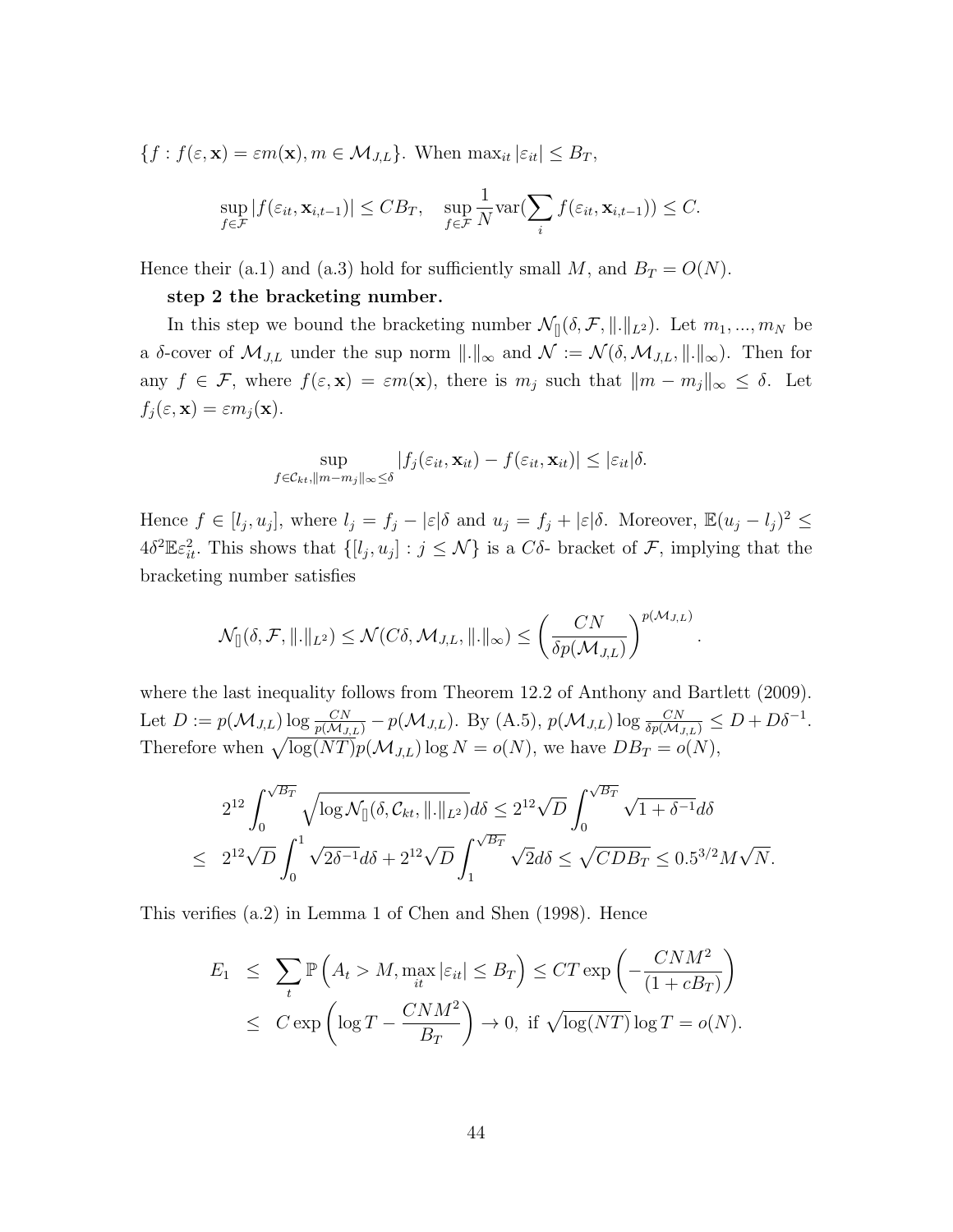step 3 bound  $E_2$ . For  $B_T = \sqrt{\log(NT)}L$  and sufficiently large  $L > 0$ ,

$$
E_2 \leq N T \mathbb{P}(|\varepsilon_{it}| > B_T) \leq C \exp(\log(NT) - cB_T^2) \to 0.
$$

Together,  $\mathbb{P}(\sup_{m \in \mathcal{M}_{J,L}} |\frac{1}{N})$  $\frac{1}{N} \sum_{i} \varepsilon_{it} m(\mathbf{x}_{i,t-1}) > M$   $\to 0$  for any small  $M > 0$ .

- (ii) The proof is very similar to that of (i) so is omitted.
- (iii) The inequality  $Q_{T,t}(\hat{m}_t) \leq Q_{T,t}(\pi_N m_t^0)$  implies

$$
\frac{1}{N} \sum_{i} (m_t^0(\mathbf{x}_{i,t-1}) - \widehat{m}_t(\mathbf{x}_{i,t-1}))^2 \leq \frac{1}{N} \sum_{i} (m_t^0(\mathbf{x}_{i,t-1}) - \pi_N m_t^0(\mathbf{x}_{i,t-1}))^2
$$
  
+2 $\frac{1}{N} \sum_{i} \varepsilon_{it}(\widehat{m}_t(\mathbf{x}_{i,t-1}) - \pi_N m_t^0(\mathbf{x}_{i,t-1})).$ 

Note that  $\max_t ||m_t^0 - \pi_N m_t^0||_{\infty} = o_P(1)$ . Results (i) (ii) then imply

$$
\max_t \mathbb{E}(m_t^0(\mathbf{x}_{i,t-1}) - \widehat{m}_t(\mathbf{x}_{i,t-1}))^2 = o(1).
$$

It follows from the condition  $\min_t \inf_{\|m-m_t^0\|_{\mathcal{H},q,\gamma} > \epsilon} \mathbb{E}|m(\mathbf{x}_{i,t-1}) - m_t^0(\mathbf{x}_{i,t-1})|^2 > c$  that for any small  $\epsilon > 0$ , with probability approaching one,  $\max_t ||\hat{m}_t - m_t^0||_{\mathcal{H},q,\gamma} < \epsilon$ .

# A.1.2 Convergence of  $\bar{m}_{i,t} - \mathbb{E}(y_{it}|\mathbf{x}_{i,t-1})$

We recall and introduce the following notation.

$$
m_i\left(\frac{t}{T}\right) := \mathbb{E}(y_{it}|\mathbf{x}_{i,t-1}) = g_{\alpha,t}(\mathbf{x}_{i,t-1}) + g_{\beta,t}(\mathbf{x}_{i,t-1})'\lambda_t.
$$
  
\n
$$
m_t^0(\mathbf{x}_{i,t-1}) := \mathbb{E}(y_{it}|\mathbf{x}_{i,t-1}, \mathbf{f}_t) = m_i\left(\frac{t}{T}\right) + g_{\beta,t}(\mathbf{x}_{i,t-1})'[\mathbf{f}_t - \mathbb{E}\mathbf{f}_t],
$$
  
\n
$$
\mathbf{g}_i\left(\frac{t}{T}\right) = g_{\beta,t}(\mathbf{x}_{i,t-1})
$$
  
\n
$$
\bar{m}_{i,t}^0 = \frac{1}{Th}\sum_{s=1}^T m_s^0(\mathbf{x}_{i,s-1})K\left(\frac{t-s}{Th}\right)A_t^{-1}, \quad A_t = \frac{1}{Th}\sum_{s=1}^T K\left(\frac{t-s}{Th}\right)
$$
  
\n
$$
\bar{m}_{i,t} = \frac{1}{Th}\sum_{s=1}^T \hat{m}_s(\mathbf{x}_{i,s-1})K\left(\frac{t-s}{Th}\right)A_t^{-1}.
$$

Here  $\bar{m}_{i,t}^0$  is the oracle estimator for  $\mathbb{E}(y_{it}|\mathbf{x}_{i,t-1})$  as if  $m_t^0(\mathbf{x}_{i,t-1})$  were known. For any twice differentiable scalar function m, let  $\dot{m}(v) = \frac{dm(v)}{dv}$  and  $\ddot{m}(v) = \frac{d^2m_i(v)}{dv^2}$  $\frac{m_i(v)}{dv^2}$ . Also for any twice differentiable vector function g, let  $\dot{\mathbf{g}}(v) = \nabla \mathbf{g}(v)$  and  $\ddot{\mathbf{g}}(v) = \nabla^2 \mathbf{g}(v)$ .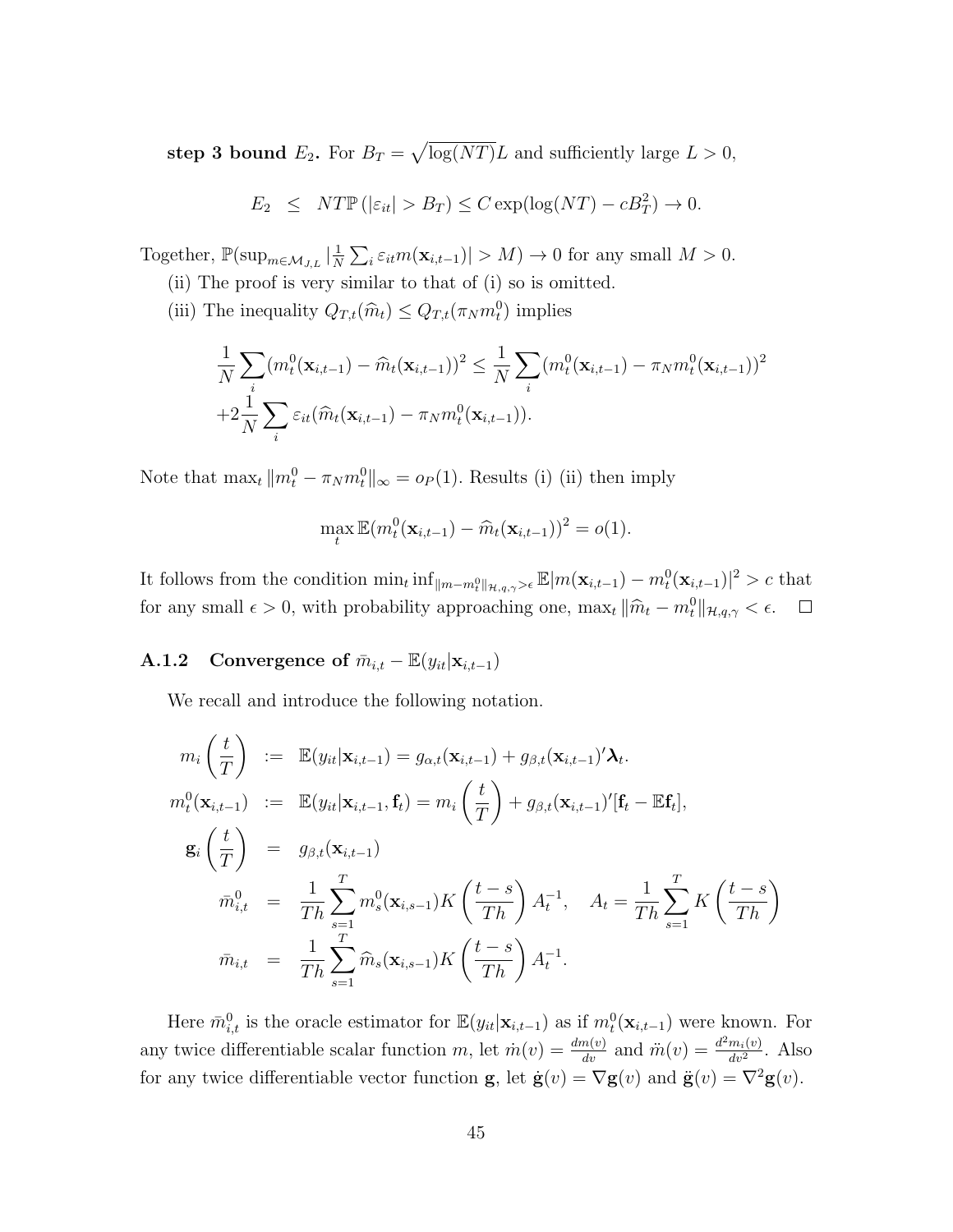**Proposition A.2.** Suppose (i)  $\text{var}(\frac{1}{Th}\sum_{s=1}^T g_{\beta,s}(\mathbf{x}_{i,s-1})' \mathbf{f}_s K(\frac{t-s}{Th})) = O(1/(Th)).$  $(iii) \sup_{v,i} |\dot{m}_i(v)| + |\ddot{m}_i(v)| + \sup_{v,i} ||\dot{\mathbf{g}}_i(v)|| + ||\ddot{\mathbf{g}}_i(v)|| < C.$ Then for each fixed t,

$$
\frac{1}{N}\sum_{i}\mathbb{E}\left|\bar{m}_{i,t}-m_{i}\left(t/T\right)\right|^{2}=O\left(\frac{1}{Th}+p_{T}^{2}+\delta_{T}^{2}+\varphi_{T}^{2}\right),\quad p_{T}^{2}=\begin{cases}h^{4}, & t\in(Th, T-Th)\\h^{2}, & \text{for all other }t.\end{cases}
$$

*Proof.* For notational simplicity, write  $K(t,s) := K\left(\frac{t-s}{Th}\right) A_t^{-1}$ . Then

$$
\bar{m}_{i,t}^0 - m_i \left(\frac{t}{T}\right) = a_1 + a_2
$$
  
\n
$$
a_1 := \frac{1}{Th} \sum_{s=1}^T \left(m_i \left(\frac{s}{T}\right) - m_i \left(\frac{t}{T}\right)\right) K(t,s)
$$
  
\n
$$
a_2 = \frac{1}{Th} \sum_{s=1}^T g_{\beta,s}(\mathbf{x}_{i,s-1})' [\mathbf{f}_s - \mathbb{E} \mathbf{f}_s] K(t,s).
$$

We have  $\mathbb{E}(\mathbf{f}_s|\mathbf{x}_s) = \mathbb{E}\mathbf{f}_s$  implying  $\mathbb{E}a_2 = 0$ . Also,  $\max_{it} \text{var}(a_2) = O(1/(Th))$ . This shows  $\frac{1}{N} \sum_i \max_t \mathbb{E} a_2^2 = O((Th)^{-1}).$ 

As for  $a_1$ , by the second order Taylor expansion, for some  $v$ ,

$$
a_1 = \underbrace{m_i(\frac{t}{T}) \frac{1}{Th} \sum_{s=1}^T \frac{(s-t)}{T} K(t,s)}_{a_{11}} + \underbrace{\frac{1}{Th} \sum_{s=1}^T \ddot{m}_i(\frac{v}{T}) \frac{(s-t)^2}{T^2} K(t,s)}_{a_{12}}}{a_{12}}
$$
\n
$$
\max_i |a_{12}| \leq C \frac{1}{Th} \sum_{s=1}^T \frac{(s-t)^2}{T^2} K(t,s) \leq Ch^2 \left[ \int x^2 K(x) dx + o(1) \right] = O(h^2).
$$

To bound  $a_{11}$ , write  $\delta(x) = \frac{1}{Th}$ ,  $l = (1 - t)/(Th)$  and  $u = (T - t)/(Th)$ . Then

$$
a_{11} = \dot{m}_i(\frac{t}{T})A_t^{-1}h \sum_{x=l}^u xK(x)\delta(x) = \dot{m}_i(\frac{t}{T})A_t^{-1}h \left[ \int_l^u xK(x)dx + O(\frac{1}{Th}) \right]
$$

Case 1:  $t \in (Th, T - Th)$ . Then  $l \le -1$  and  $u \ge 1$ . Note  $\int_{-1}^{1} xK(x)dx = 0$ . So

$$
\max_{i} |a_{11}| = \max_{i} |\dot{m}_i(\frac{t}{T})| A_t^{-1} h O(\frac{1}{Th}) = O(T^{-1}).
$$

Case 2:  $t \in (0, Th]$ . We have  $\max_i |a_{11}| = \max_i |m_i(\frac{t}{7})|$  $(\frac{t}{T})|A_t^{-1}hO(1)=O(h).$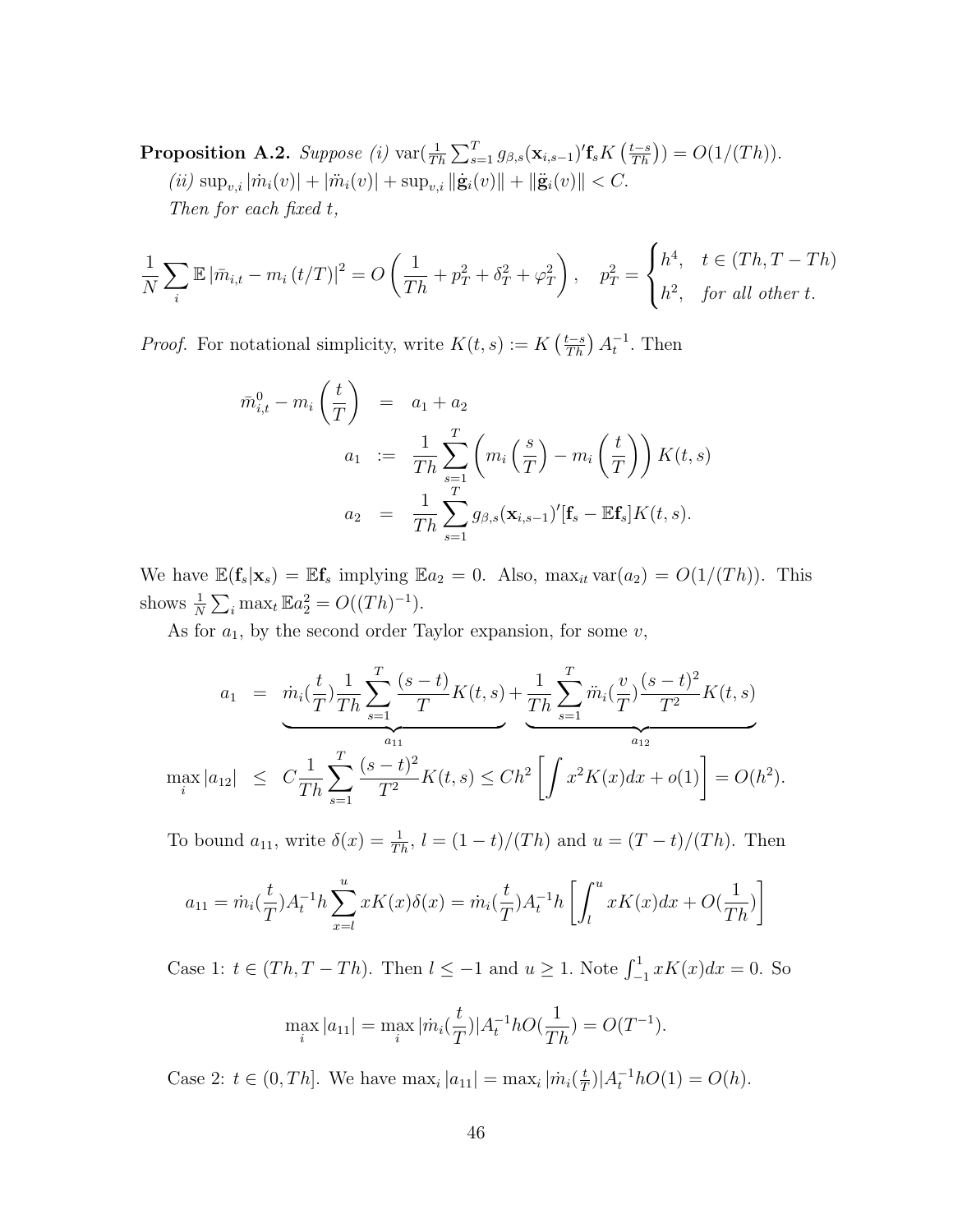Case 3:  $t \in [T - Th, T]$ . This case is very similar to Case 2,  $\max_i |a_{11}| = O_P(h)$ . Together,

$$
\frac{1}{N}\sum_{i} \mathbb{E} \left| \bar{m}_{i,t}^0 - m_i \left( t/T \right) \right|^2 = O\left( \frac{1}{Th} + p_T^2 \right).
$$

In addition, by Proposition A.1, write  $\Delta_{is} := m_s^0(\mathbf{x}_{i,s-1}) - \widehat{m}_s(\mathbf{x}_{i,s-1}).$ 

$$
\mathbb{E}\frac{1}{N}\sum_{i}[\bar{m}_{i,t}^{0}-\bar{m}_{i,t}]^{2} \leq \frac{1}{N}\sum_{i}\mathbb{E}\left(\frac{1}{Th}\sum_{s}\Delta_{is}K(t,s)\right)^{2}
$$
\n
$$
\leq \frac{1}{T^{2}h^{2}}\sum_{s}\sum_{l}\sum_{l}\frac{1}{N}\sum_{i}\mathbb{E}|\Delta_{is}\Delta_{il}|K(t,s)K(t,l) \leq \max_{sl}\frac{1}{N}\sum_{i}\mathbb{E}|\Delta_{is}\Delta_{il}|\left(\frac{1}{Th}\sum_{s}K(t,s)\right)^{2}
$$
\n
$$
\leq \max_{s}\frac{1}{N}\sum_{i}\mathbb{E}\Delta_{is}^{2} = O_{P}(\delta_{T}^{2}+\varphi_{T}^{2}).
$$

Hence for each fixed t,  $\mathbb{E} \frac{1}{N}$  $\frac{1}{N}\sum_i |\bar{m}_{i,t} - m_i(t/T)|^2 = O_P\left(\frac{1}{Th} + p_T^2 + \delta_T^2 + \varphi_T^2\right).$  $\Box$ 

## A.2 Proof of Theorem 4.2

*Proof.* Step 1. Behavior of eigenvalues. Fix t of interest. Let  $M_s$  denote the  $N \times 1$ vector whose i th element is  $\widehat{m}_{s}(\mathbf{x}_{i,s-1})-\overline{m}_{i,t}$ . Let  $\widehat{\mathbf{V}}$  and V denote the  $K\times K$  diagonal matrices of the top K eigenvalues of  $\frac{1}{NTh} \sum_s \mathbf{M}_s \mathbf{M}'_s K(s, t)$  and  $\frac{1}{N} g_{\beta, t-1} \mathbf{S}_f g'_{\beta, t-1}$ , where  $\mathbf{S}_f = \frac{1}{T}$  $\frac{1}{Th}\sum_s \mathbf{f}_s\mathbf{f}'_sK(s,t)$ . As,  $\|\mathbf{S}_f-\mathbb{E}\mathbf{f}_t\mathbf{f}'_t\|=o_P(1)$ , then the diagonals of V are bounded away from zero and infinity. Moreover, by Proposition A.3 to be presented below and the Weyl's inequality, for some matrix  $\mathbf{B}(t)$ .

$$
\|\widehat{\mathbf{V}} - \mathbf{V}\| \le \frac{1}{N} \|\mathbf{B}(t)\|_F = o_P(1).
$$

Hence the diagonals of  $\hat{V}$  are also bounded away from zero and infinity.

Step 2. Convergence of  $g_{\beta,t-1}$ . By the definition of eigenvalues/vectors, the following identity holds:  $\frac{1}{NTh} \sum_s \mathbf{M}_s \mathbf{M}'_s K(s, t) \widehat{\mathbf{G}}_{\beta, t-1} = \widehat{\mathbf{G}}_{\beta, t-1} \widehat{\mathbf{V}}$ . Applying Proposition A.3, and letting  $\mathbf{H}_t := \frac{1}{NTh} \sum_s \mathbf{f}_s \mathbf{f}'_s K(s, t) g'_{\beta, t-1} \widehat{\mathbf{G}}_{\beta, t-1} \widehat{\mathbf{V}}^{-1}$ , we have

$$
\widehat{\mathbf{G}}_{\beta,t-1} - g_{\beta,t-1} \mathbf{H}_t = \frac{1}{N} \mathbf{B}(t) \widehat{\mathbf{G}}_{\beta,t-1} \widehat{\mathbf{V}}^{-1}.
$$

This shows that  $\frac{1}{N} \|\widehat{\mathbf{G}}_{\beta,t-1} - g_{\beta,t-1} \mathbf{H}_t\|_F^2 = O_P(\delta_T + \varphi_T + \frac{1}{Th} + p_T)^2$ .

**Step 3.** The risk premium. By definition,  $\hat{\lambda}_t = \frac{1}{N}$  $\frac{1}{N} \sum_{i=1}^{N} \widehat{\mathbf{G}}_{\beta,t-1} \bar{m}_{i,t}$ . Then from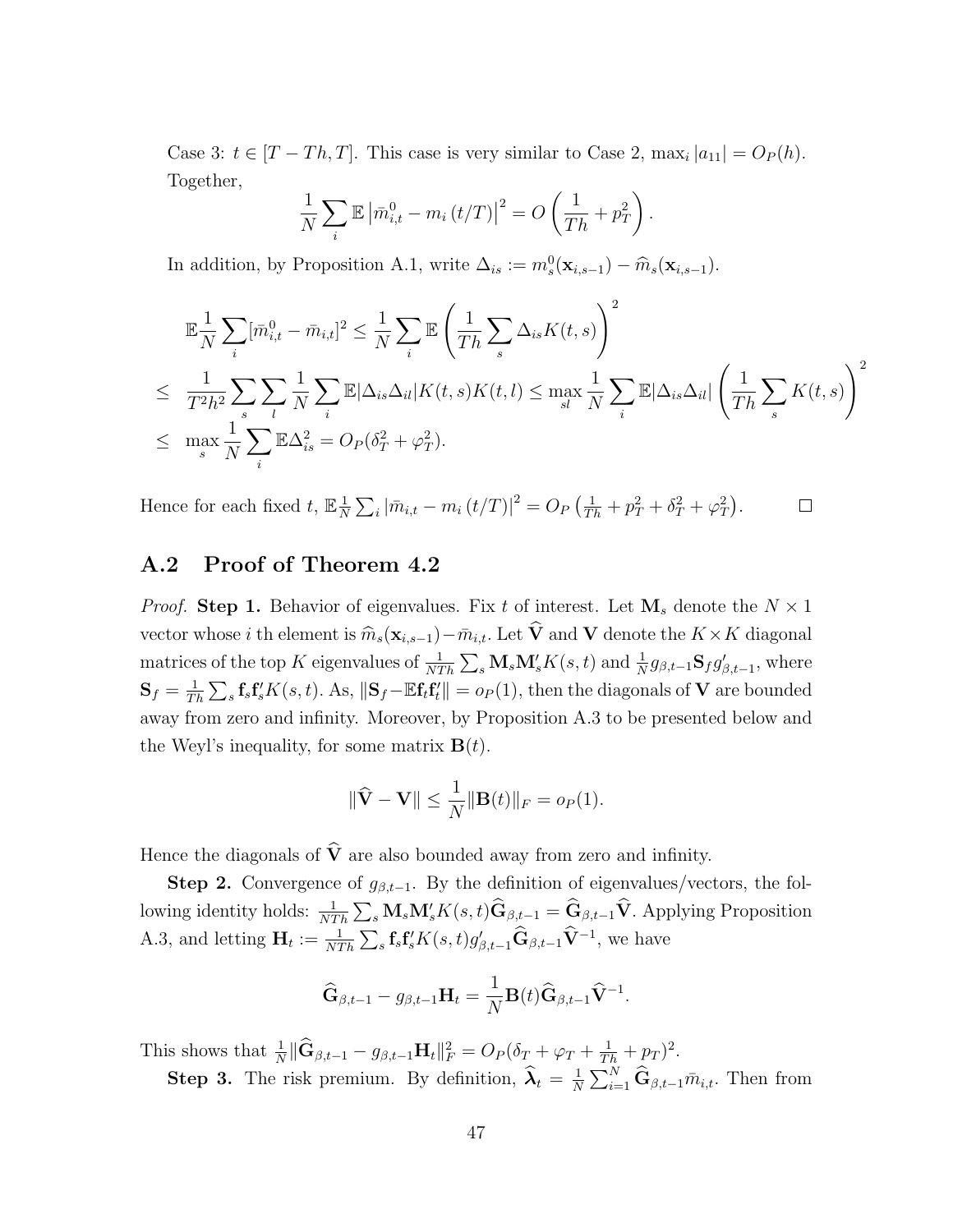the following identity,

$$
\widehat{\lambda}_t - \mathbf{H}_t^{-1} \lambda_t = \frac{1}{N} \sum_{i=1}^N \widehat{g}_{\beta,t-1,i} (\bar{m}_{i,t} - m_i(t/T)) + \frac{1}{N} \sum_{i=1}^N (\widehat{g}_{\beta,t-1,i} - \mathbf{H}_t' g_{\beta,t}(\mathbf{x}_{i,t-1})) g_{\alpha,t}(\mathbf{x}_{i,t-1})' \n+ \frac{1}{N} \sum_{i=1}^N \widehat{g}_{\beta,t-1,i} (g_{\beta,t}(\mathbf{x}_{i,t-1})' \mathbf{H}_t - \widehat{g}_{\beta,t-1,i}') \mathbf{H}_t^{-1} \lambda_t + O_P(N^{-1/2}),
$$

by Proposition A.2, step 2, and  $\frac{1}{N}g'_{\beta,t-1}g_{\alpha,t-1} = O_P(N^{-1/2})$ , we can conclude that  $\|\widehat{\boldsymbol{\lambda}}_t - \mathbf{H}_t^{-1} \boldsymbol{\lambda}_t\| = O_P(\frac{1}{\sqrt{Th}} + p_T + \delta_T + \varphi_T).$  So

$$
\frac{1}{N} \|\widehat{\mathbf{G}}_{\beta,t-1}\widehat{\boldsymbol{\lambda}}_t - g_{\beta,t-1}\boldsymbol{\lambda}_t\|^2 = O_P(\frac{1}{\sqrt{Th}} + p_T + \delta_T + \varphi_T)^2.
$$

**Step 4.** The alpha.  $\hat{g}_{\alpha,t-1,i} = \bar{m}_{i,t} - \hat{g}_{\beta,t-1,i}'\hat{\lambda}_t$ . Hence

$$
\widehat{g}_{\alpha,t-1,i}-g_{\alpha,t}(\mathbf{x}_{i,t-1})=\overline{m}_{i,t}-m_i(t/T)+g'_{\beta,t-1,i}\boldsymbol{\lambda}_t-\widehat{g}'_{\beta,t-1,i}\widehat{\boldsymbol{\lambda}}_t.
$$

By Proposition A.2 and step 3,  $\frac{1}{N} \|\widehat{g}_{\alpha,t-1} - g_{\alpha,t-1}\|^2 = O_P(\frac{1}{\sqrt{Th}} + p_T + \delta_T + \varphi_T)^2$ . Step 5. The factors. Note that

$$
\begin{aligned}\n\widehat{\mathbf{f}}_{t} &= \frac{1}{N} \widehat{\mathbf{G}}'_{\beta,t-1} \mathbf{M}_{t} = \frac{1}{N} \sum_{i=1}^{N} \widehat{g}_{\beta,t-1,i} (\bar{m}_{i,t} - \bar{m}_{i,t}) \\
&= \mathbf{H}_{t}^{-1} [\mathbf{f}_{t} - \mathbb{E} \mathbf{f}_{t}] + \frac{1}{N} \sum_{i=1}^{N} \widehat{g}_{\beta,t-1,i} z_{it}(t) + \frac{1}{N} \sum_{i=1}^{N} \widehat{g}_{\beta,t-1,i} [g_{\beta,t}(\mathbf{x}_{i,t-1})' \mathbf{H}_{t} - \widehat{g}_{\beta,t-1,i}] \mathbf{H}_{t}^{-1} [\mathbf{f}_{t} - \mathbb{E} \mathbf{f}_{t}]\n\end{aligned}
$$

where  $z_{it}(t)$  is defined in the proof of Proposition A.3. This implies  $\hat{\mathbf{f}}_t - \mathbf{H}_t^{-1}[\mathbf{f}_t - \mathbb{E}\mathbf{f}_t] =$  $O_P(\delta_T + \varphi_T + \eta_T)$ . Then

$$
\frac{1}{N}\sum_{i}[\widehat{r}_{factor,t,i}-r_{factor,t}(\mathbf{x}_{i,t-1})]^2 = \frac{1}{N}\sum_{i}[\widehat{g}'_{\beta,t-1,i}\widehat{\mathbf{f}}_t-g_{\beta,t}(\mathbf{x}_{i,t-1})'(\mathbf{f}_t-\mathbb{E}\mathbf{f}_t)]^2 = O_P(\delta_T+\varphi_T+\eta_T)^2.
$$

**Proposition A.3.** Suppose (i) 
$$
\mathbb{E} \mathbf{f}_t \mathbf{f}_t'
$$
 does not vary across t.  
\n(ii)  $\max_{kl} \text{var} \left( \frac{1}{Th} \sum_s \frac{(s-t)}{T} (v_{s,k} - \mathbb{E} v_{s,k}) K(s,t) \right) = O(\frac{h^2}{Th})$  for  $\mathbf{v}_s \in \{\mathbf{f}_s, \text{vec}(\mathbf{f}_s \mathbf{f}_s')\}$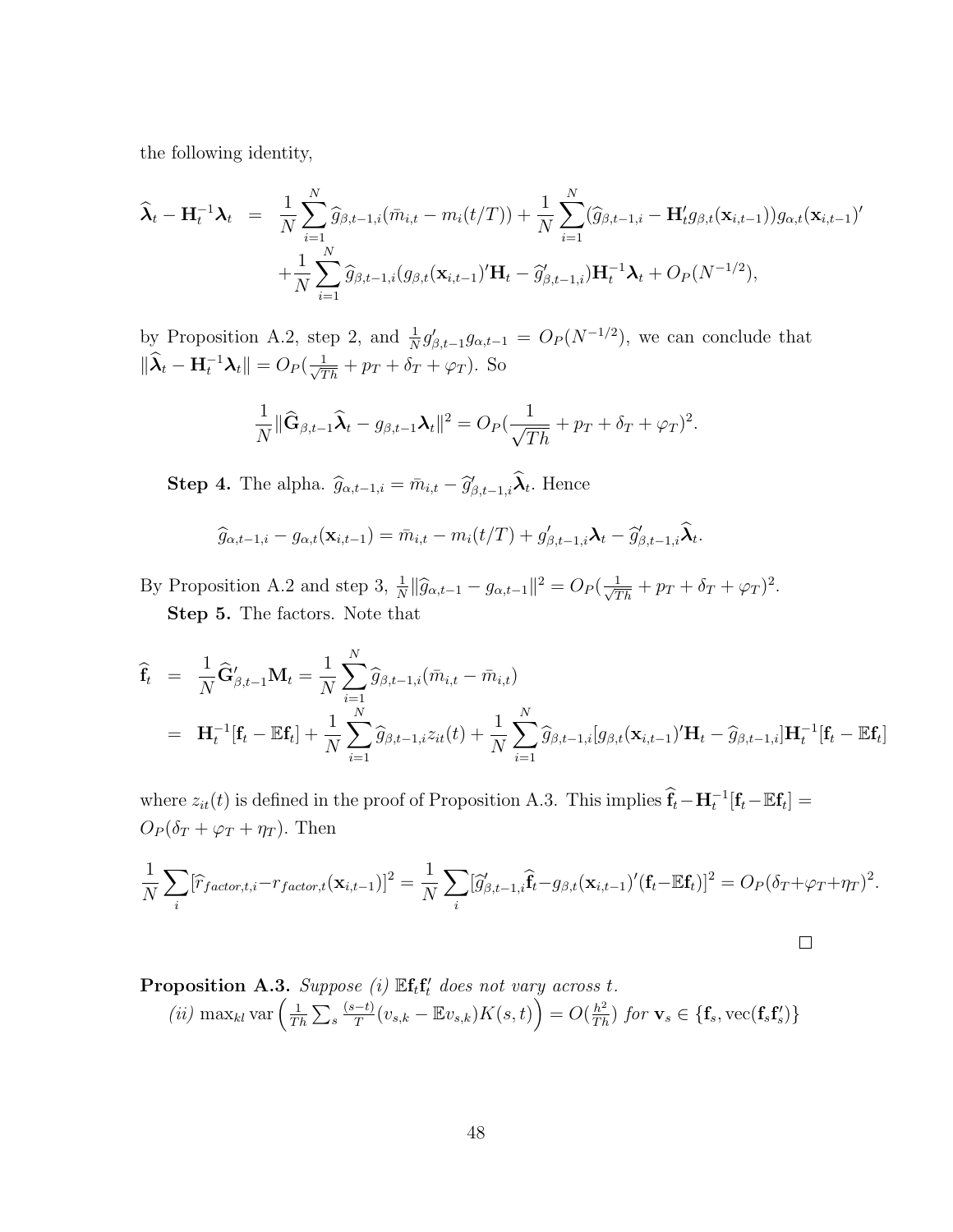Then for each fixed t,

$$
\frac{1}{Th} \sum_{s} \mathbf{M}_{s} \mathbf{M}'_{s} K(s, t) = g_{\beta, t-1} \frac{1}{Th} \sum_{s} \mathbf{f}_{s} \mathbf{f}'_{s} K(s, t) g'_{\beta, t-1} + \mathbf{B}(t)
$$

for some  $\mathbf{B}(t)$  such that  $\frac{1}{N^2} \|\mathbf{B}(t)\|_F^2 = O_P(\delta_T^2 + \varphi_T^2 + \frac{1}{(Tk)}$  $\frac{1}{(Th)^2} + p_T^2$ .

*Proof.* Step 1. Bound  $\frac{1}{N} \sum_i \|\frac{1}{T_i}$  $\frac{1}{Th}\sum_{s}z_{is}(t)\mathbf{f}_sK(s,t)\|^2$  and  $\frac{1}{NTh}\sum_{is}z_{is}(t)^2K(s,t)$ .

Note that  $\hat{m}_s(\mathbf{x}_{i,s-1}) - \bar{m}_{i,t}$  estimates the demeaned expected return,  $\mathbb{E}(y_{it}|\mathbf{x}_{i,t-1},\mathbf{f}_t) - \mathbb{E}(y_{it}|\mathbf{x}_{i,t-1}),$  which should be approximately  $g_{\beta,t}(\mathbf{x}_{it})'[\mathbf{f}_s - \mathbb{E}\mathbf{f}_s].$  The definition  $z_{is}(t)$  below quantifies the estimation error. For each  $(s, t)$ ,

$$
z_{is}(t) := [\widehat{m}_s(\mathbf{x}_{i,s-1}) - \overline{m}_{i,t}] - g_{\beta,t}(\mathbf{x}_{i,t-1})'[\mathbf{f}_s - \mathbb{E}\mathbf{f}_s] = d_1(i,s) + \dots + d_4(i)
$$
  
\n
$$
d_1(i,s) = \widehat{m}_s(\mathbf{x}_{i,s-1}) - m_s'(\mathbf{x}_{i,s-1}) = \Delta_{is}
$$
  
\n
$$
d_2(i,s) = m_s'(\mathbf{x}_{is}) - m_i(s/T) - g_{\beta,t}(\mathbf{x}_{i,t-1})'[\mathbf{f}_s - \mathbb{E}\mathbf{f}_s] = (g_{\beta,s}(\mathbf{x}_{i,s-1}) - g_{\beta,t}(\mathbf{x}_{i,t-1}))' \mathbf{f}_s
$$
  
\n
$$
d_3(i,s) = m_i(s/T) - m_i(t/T)
$$
  
\n
$$
d_4(i) = m_i(t/T) - \overline{m}_{i,t}.
$$

Fix t of interest. By Propositions A.1, A.2,

$$
\frac{1}{N} \sum_{i} \|\frac{1}{Th} \sum_{s} d_{1}(i, s) \mathbf{f}_{s} K(s, t) \|^{2} \leq \max_{sl} \frac{1}{N} \sum_{i} |\Delta_{is} \Delta_{il}| \left(\frac{1}{Th} \sum_{s} \| \mathbf{f}_{s} \| K(s, t) \right)^{2} = O_{P} \left(\delta_{T}^{2} + \varphi_{T}^{2}\right)
$$
\n
$$
\frac{1}{NTh} \sum_{is} d_{1}(i, s)^{2} K(s, t) \leq \max_{s} \frac{1}{N} \sum_{i} \Delta_{is}^{2} \frac{1}{Th} \sum_{s} K(s, t) = O_{P} \left(\delta_{T}^{2} + \varphi_{T}^{2}\right)
$$
\n
$$
\frac{1}{N} \sum_{i} \|\frac{1}{Th} \sum_{s} d_{4}(i) \mathbf{f}_{s} K(s, t) \|^{2} \leq \frac{1}{N} \sum_{i} d_{4}(i)^{2} \|\frac{1}{Th} \sum_{s} \mathbf{f}_{s} K(s, t) \|^{2}
$$
\n
$$
\leq O_{P} \left(\frac{1}{Th} + p_{T}^{2} + \delta_{T}^{2} + \varphi_{T}^{2}\right) \frac{1}{Th} = O_{P} \left(\frac{1}{(Th)^{2}} + \frac{p_{T}^{2}}{Th} + \delta_{T}^{2} + \varphi_{T}^{2}\right)
$$
\n
$$
\frac{1}{NTh} \sum_{is} d_{4}(i)^{2} K(s, t) \leq O_{P} \left(\frac{1}{Th} + p_{T}^{2} + \delta_{T}^{2} + \varphi_{T}^{2}\right).
$$

Next, write  $\mathbf{s}_s := \mathbf{f}_s \mathbf{f}_s' - \mathbb{E} \mathbf{f}_s \mathbf{f}_s'$ . Also note that  $\mathbb{E} \mathbf{f}_s \mathbf{f}_s'$  does not depend on s due to the stationarity. By Taylor expansion, for some  $v$ ,

$$
\frac{1}{N}\sum_{i} \|\frac{1}{Th}\sum_{s} d_2(i,s)\mathbf{f}_sK(s,t)\|^2 \leq \frac{1}{N}\sum_{i} \|\frac{1}{Th}\sum_{s} (g_{\beta,s}(\mathbf{x}_{is}) - g_{\beta,t-1}(\mathbf{x}_{it}))'\mathbf{f}_s\mathbf{f}_s'K(s,t)\|^2
$$
  

$$
\leq \frac{2}{N}\sum_{i} \|\frac{1}{Th}\sum_{s} \frac{s-t}{T}\dot{\mathbf{g}}_i\left(\frac{t}{T}\right)'\mathbf{f}_s\mathbf{f}_s'K(s,t)\|^2 + \frac{2}{N}\sum_{i} \|\frac{1}{Th}\sum_{s} \frac{(s-t)^2}{T^2}\ddot{\mathbf{g}}_i\left(\frac{v}{T}\right)'\mathbf{f}_s\mathbf{f}_s'K(s,t)\|^2
$$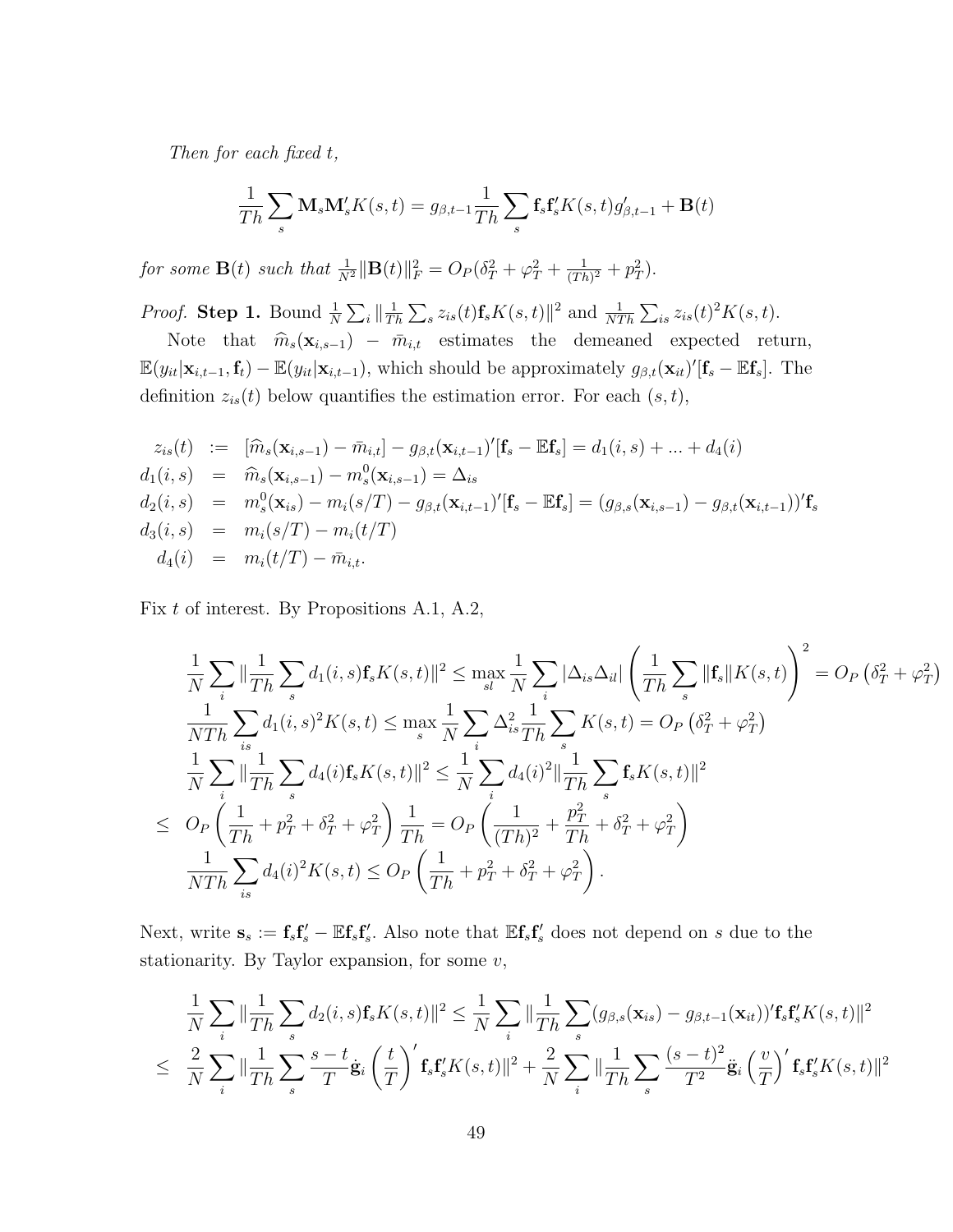$$
\leq C \|\frac{1}{Th} \sum_{s} \frac{(s-t)}{T} \mathbf{f}_{s} \mathbf{f}'_{s} K(s,t) \|^{2} + C \left( \frac{1}{Th} \sum_{s} \frac{(s-t)^{2}}{T^{2}} \|\mathbf{f}_{s}\|^{2} K(s,t) \right)^{2}
$$
\n
$$
\leq C \|\frac{1}{Th} \sum_{s} \frac{(s-t)}{T} \mathbf{s}_{s} K(s,t) \|^{2} + C \|\frac{1}{Th} \sum_{s} \frac{(s-t)}{T} \mathbb{E} \mathbf{f}_{s} \mathbf{f}'_{s} K(s,t) \|^{2} + O_{P}(h^{4})
$$
\n
$$
\leq O_{P}(1) \max_{kl} \text{var} \left( \frac{1}{Th} \sum_{s} \frac{(s-t)}{T} \mathbf{s}_{s,kl} K(s,t) \right) + CA_{t}^{-2} h^{2} \left[ \int_{l}^{u} x K(x) dx + O_{P}(\frac{1}{Th}) \right]^{2} + O_{P}(h^{4})
$$
\n
$$
\leq O_{P}(\frac{h^{2}}{Th} + h^{2} k_{T}^{2} + h^{4})
$$

where  $l = (1-t)/(Th)$  and  $u = (T-t)/(Th)$ ;  $k_T = \frac{1}{Th}$  if  $t \in (Th, T-Th)$  and  $k_T = 1$ for all other  $t.$ 

Now for some  $v$ ,

$$
\frac{1}{NTh} \sum_{is} d_2(i, s)^2 K(s, t) = \frac{1}{NTh} \sum_{is} ||g_{\beta,s}(\mathbf{x}_{is}) - g_{\beta,t-1}(\mathbf{x}_{it})||^2 ||\mathbf{f}_s||^2 K(s, t)
$$
\n
$$
\leq \frac{1}{NTh} \sum_{is} ||\dot{\mathbf{g}}_i(v)||^2 \frac{(s-t)^2}{T^2} ||\mathbf{f}_s||^2 K(s, t) \leq O_P(1) \frac{1}{Th} \sum_{s} \frac{(s-t)^2}{T^2} \mathbb{E} ||\mathbf{f}_s||^2 K(s, t) = O_P(h^2).
$$

Finally,

$$
\frac{1}{N} \sum_{i} \|\frac{1}{Th} \sum_{s} d_{3}(i, s) \mathbf{f}_{s} K(s, t) \|^{2} \leq \frac{1}{N} \sum_{i} \|\frac{1}{Th} \sum_{s} [m_{i}(s/T) - m_{i}(t/T)] \mathbf{f}_{s} K(s, t) \|^{2}
$$
\n
$$
\leq \frac{C}{N} \sum_{i} \dot{m}_{i}(t/T)^{2} \|\frac{1}{Th} \sum_{s} \frac{s-t}{T} \mathbf{f}_{s} K(s, t) \|^{2} + \frac{C}{N} \sum_{i} \|\frac{1}{Th} \sum_{s} \ddot{m}_{i}(v) \frac{(s-t)^{2}}{T^{2}} \mathbf{f}_{s} K(s, t) \|^{2}
$$
\n
$$
\leq O_{P}(1) \max_{k} \text{var} \left( \frac{1}{Th} \sum_{s} \frac{(s-t)}{T} f_{s,k} K(s, t) \right) + O_{P}(h^{4}) \leq O_{P}(\frac{h^{2}}{Th} + h^{4}).
$$
\n
$$
\frac{1}{NTh} \sum_{is} d_{3}(i, s)^{2} K(s, t) \leq \frac{1}{NTh} \sum_{is} [m_{i}(s/T) - m_{i}(t/T)]^{2} K(s, t) = O_{P}(h^{2}).
$$

Putting together,

$$
\frac{1}{N} \sum_{i} \|\frac{1}{Th} \sum_{s} z_{is}(t) \mathbf{f}_{s} K(s, t) \|^{2} = O_{P} \left( \delta_{T}^{2} + \varphi_{T}^{2} + \frac{1}{(Th)^{2}} + p_{T}^{2} \right)
$$

$$
\frac{1}{NTh} \sum_{is} z_{is}(t)^{2} K(s, t) = O_{P} \left( \delta_{T}^{2} + \varphi_{T}^{2} + \frac{1}{Th} + h^{2} \right).
$$

**Step 2.** A decomposition. Now let  $\mathbf{M}_s$  and  $\mathbf{Z}_s$  denote the  $N \times 1$  vectors whose i th elements are respectively  $\widehat{m}_s(\mathbf{x}_{i,s-1}) - \overline{m}_{i,t}$  and  $z_{is}(t)$ . Let  $g_{\beta,t-1}$  denote the  $N \times K$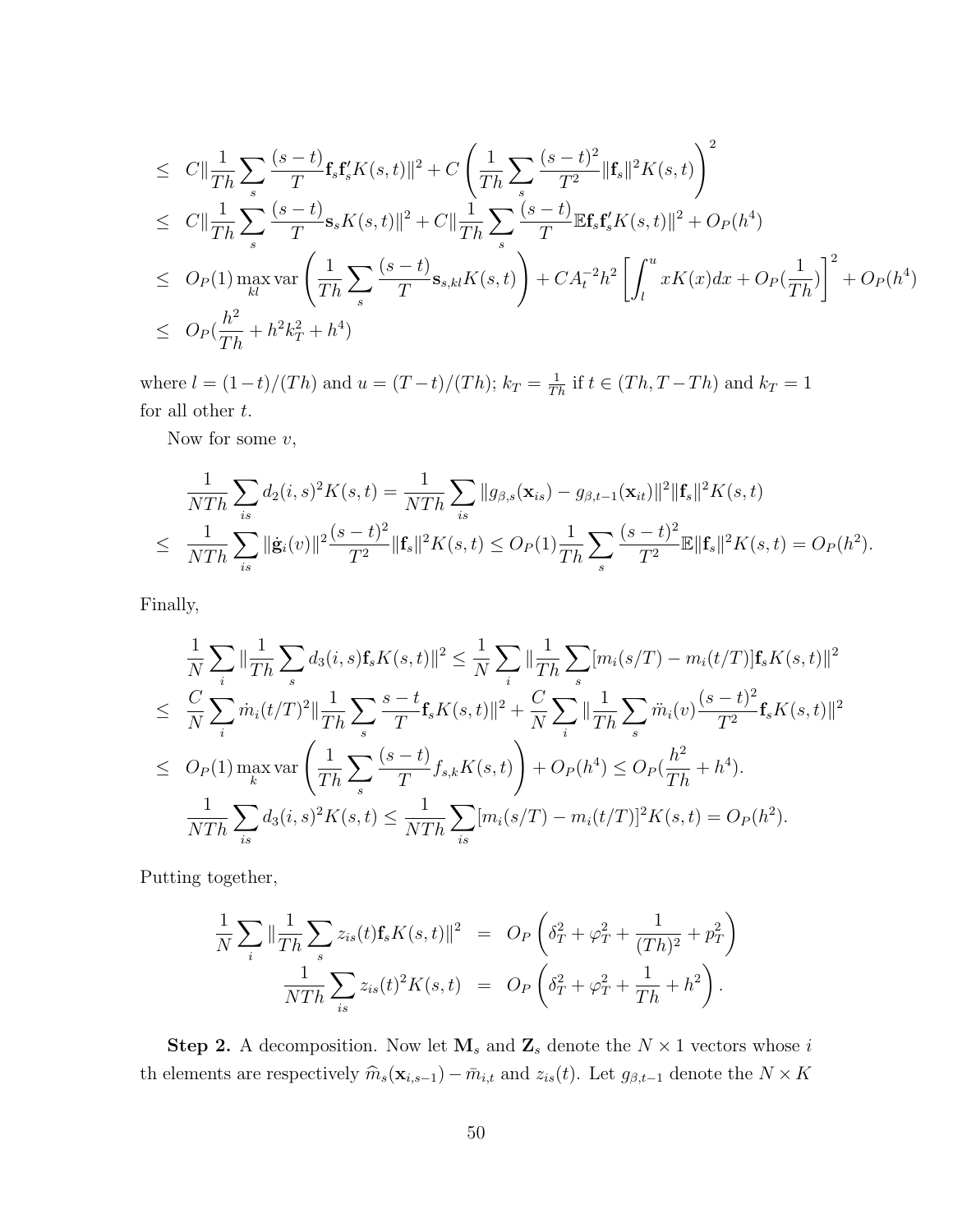matrix of  $g_{\beta,t-1}(\mathbf{x}_{it})$ . Then  $\mathbf{M}_s = \mathbf{Z}_s + g_{\beta,t-1} \mathbf{f}_s$ .

$$
\frac{1}{Th} \sum_{s} \mathbf{M}_{s} \mathbf{M}'_{s} K(s, t) = g_{\beta, t-1} \frac{1}{Th} \sum_{s} \mathbf{f}_{s} \mathbf{f}'_{s} K(s, t) g'_{\beta, t-1} + \mathbf{b}_{1} + \mathbf{b}_{2} + \mathbf{b}'_{2}
$$

$$
\mathbf{b}_{1} = \frac{1}{Th} \sum_{s} \mathbf{Z}_{s} \mathbf{Z}'_{s} K(s, t), \quad \mathbf{b}_{2} = \frac{1}{Th} \sum_{s} \mathbf{Z}_{s} \mathbf{f}'_{s} K(s, t) g'_{\beta, t-1}.
$$

Then

$$
\frac{1}{N^2} \|\mathbf{b}_1\|_F^2 \leq \frac{1}{N^2} \left[\frac{1}{Th} \sum_s \|\mathbf{Z}_s\|^2 K(s,t)\right]^2 = \left[\frac{1}{NTh} \sum_{is} z_{is}(t)^2 K(s,t)\right]^2
$$
\n
$$
= O_P\left(\delta_T^4 + \varphi_T^4 + \frac{1}{(Th)^2} + h^4\right)
$$
\n
$$
\frac{1}{N^2} \|\mathbf{b}_2\|_F^2 \leq O_P(1) \frac{1}{N} \|\frac{1}{Th} \sum_s \mathbf{Z}_s \mathbf{f}'_s K(s,t)\|_F^2 = O_P(1) \frac{1}{N} \sum_{i=1}^N \|\frac{1}{Th} \sum_s z_{is}(t) \mathbf{f}_s K(s,t)\|^2
$$
\n
$$
= O_P\left(\delta_T^2 + \varphi_T^2 + \frac{1}{(Th)^2} + p_T^2\right).
$$

Hence  $\frac{1}{N^2} \|\mathbf{b}_1\|_F^2 + \frac{1}{N^2} \|\mathbf{b}_2\|_F^2 = O_P(\delta_T^2 + \varphi_T^2 + \frac{1}{(Tk)^2})$  $\frac{1}{(Th)^2} + p_T^2$ .

A.3 Proof of Theorem 4.3

*Proof.* We prove the convergence for predicting the alpha  $g_{\alpha,T+1}(\mathbf{x}_{i,T+1})$ . The proof for

 $\Box$ 

$$
\sup_{\mathbf{x}} |\widehat{g}_{\text{riskP},T}(\mathbf{x}) - g_{\text{riskP},T}(\mathbf{x})| = O_P(b_T^{s_0}), \quad b_T := \varphi_N + \eta_T + \delta_T
$$

is mostly the same (but is simpler as it does not require constraints).

Recall that  $g_{\alpha,T+1}(\cdot)$  is the true out-of-sample alpha function at time  $T+1$ , and  $\pi_{N} g_{\alpha,T+1}$  denotes its projection to the DNN space.

**Step 1.** Show the feasibility of  $\pi_N g_{\alpha,T+1}(\cdot)$ 

$$
\|\frac{1}{N}\sum_{i} \pi_{N}g_{\alpha,T+1}(\mathbf{x}_{i,T})(\widehat{g}_{\beta,T-1,i},1)\| \le a_1 + ... + a_5
$$
  
\n
$$
a_1 = \|\frac{1}{N}\sum_{i} \pi_{N}g_{\alpha,T+1}(\mathbf{x}_{i,T})(\widehat{g}_{\beta,T-1,i} - g_{\beta,T}(\mathbf{x}_{i,T-1})\| = O_P(b_T)
$$
  
\n
$$
a_2 = \|\frac{1}{N}\sum_{i} [\pi_{N}g_{\alpha,T+1}(\mathbf{x}_{i,T}) - g_{\alpha,T+1}(\mathbf{x}_{i,T})](g_{\beta,T}(\mathbf{x}_{i,T-1}),1)\| = O_P(b_T)
$$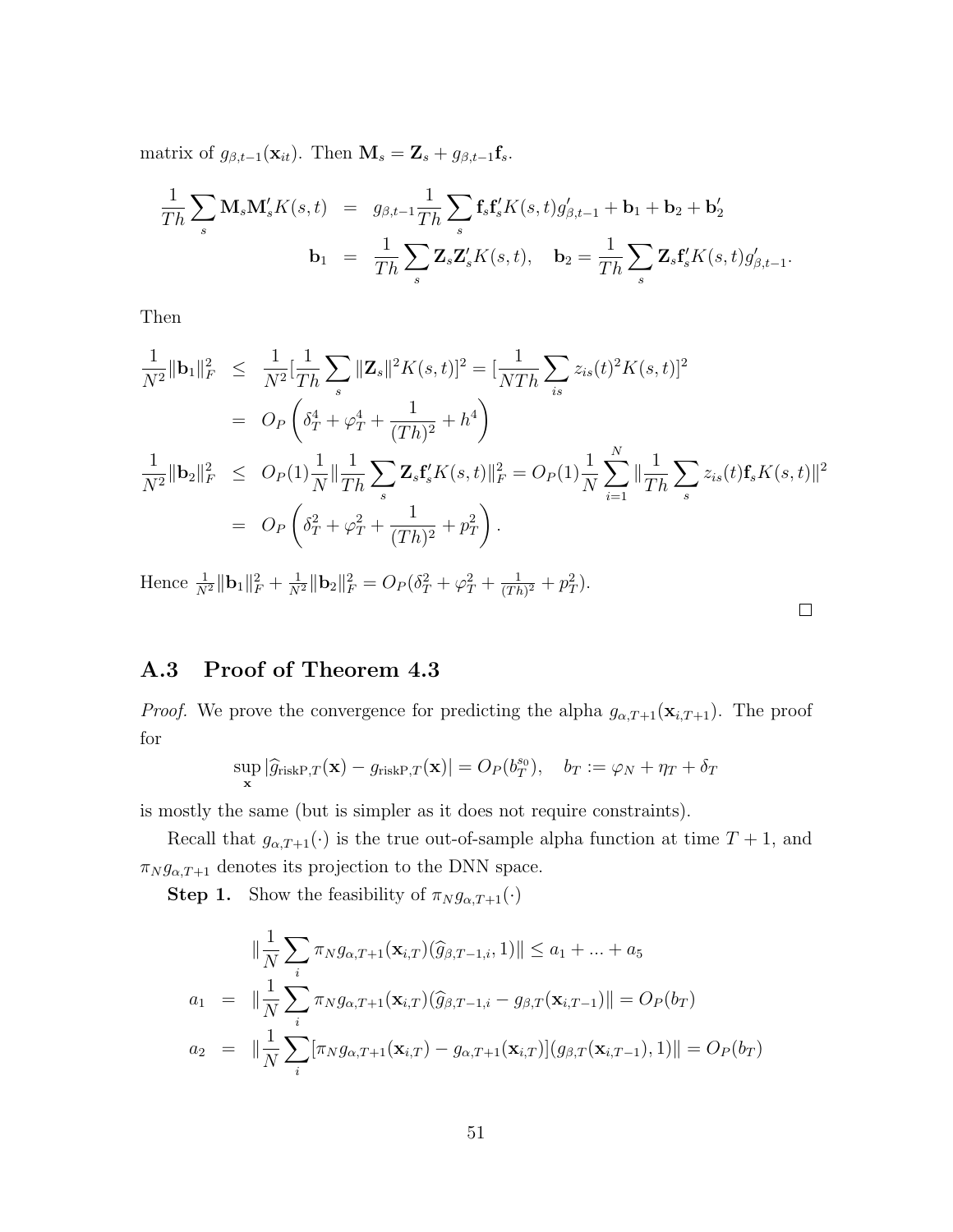$$
a_3 = \|\frac{1}{N} \sum_{i} g_{\alpha, T+1}(\mathbf{x}_{i,T})\| = O_P(N^{-1/2})
$$
  
\n
$$
a_4 = \|\frac{1}{N} \sum_{i} (g_{\alpha, T+1}(\mathbf{x}_{i,T}) - g_{\alpha, T}(\mathbf{x}_{i,T-1}))g_{\beta, T}(\mathbf{x}_{i,T-1})\|
$$
  
\n
$$
\leq O_P(\frac{1}{N} \sum_{i} (g_{\alpha, T+1}(\mathbf{x}_{i,T}) - g_{\alpha, T}(\mathbf{x}_{i,T-1}))^2)^{1/2}
$$
  
\n
$$
a_5 = \|\frac{1}{N} \sum_{i} g_{\alpha, T}(\mathbf{x}_{i,T-1})g_{\beta, T}(\mathbf{x}_{i,T-1})\| = O_P(N^{-1/2}).
$$

Hence  $\pi_N g_{\alpha,T+1}(\cdot)$  satisfies the constraint.

**Step 2.** In-sample mean squared error. Because  $\pi_N g_{\alpha,T+1}(\cdot) \in \text{DNN}$  satisfies the constraint,

$$
\frac{1}{N} \sum_{i} (\widehat{g}_{\alpha,T}(\mathbf{x}_{i,T-1}) - g_{\alpha,T}(\mathbf{x}_{i,T-1}))^{2} \leq \frac{2}{N} \sum_{i} (\widehat{g}_{\alpha,T}(\mathbf{x}_{i,T-1}) - \widehat{g}_{\alpha,T-1,i})^{2} \n+ \frac{2}{N} \sum_{i} (\widehat{g}_{\alpha,T-1,i} - g_{\alpha,T}(\mathbf{x}_{i,T-1}))^{2} \n\leq \frac{2}{N} \sum_{i} (\pi_{N} g_{\alpha,T+1}(\mathbf{x}_{i,T-1}) - \widehat{g}_{\alpha,T-1,i})^{2} + O_{P}(b_{T}^{2}) \n\leq \frac{8}{N} \sum_{i} (g_{\alpha,T+1}(\mathbf{x}_{i,T-1}) - g_{\alpha,T}(\mathbf{x}_{i,T-1}))^{2} + \frac{8}{N} \sum_{i} (g_{\alpha,T}(\mathbf{x}_{i,T-1}) - \widehat{g}_{\alpha,T-1,i})^{2} \n+ \frac{8}{N} \sum_{i} (\pi_{N} g_{\alpha,T+1}(\mathbf{x}_{i,T-1}) - g_{\alpha,T+1}(\mathbf{x}_{i,T-1}))^{2} + O_{P}(b_{T}^{2}) \n\leq \sup_{\mathbf{x}} |g_{\alpha,T+1}(\mathbf{x}) - g_{\alpha,T}(\mathbf{x})|^{2} + O_{P}(b_{T}^{2}) = O_{P}(b_{T}^{2}).
$$

For sufficiently large  $\bar{C} > 0$ ,  $\epsilon_T := \bar{C} b_T$ . For any  $\epsilon > 0$ , we can choose  $\bar{C}$  so that

$$
\mathbb{P}\left(\frac{1}{N}\sum_{i}(\widehat{g}_{\alpha,T}(\mathbf{x}_{i,T-1})-g_{\alpha,T}(\mathbf{x}_{i,T-1}))^{2} > \epsilon_T^2/8\right) < \epsilon.
$$

From  $\frac{1}{N} \sum_i (\widehat{g}_{\alpha,T}(\mathbf{x}_{i,T-1}) - g_{\alpha,T}(\mathbf{x}_{i,T-1}))^2$  to  $d_T(\widehat{g}_{\alpha,T}, g_{\alpha,T})$ , we apply the peeling device in Step 3 below.

**Step 3.** Bound for  $d_T(\widehat{g}_{\alpha,T}, g_{\alpha,T})$ . For notational simplicity, write  $(\widehat{g}, g) :=$  $(\widehat{g}_{\alpha,T}, g_{\alpha,T})$  and  $d(a, b) := d_T(a, b) = \sqrt{\mathbb{E}[a(\mathbf{x}_{i,T-1}) - b(\mathbf{x}_{i,T-1})]^2}$ . The proof is very similar to that of Proposition A.1. We simply write

$$
\mathcal{E}_k := \{ m \in \mathcal{M}_{J,L} \cap H(q,\gamma,L) : 2^{k-1} \epsilon_T \le d(m,g) \le 2^k \epsilon_T, \frac{1}{N} \sum_i (m(\mathbf{x}_{i,T-1}) - g(\mathbf{x}_{i,T-1}))^2 < \epsilon_T^2/8 \}
$$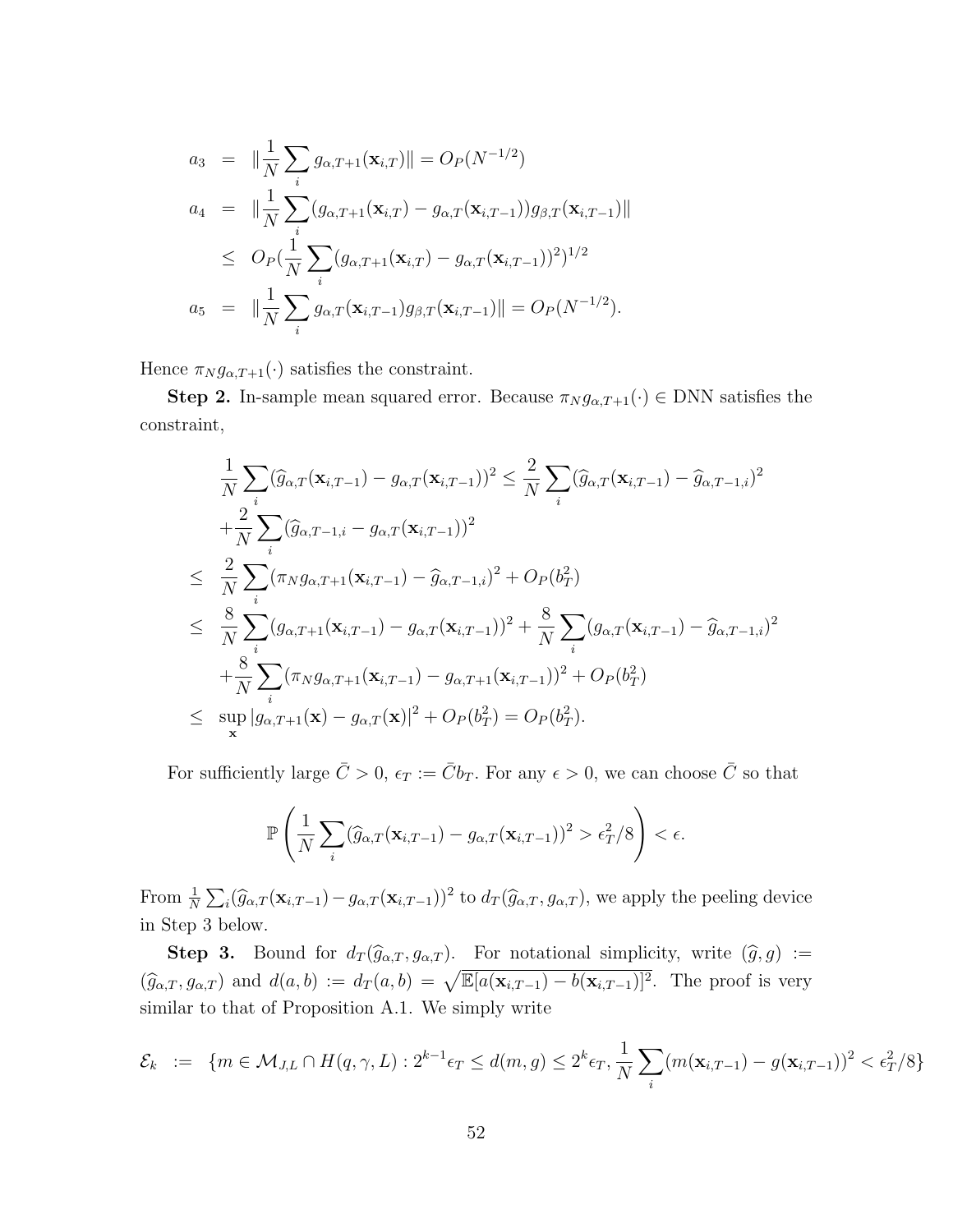$$
\mathcal{C}_k := \{ f : f(\mathbf{x}) = -(m(\mathbf{x}) - g(\mathbf{x}))^2 : m \in \mathcal{E}_k \},
$$

wheras g denotes the true alpha-function. Then  $\widehat{g} \in \mathcal{E}_k$  implies

$$
\sup_{f \in \mathcal{C}_k} \frac{1}{N} \sum_i f(\mathbf{x}_{i,t-1}) - \mathbb{E} f(\mathbf{x}_{i,t-1})
$$
\n
$$
= \sup_{m \in \mathcal{E}_k} -\frac{1}{N} \sum_i (m(\mathbf{x}_{i,t-1}) - g(\mathbf{x}_{i,t-1}))^2 + \mathbb{E}(m(\mathbf{x}_{i,t-1}) - g(\mathbf{x}_{i,t-1}))^2
$$
\n
$$
\geq -\frac{1}{N} \sum_i (\widehat{g}(\mathbf{x}_{i,t-1}) - g(\mathbf{x}_{i,t-1}))^2 + d(\widehat{g}, g)^2 \geq d(\widehat{g}, g)^2 - \epsilon_T^2 / 8 \geq (2^{k-2} \epsilon_T)^2 / 2.
$$

Hence

$$
A := \mathbb{P}(d(\widehat{g}, g) > 0.5\epsilon_T) \le \sum_{k=0}^{\infty} \mathbb{P}(\widehat{g} \in \mathcal{E}_k) + \epsilon
$$
  

$$
\le \sum_{k=0}^{\infty} \mathbb{P}(\sup_{f \in \mathcal{C}_k} \frac{1}{N} \sum_i f(\mathbf{x}_{i,t-1}) - \mathbb{E}f(\mathbf{x}_{i,t-1}) \ge (2^{k-2}\epsilon_T)^2/2) + \epsilon.
$$

We now bound the first term on the right hand side.

By Lemma 2 of Chen and Shen (1998),

$$
\sup_{f \in \mathcal{C}_k} |f(\mathbf{x}_{i,t-1})| \leq \sup_{m \in \mathcal{E}_k} \sup_{\mathbf{x}} (m(\mathbf{x}) - g(\mathbf{x}))^2 \leq \sup_{m \in \mathcal{E}_k} |2(2L)^{1-s_0} d(m, g)^{s_0}|^2 \leq C(2^k \epsilon_T)^{s_0}
$$
  
\n
$$
\sup_{f \in \mathcal{C}_k} \frac{1}{N} \text{var}(\sum_i f(\mathbf{x}_{i,t-1})) \leq \sup_{m \in \mathcal{E}_k} \mathbb{E}|m(\mathbf{x}_{i,t-1}) - g(\mathbf{x}_{i,t-1})|^4 \leq C \sup_{m \in \mathcal{E}_k} d(m, g)^2 \leq C(2^k \epsilon_T)^2.
$$

Next, we bound the bracketing number of  $\mathcal{C}_k$ . Let  $m_1, ..., m_\mathcal{N}$  be a  $\delta$ -cover of  $\mathcal{M}_{J,L}$ under the sup norm  $\|\cdot\|_{\infty}$  and  $\mathcal{N} := \mathcal{N}(\delta, \mathcal{M}_{J,L}, \|\cdot\|_{\infty})$ . Then for any  $f \in \mathcal{C}_k$ , where  $f(\mathbf{x}) = -(m(\mathbf{x}) - g(\mathbf{x}))^2$ , there is  $m_j$  such that  $\|m - m_j\|_{\infty} \leq \delta$ . Let  $f_j(\mathbf{x}) = -(g(\mathbf{x}) - m_j(\mathbf{x}))^2$ . Then  $\sup_{f \in C_t : ||m-m_j||_{\infty} \le \delta} |f_j(\mathbf{x}_{i,t-1}) - f(\mathbf{x}_{i,T})| \le (C +$  $2|g(\mathbf{x}_{i,t-1})|$ ) $\delta := b(\mathbf{x}_{i,t-1})\delta$ . Hence  $f \in [l_j, u_j]$ , where  $l_j = f_j - b\delta$  and  $u_j = f_j + b\delta$ . Moreover,  $\mathbb{E}(u_j - l_j)^2 \leq C\delta^2$ . This shows that  $\{[l_j, u_j] : j \leq \mathcal{N}\}\)$  is a  $C\delta$ - bracket of  $\mathcal{C}_k$ , implying that the bracketing number satisfies

$$
\mathcal{N}_{[]}(\delta, \mathcal{C}_k, \|\!.\|_{L^2}) \leq \mathcal{N}(C\delta, \mathcal{M}_{J,L}, \|\!.\|_{\infty}) \leq \left(\frac{CN}{\delta p(\mathcal{M}_{J,L})}\right)^{p(\mathcal{M}_{J,L})}
$$

Then similar to the proof of (A.6), for  $T_k = C(2^k \epsilon_T)^{s_0}$ ,  $M_k = (2^{k-2} \epsilon_T)^2/2$ , and

.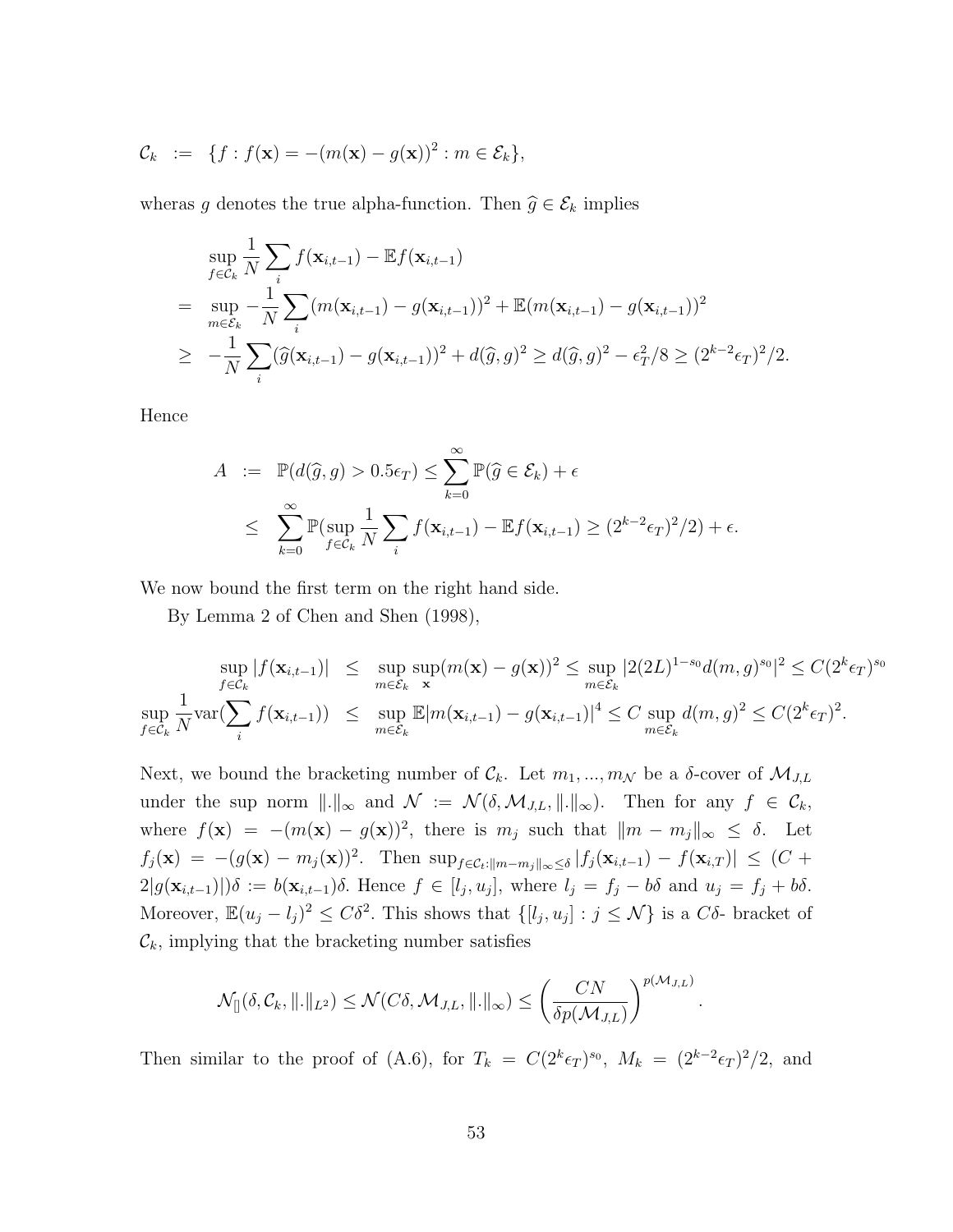$$
\sigma_k^2 = C(2^k \epsilon_T)^2,
$$
  

$$
2^{12} \int_{M_k/64}^{\sigma_k \sqrt{T_k}} \sqrt{\log \mathcal{N}_{[]}(\delta, \mathcal{C}_k, ||.||_{L^2})} d\delta \le M_k \sqrt{N}.
$$

Hence all conditions of Lemma 1 of Chen and Shen (1998) are verified.

$$
A \leq \sum_{k=0}^{\infty} \mathbb{P}(\sup_{f \in \mathcal{C}_k} \frac{1}{N} \sum_i f(\mathbf{x}_{i,t-1}) - \mathbb{E}f(\mathbf{x}_{i,t-1}) \geq M_k) + \epsilon
$$
  
\n
$$
\leq \sum_{k=0}^{\infty} \exp\left(-\frac{CNM_k^2}{\sigma_k^2(1 + cT_k)}\right) + \epsilon
$$
  
\n
$$
\leq \sum_{k=0}^{\infty} \exp\left(-\frac{CN(2^k \epsilon_T)^2}{(1 + (2^k \epsilon_T)^{s_0})}\right) + \epsilon \leq \sum_{k=0}^{\infty} \exp(-CN(2^k)^{2-s_0} \epsilon_T^{2-s_0}) + \epsilon \leq 2\epsilon.
$$

This implies  $d(\hat{g}, g) = O_P(\epsilon_T) = O_P(b_T)$ .

Step 4. Out-of-sample prediction. By Lemma 2 of Chen and Shen (1998), for any  $\epsilon > 0$ , there is  $C > 0$ , with probability at least  $1 - \epsilon$ ,

$$
\max_i |\widehat{g}(\mathbf{x}_{i,T+1}) - g(\mathbf{x}_{i,T+1})| \le \sup_{\mathbf{x}} |\widehat{g}(\mathbf{x}) - g(\mathbf{x})| \le 2(2L)^{1-s_0} d(\widehat{g}, g)^{s_0} \le Cb_T^{s_0}.
$$

## A.4 Proof of Theorem 4.4

Theorem 4.3 shows, uniformly in  $i \leq N$ ,

$$
y_{i,T+1} = g_{\alpha,T+1}(\mathbf{x}_{i,T}) + g_{\text{riskP},T+1}(\mathbf{x}_{i,T}) + g_{\text{factor},T+1}(\mathbf{x}_{i,T}) + e_{i,T+1}
$$
  
= 
$$
\widehat{g}_{\alpha,T}(\mathbf{x}_{i,T}) + \widehat{g}_{\text{riskP},T}(\mathbf{x}_{i,T}) + g_{\text{factor},T+1}(\mathbf{x}_{i,T}) + e_{i,T+1} + O_P(b_T^{s_0}).
$$

Now let  $\mathcal{F}_T$  be the filtration generated by  $\{X_t : t = 1, ..., T\}$ . Then

$$
\mathbb{E}(g_{\text{factor},T+1}(\mathbf{x}_{i,T})|\mathcal{F}_T) = g_{\beta,T+1}(\mathbf{x}_{i,T})'\mathbb{E}(\mathbf{f}_{T+1} - \mathbb{E}\mathbf{f}_{T+1}|\mathcal{F}_T) = 0
$$

provided that  $\mathbb{E} \mathbf{f}_{T+1} = \mathbb{E}(\mathbf{f}_{T+1} | \mathcal{F}_T)$ . In addition,

$$
e_{i,t+1} = \gamma_{\alpha,it} + \gamma'_{\beta,it} \lambda_{t+1} + \gamma'_{\beta,it} (\mathbf{f}_{t+1} - \mathbb{E}\mathbf{f}_t) + u_{i,t+1}.
$$

Hence  $\mathbb{E}(e_{i,T+1}|\mathcal{F}_T) = 0$  provided that  $\mathbb{E}(a|\mathcal{F}_T) = 0$ , for  $a \in \{\gamma_{\alpha,i,T}, \gamma_{\beta,i,T}, \gamma'_{\beta,i,T}f_{T+1}\}.$  $\Box$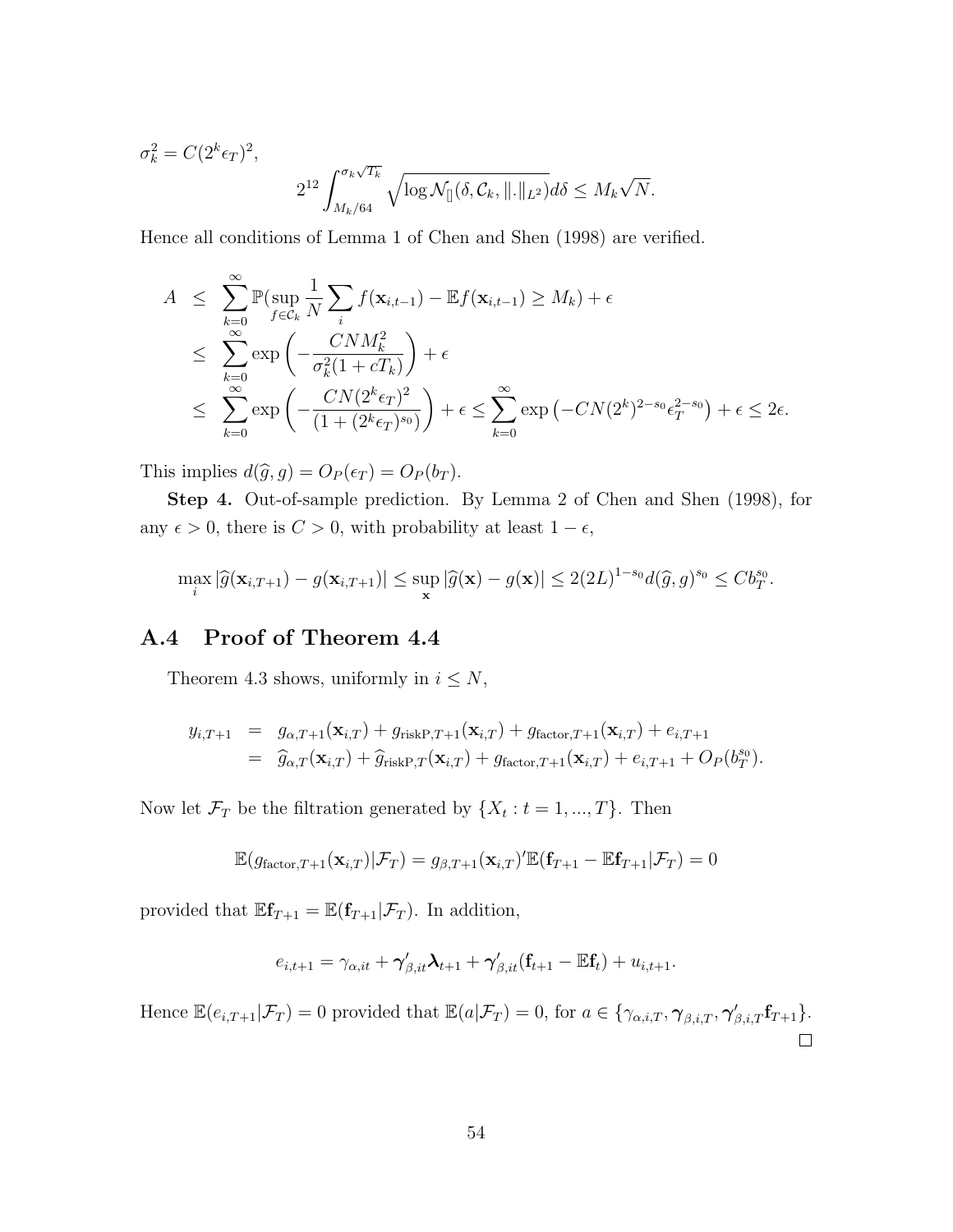# B Additional Figures and Tables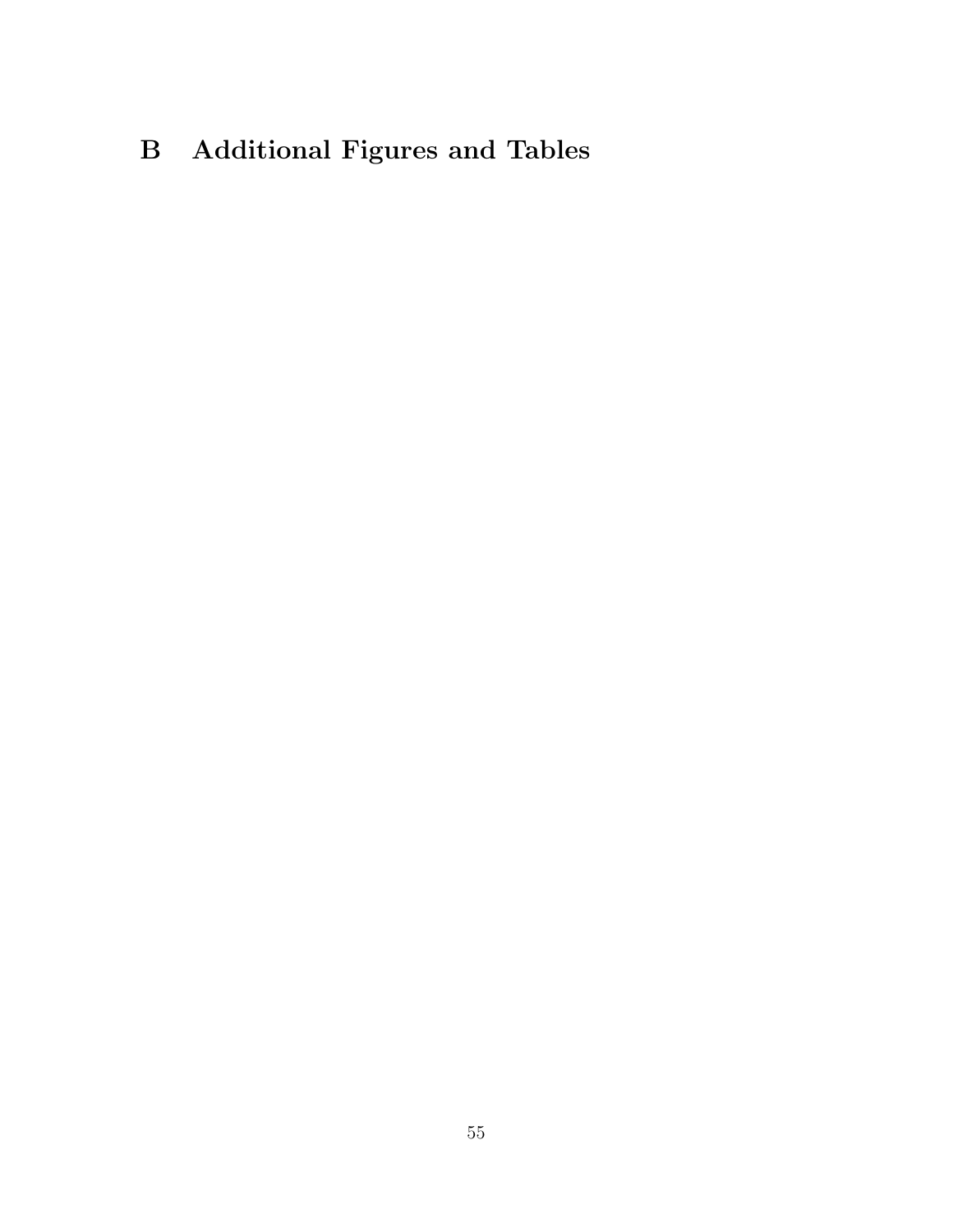# References

- Ang, A. and D. Kristensen (2012). Testing conditional factor models. *Journal of* Financial Economics  $106(1)$ , 132-156.
- Anthony, M. and P. L. Bartlett (2009). Neural network learning: Theoretical foundations. cambridge university press.
- Bai, J. (2003). Inferential theory for factor models of large dimensions. *Economet*rica 71, 135–171.
- Bai, J. (2009). Panel data models with interactive fixed effects. Econometrica 77, 1229–1279.
- Bakalli, G., S. Guerrier, and O. Scaillet (2021). A penalized two-pass regression to predict stock returns with time-varying risk premia. Swiss Finance Institute Research Paper (21-09).
- Bali, T., A. Goyal, D. Huang, F. Jiang, and Q. Wen (2021). Different strokes: Return predictability across stocks and bonds with machine learning and big data. Swiss Finance Institute, Research Paper Series, 20–110.
- Bartlett, P. L., N. Harvey, C. Liaw, and A. Mehrabian (2019). Nearly-tight vcdimension and pseudodimension bounds for piecewise linear neural networks. J. Mach. Learn. Res. 20, 63–1.
- Bauer, B. and M. Kohler (2019). On deep learning as a remedy for the curse of dimensionality in nonparametric regression. The Annals of Statistics  $47(4)$ , 2261– 2285.
- Belkin, M., D. Hsu, S. Ma, and S. Mandal (2019). Reconciling modern machinelearning practice and the classical bias–variance trade-off. Proceedings of the National Academy of Sciences 116 (32), 15849–15854.
- Belkin, M., D. Hsu, and J. Xu (2020). Two models of double descent for weak features. SIAM Journal on Mathematics of Data Science 2(4), 1167–1180.
- Bianchi, D., M. Büchner, and A. Tamoni (2021). Bond risk premiums with machine learning. The Review of Financial Studies 34 (2), 1046–1089.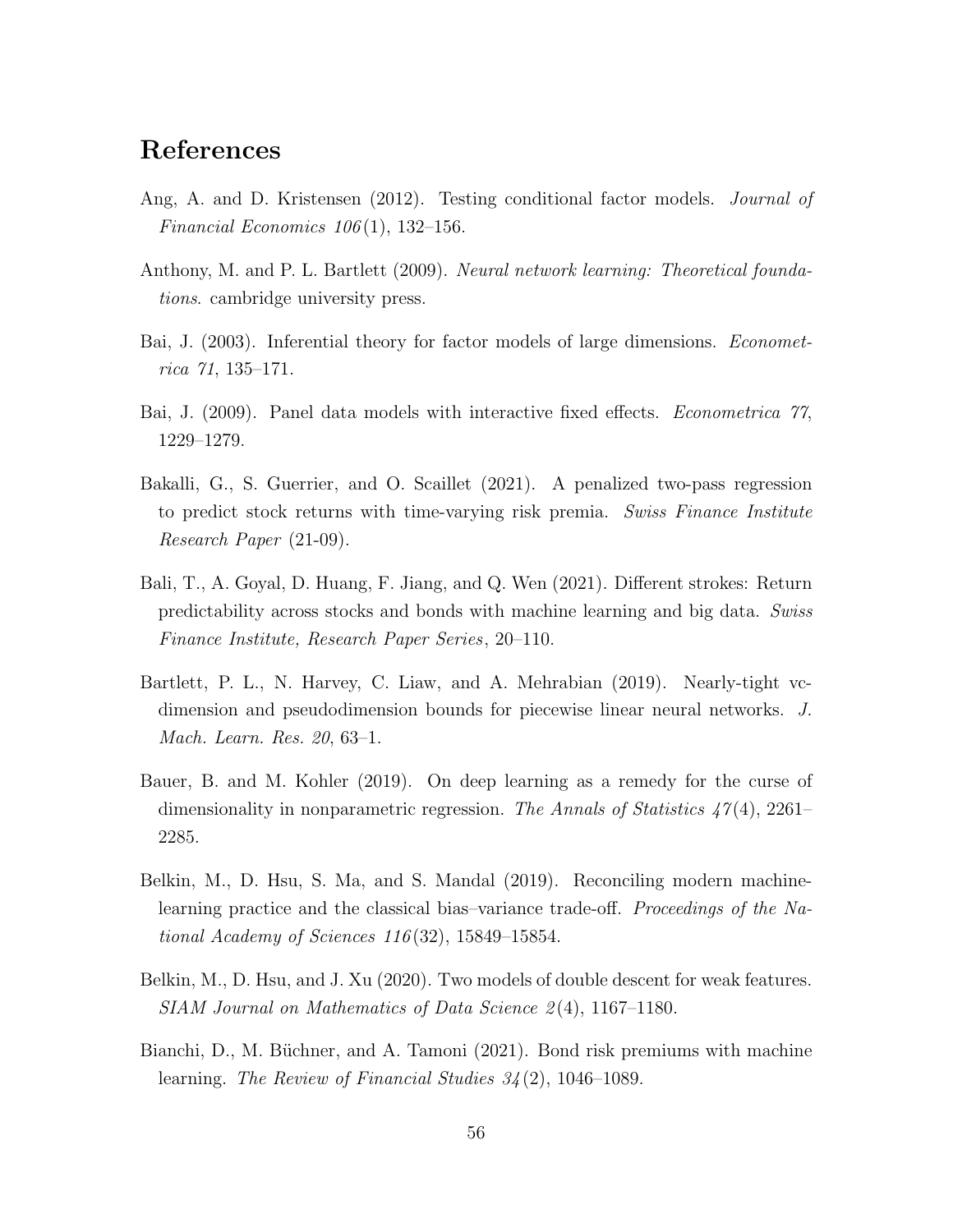- Chaieb, I., H. Langlois, and O. Scaillet (2021). Factors and risk premia in individual international stock returns. Journal of Financial Economics 141 (2), 669–692.
- Chen, L., M. Pelger, and J. Zhu (2020). Deep learning in asset pricing. Available at SSRN 3350138 .
- Chen, X. and X. Shen (1998). Sieve extremum estimates for weakly dependent data. Econometrica, 289–314.
- Chernozhukov, V., C. B. Hansen, Y. Liao, and Y. Zhu (2019). Inference for heterogeneous effects using low-rank estimations. Technical report, CEMMAP working paper.
- Connor, G. and R. A. Korajczyk (1986). Performance measurement with the arbitrage pricing theory: A new framework for analysis. Journal of Financial Economics 15(3), 373-394.
- Connor, G., H. Matthias, and O. Linton (2012). Efficient semiparametric estimation of the fama-french model and extensions. Econometrica 80, 713–754.
- Du, S. S., X. Zhai, B. Poczos, and A. Singh (2018). Gradient descent provably optimizes over-parameterized neural networks.  $arXiv$  preprint  $arXiv:1810.02054$ .
- Fama, E. F. (1965). The behavior of stock-market prices. The journal of Business  $38(1)$ , 34-105.
- Fan, J., Y. Liao, and W. Wang (2016). Projected principal component analysis in factor models. Annals of Statistics  $44(1)$ , 219–254.
- Ferson, W. E. and C. R. Harvey (1999). Conditioning variables and the cross section of stock returns. The Journal of Finance  $54(4)$ , 1325–1360.
- Freyberger, J., A. Neuhierl, and M. Weber (2020). Dissecting characteristics nonparametrically. The Review of Financial Studies 33 (5), 2326–2377.
- Gagliardini, P., E. Ossola, and O. Scaillet (2016). Time-varying risk premium in large cross-sectional equity data sets. Econometrica  $84(3)$ , 985-1046.
- Gagliardinia, P., E. Ossolac, and O. Scailletd (2020). Estimation of large dimensional conditional factor models in finance. Handbook of Econometrics, 219.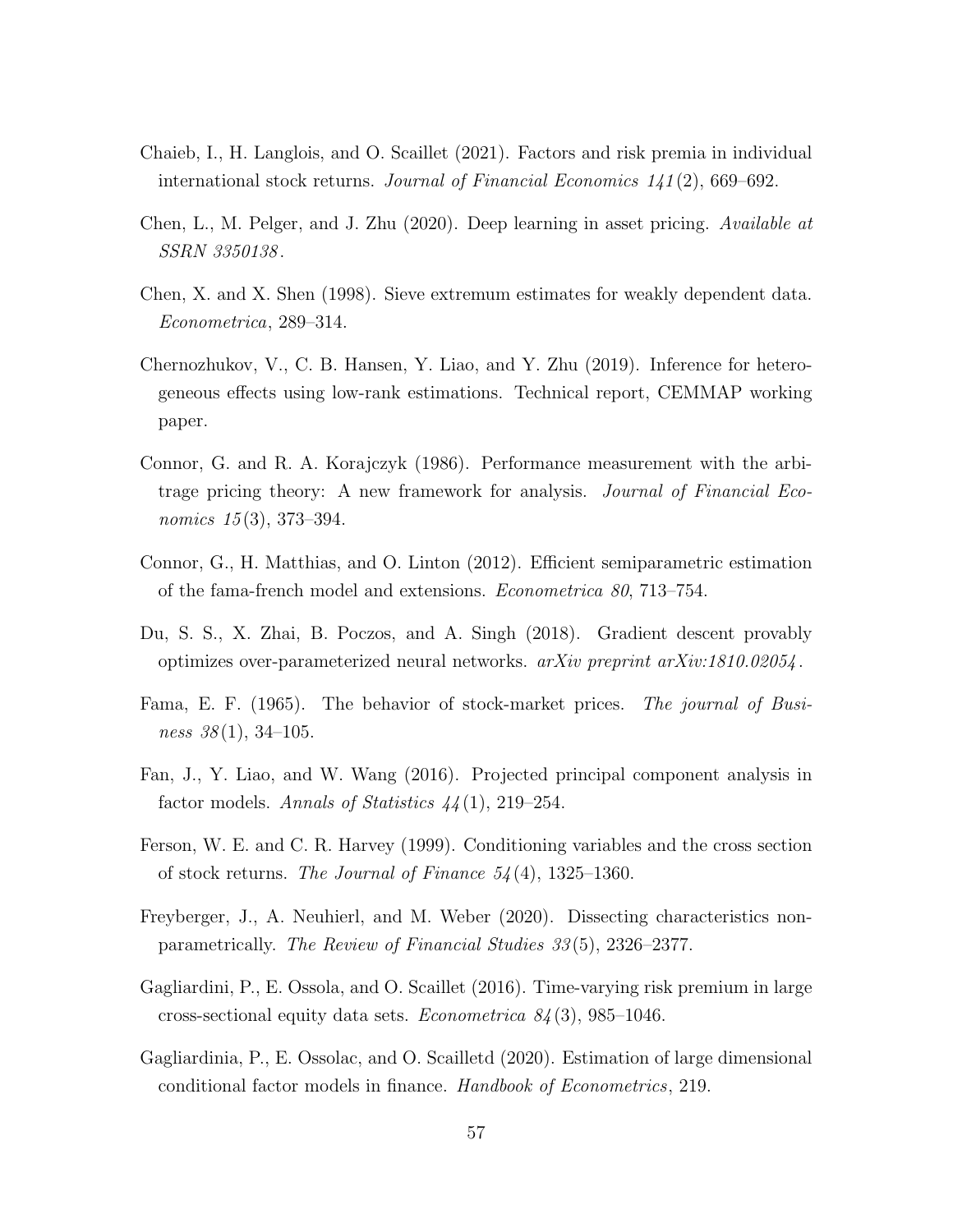- Ghysels, E. (1998). On stable factor structures in the pricing of risk: do time-varying betas help or hurt? The Journal of Finance 53, 549–573.
- Giglio, S., Y. Liao, and D. Xiu (2021). Thousands of alpha tests. *The Review of* Financial Studies 34 (7), 3456–3496.
- Giglio, S. and D. Xiu (2021). Asset pricing with omitted factors. Journal of Political  $E_{\text{conom}y}$  129(7), 000–000.
- Gu, S., B. Kelly, and D. Xiu (2020). Empirical asset pricing via machine learning. The Review of Financial Studies 33 (5), 2223–2273.
- Gu, S., B. T. Kelly, and D. Xiu (2019). Autoencoder asset pricing models.
- Hastie, T., A. Montanari, S. Rosset, and R. J. Tibshirani (2019). Surprises in highdimensional ridgeless least squares interpolation.  $arXiv$  preprint  $arXiv:1903.08560$ .
- Kelly, B. T., S. Pruitt, and Y. Su (2019). Characteristics are covariances: A unified model of risk and return. *Journal of Financial Economics*  $134(3)$ , 501–524.
- Kelly, B. T., S. Pruitt, and Y. Su (2020). Instrumented principal component analysis. Available at SSRN 2983919 .
- Kim, S., R. A. Korajczyk, and A. Neuhierl (2021). Arbitrage portfolios. The Review of Financial Studies 34 (6), 2813–2856.
- Lettau, M. and S. Ludvigson (2001). Resurrecting the (c) capm: A cross-sectional test when risk premia are time-varying. Journal of political economy  $109(6)$ , 1238–1287.
- Li, S. and O. B. Linton (2020). A dynamic network of arbitrage characteristics. Available at SSRN 3638105 .
- Lin, H. W., M. Tegmark, and D. Rolnick (2017). Why does deep and cheap learning work so well? *Journal of Statistical Physics 168*(6), 1223–1247.
- McLean, R. D. and J. Pontiff (2016). Does academic research destroy stock return predictability? The Journal of Finance 71, 5–32.
- Mei, S. and A. Montanari (2019). The generalization error of random features regression: Precise asymptotics and the double descent curve. Communications on Pure and Applied Mathematics.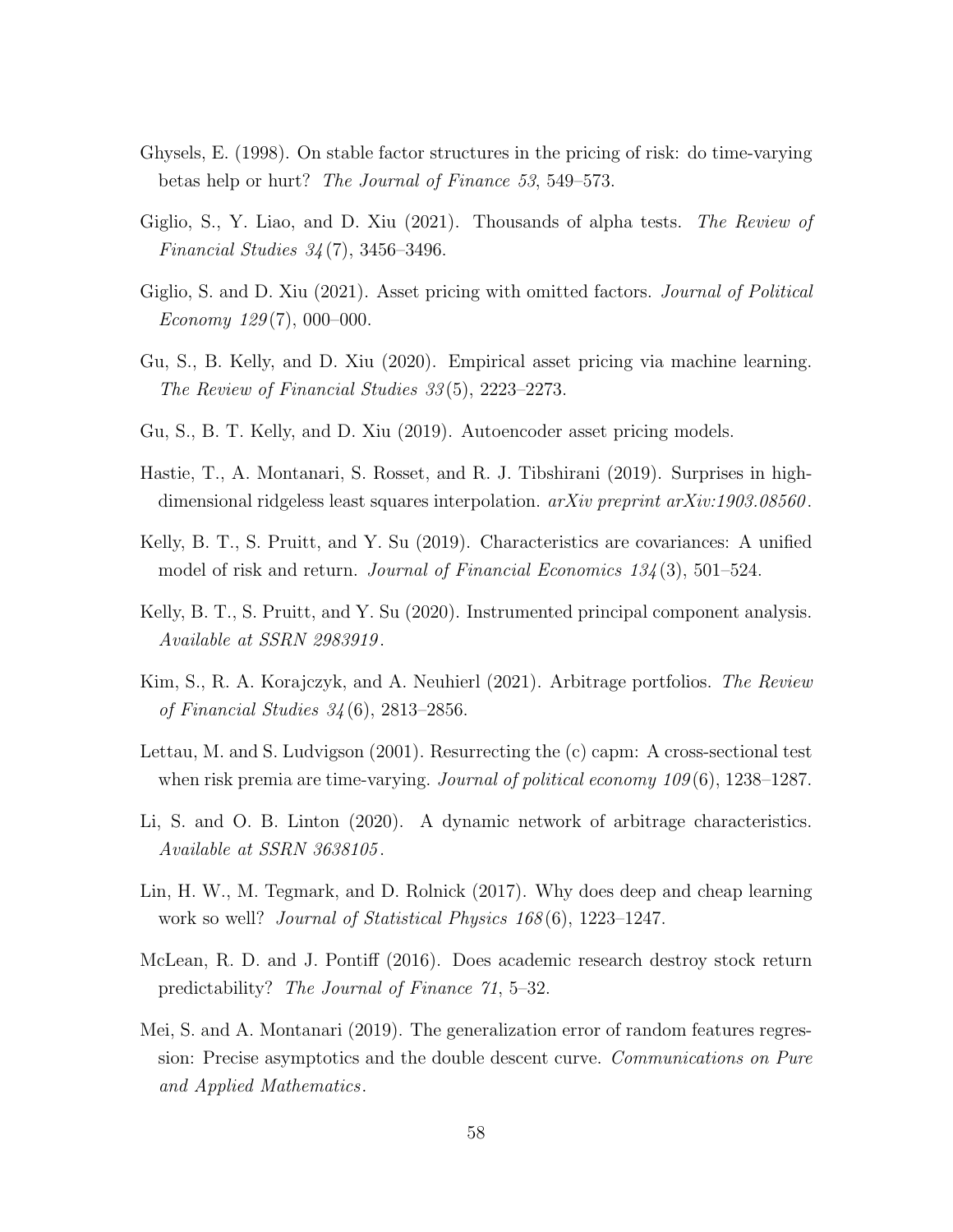- Mhaskar, H., Q. Liao, and T. Poggio (2016). Learning functions: when is deep better than shallow. *arXiv preprint arXiv:1603.00988*.
- Rolnick, D. and M. Tegmark (2017). The power of deeper networks for expressing natural functions. *arXiv preprint arXiv:1705.05502*.
- Schmidt-Hieber, J. (2020). Nonparametric regression using deep neural networks with relu activation function. The Annals of Statistics  $48(4)$ , 1875–1897.
- Shanken, J. (1990). Intertemporal asset pricing: An empirical investigation. Journal of Econometrics  $45(1-2)$ , 99-120.
- Shen, Z., H. Yang, and S. Zhang (2021). Neural network approximation: Three hidden layers are enough. Neural Networks 141, 160–173.
- Stock, J. and M. Watson (2002). Macroeconomic forecasting using diffusion indexes. Journal of Business & Economic Statistics  $20(2)$ , 147-162.
- van der Vaart, A. and J. Wellner (1996). Weak convergence and empirical processes (The First Edition ed.). Springer.